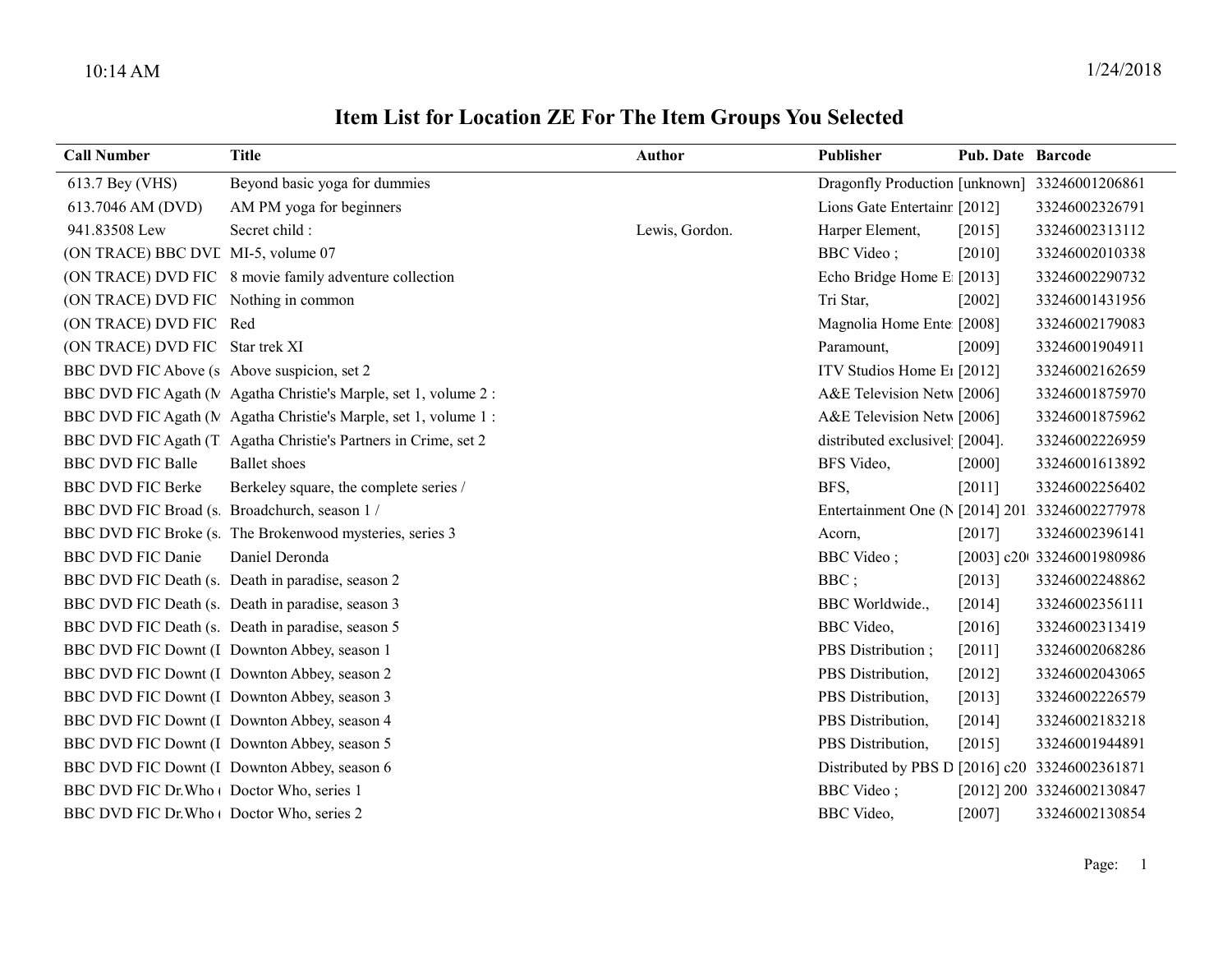| <b>Call Number</b>                            | <b>Title</b>                                                                | <b>Author</b> | Publisher                                      | Pub. Date Barcode |                            |
|-----------------------------------------------|-----------------------------------------------------------------------------|---------------|------------------------------------------------|-------------------|----------------------------|
| BBC DVD FIC Dr. Who   Doctor Who, series 3    |                                                                             |               | <b>BBC</b> Video;                              | [2007]            | 33246002130789             |
| BBC DVD FIC Dr. Who   Doctor Who, series 4    |                                                                             |               | <b>BBC</b> Video,                              | [2008]            | 33246002130797             |
| BBC DVD FIC Dr. Who   Doctor Who, series 5    |                                                                             |               | British Broadcasting ([2010]                   |                   | 33246002279016             |
| <b>BBC DVD FIC Duche</b>                      | The duchess                                                                 |               | Pathé Distribution Ltt [2008]                  |                   | 33246002295202             |
| <b>BBC DVD FIC Fawlt</b>                      | Fawlty Towers, the complete collection, remastered                          |               | <b>BBC</b> Video:                              | [2009]            | 33246001606508             |
| BBC DVD FIC Foyle (s. Foyle's war, set 6      |                                                                             |               | Distributed by Acorn [2009]                    |                   | 33246002316438             |
| BBC DVD FIC Foyle (s. Foyle's war, set 7      |                                                                             |               | Acorn Media,                                   |                   | [2013] [201 33246002186674 |
|                                               | BBC DVD FIC Hamis (s Hamish Macbeth, series one                             |               | <b>BBC</b> Home Video;                         | $[2007]$          | 33246001615699             |
|                                               | BBC DVD FIC Hamis (s Hamish MacBeth, series two                             |               | <b>BBC</b> Video;                              | [2006]            | 33246001615921             |
|                                               | BBC DVD FIC Hamis (s Hamish Macbeth, series three                           |               | <b>BBC</b> Video;                              | [2007]            | 33246001615988             |
|                                               | BBC DVD FIC Judge (s. Judge John Deed, season six /                         |               | Warner Home Video, [2012]                      |                   | 33246002118875             |
| <b>BBC DVD FIC Judi</b>                       | The Judi Dench collection                                                   |               | <b>BBC</b> Video:                              | [2007]            | 33246002105708             |
|                                               | BBC DVD FIC Kavan (s Kavanagh Q.C., set 1, men of substance set             |               | BFS Video,                                     | [2010]            | 33246002343754             |
|                                               | BBC DVD FIC Kavan (s Kavanagh Q.C., set 4, parts 1-3, memento mori set /    |               | BFS Video,                                     | [2009]            | 33246002108884             |
|                                               | BBC DVD FIC Kavan (s Kavanagh Q.C., set 4, parts 4-6, bearing witness set / |               | BFS Video,                                     | [2009]            | 33246002111706             |
|                                               | BBC DVD FIC Kavan (s Kavanagh Q.C., set 5, previous convictions set /       |               | BFS Video,                                     | [2009]            | 33246002111714             |
| BBC DVD FIC Kingd (s Kingdom, season 1        |                                                                             |               | BBC:                                           | [2012]            | 33246002123727             |
|                                               | BBC DVD FIC Lark (s.1 Lark Rise to Candleford, the complete season one /    |               | <b>BBC</b> Video;                              | [2009]            | 33246002316495             |
|                                               | BBC DVD FIC Lark (s.2 Lark Rise to Candleford, the complete season two /    |               | <b>BBC</b> Video;                              |                   | [2010] c20t 33246002316552 |
|                                               | BBC DVD FIC Lark (s.3 Lark Rise to Candleford, the complete season three /  |               | BBC;                                           | $[2010]$          | 33246002316610             |
|                                               | BBC DVD FIC Lark (s.4 Lark Rise to Candleford, the complete season four /   |               | BBC;                                           | [2011]            | 33246002316677             |
|                                               | BBC DVD FIC Last (s.1) The Last Kingdom: season 1 /                         |               | Bbc Us / Canada,                               | [2016]            | 33246002370468             |
|                                               | BBC DVD FIC Lord (s.2 The Lord Peter Wimsey mysteries :                     |               | Distributed by Acorn [2010]                    |                   | 33246002115707             |
| BBC DVD FIC Luthe (s. Luther [4]              |                                                                             |               | Distributed in the US. [2015]                  |                   | 33246002368447             |
| BBC DVD FIC MI-5 (s.1 MI-5, volume 10 /       |                                                                             |               | Warner Home Video, [2012]                      |                   | 33246002115673             |
| BBC DVD FIC MI-5 (s. MI-5, volume 09 /        |                                                                             |               | British Broadcasting (2011] c20 33246002115681 |                   |                            |
|                                               | BBC DVD FIC Midso (s Midsomer murders, series 17                            |               | Acorn,                                         | $[2015]$          | 33246002390219             |
|                                               | BBC DVD FIC Midso (s Midsomer murders, series 18                            |               | Acorn,                                         | [2016]            | 33246002391357             |
| BBC DVD FIC Mr.Sel (s Mr. Selfridge: season 1 |                                                                             |               | PBS Distribution,                              | [2013]            | 33246002133957             |
| <b>BBC DVD FIC Mrs.B</b>                      | Mrs. Bradley mysteries                                                      |               | BBC,                                           | [2017]            | 33246002422855             |
| BBC DVD FIC Offic (s.1 The office             |                                                                             |               | Distributed by Warne [2004]                    |                   | 33246002313351             |
| BBC DVD FIC Orpha (s Orphan black, season 1   |                                                                             |               | <b>BBC</b> Worldwide;                          | [2013]            | 33246002410280             |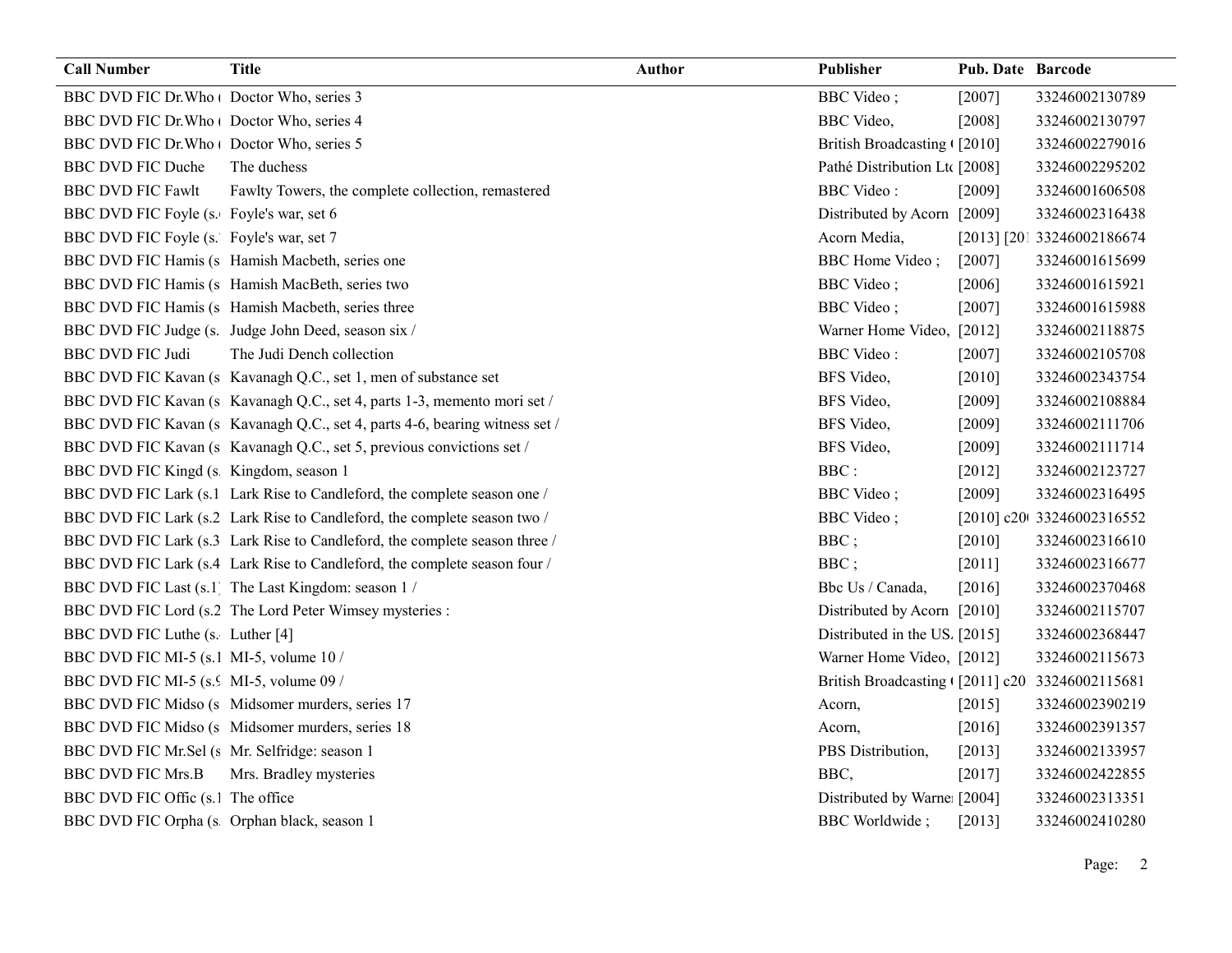| <b>Call Number</b>                          | <b>Title</b>                                                      | <b>Author</b>          | Publisher                              | <b>Pub. Date Barcode</b> |                            |
|---------------------------------------------|-------------------------------------------------------------------|------------------------|----------------------------------------|--------------------------|----------------------------|
| BBC DVD FIC Orpha (s Orphan black, season 2 |                                                                   |                        | Distributed by Enterta [2014]          |                          | 33246002410272             |
| BBC DVD FIC Orpha (s Orphan black, season 3 |                                                                   |                        | Entertainment One,                     | [2015]                   | 33246002410223             |
| <b>BBC DVD FIC Philo</b>                    | Philomena /                                                       |                        | Entertainment One Ct [2014]            |                          | 33246002196301             |
|                                             | BBC DVD FIC Prime (s. Prime suspect, series 7, the final act      |                        | Acorn Media,                           | $[2007]$                 | 33246001742097             |
|                                             | BBC DVD FIC Rosem (s Rosemary & Thyme, series 1/                  |                        | Acorn Media,                           | [2011]                   | 33246002077089             |
|                                             | BBC DVD FIC Rosem (: Rosemary & Thyme, series 2 /                 |                        | Acorn Media,                           | [2011]                   | 33246002077147             |
|                                             | BBC DVD FIC Rosem (: Rosemary & Thyme, series 3 /                 |                        | Acorn Media,                           | [2011]                   | 33246002077154             |
|                                             | BBC DVD FIC Scott (s.1 Scott and Bailey: season 1                 |                        | BBC Worldwide Ltd. [2012]              |                          | 33246002342947             |
|                                             | BBC DVD FIC Scott (s.2 Scott and Bailey: season 2 /               |                        | BBC;                                   | [2013]                   | 33246002343002             |
|                                             | BBC DVD FIC Scott (s.: Scott and Bailey: season 3 /               |                        | BBC Worldwide Lim [2015]               |                          | 33246002356053             |
| BBC DVD FIC Sherl (Sł Sherlock, season 1    |                                                                   |                        | <b>BBC</b> Video;                      | $[2010]$                 | 33246002010841             |
| BBC DVD FIC Sherl (Sł Sherlock, season 1    |                                                                   |                        | <b>BBC</b> Video;                      | $[2010]$                 | 33246002068468             |
| BBC DVD FIC Sherl (Sł Sherlock, season 3    |                                                                   |                        | Distributed in the US. [2014]          |                          | 33246002184596             |
|                                             | BBC DVD FIC Sherl (Sł Sherlock, season 3a: the abominable bride / | Cumberbatch, Benedict. | Warner Home Video., [2016]             |                          | 33246002361749             |
| BBC DVD FIC Sherl (Sł Sherlock, season 4    |                                                                   |                        | BBC Worldwide Ame [2017]               |                          | 33246002408524             |
| BBC DVD FIC Silk (s.2) Silk, season 2 /     |                                                                   |                        | BBC,                                   | $[2012]$                 | 33246002279081             |
| BBC DVD FIC Silk (s.3) Silk, season 3 /     |                                                                   |                        | BBC,                                   | [2014]                   | 33246002377331             |
| <b>BBC DVD FIC Testa</b>                    | Testament of youth                                                |                        | Sony Pictures Classic [2015]           |                          | 33246002419505             |
| BBC DVD FIC Tudor (s. The Tudors, season 2  |                                                                   |                        | Showtime Entertainm [2008]             |                          | 33246002103596             |
| BBC DVD FIC Vera (s.1 Vera, set 1           |                                                                   |                        | ITV Studios Home E <sub>1</sub> [2011] |                          | 33246002130094             |
| BBC DVD FIC Vera (s.2 Vera, set 2           |                                                                   |                        | ITV Studios Home E <sub>1</sub> [2012] |                          | 33246002126381             |
| BBC DVD FIC Vera (s.3 Vera, set 3           |                                                                   |                        | Acorn Media,                           | [2014]                   | 33246002188142             |
| BBC DVD FIC Vera (s.5 Vera, set 5           |                                                                   |                        | Acorn:                                 | [2015]                   | 33246002348506             |
| BBC DVD FIC Vera (s.7 Vera, set 7           |                                                                   |                        | Acorn Media,                           | [2017]                   | 33246002424117             |
| <b>BBC DVD FIC World</b>                    | World without end                                                 |                        | Sony Pictures Home 1 [2012]            |                          | 33246002142735             |
| <b>BBC DVD ON ORDER</b>                     | Death in paradise, season 1                                       |                        | Warner Home Video : [2011]             |                          | BBC20170526AH00            |
| <b>BBC DVD ON ORDER</b>                     | The Durrells in Corfu, the complete first season                  |                        | PBS,                                   | [2016]                   | BBC20170526AH00            |
| BBC DVD ON ORDER To walk invisible :        |                                                                   |                        | PBS,                                   |                          | [2017] c20 BBC20170526AH00 |
| <b>BRD FIC After</b>                        | After Earth [blu-ray]                                             |                        | Sony Pictures Home 1 [2013]            |                          | 33246002176097             |
| <b>BRD FIC And</b>                          | And so it goes [blu-ray]                                          |                        | 20th Century Fox Ho! [2014]            |                          | 33246001944313             |
| <b>BRD FIC Book</b>                         | The book of life [blu-ray]                                        |                        | Twentieth Century Fo [2014]            |                          | 33246001944743             |
| <b>BRD FIC Bridg</b>                        | Bridge of spies [bu-ray]                                          |                        | Buena Vista Home Er [2016]             |                          | 33246002304996             |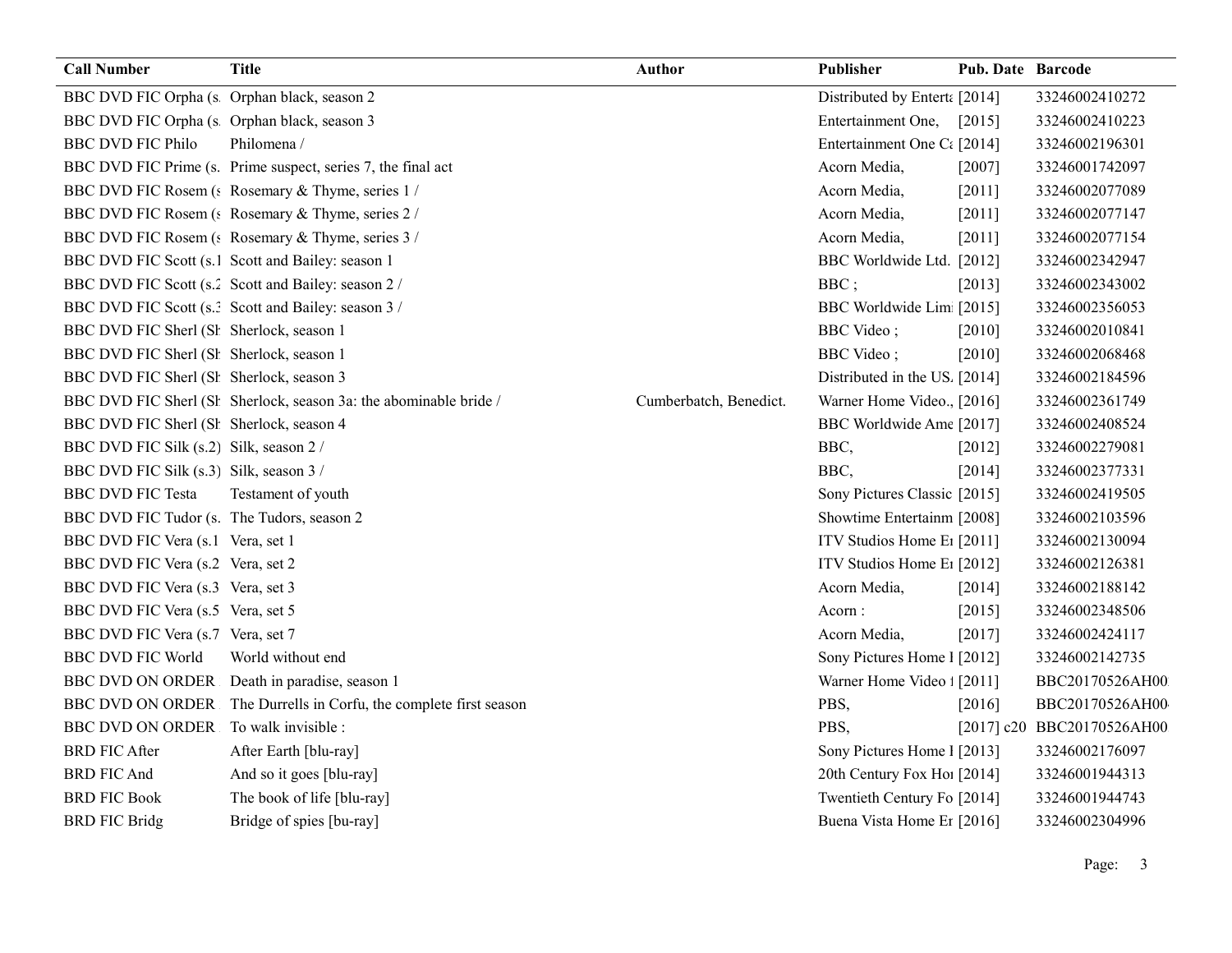| <b>Call Number</b>                             | <b>Title</b>                                                              | <b>Author</b> | Publisher                                       | <b>Pub. Date Barcode</b> |                            |
|------------------------------------------------|---------------------------------------------------------------------------|---------------|-------------------------------------------------|--------------------------|----------------------------|
| <b>BRD FIC Capta</b>                           | Captain Phillips [blu-ray]                                                |               | Sony Pictures Home 1 [2014]                     |                          | 33246002174910             |
| <b>BRD FIC Dark</b>                            | The Dark Knight [blu-ray]                                                 |               | Warner Home Video, [2008]                       |                          | 33246001684281             |
| <b>BRD FIC Devil</b>                           | The devil wears Prada [blu-ray]                                           |               | 20th Century Fox Ho! [2006]                     |                          | 33246002412682             |
| <b>BRD FIC Diver</b>                           | Divergent [blu-ray]                                                       |               | Lionsgate,                                      | [2014]                   | 33246002229557             |
| <b>BRD FIC Dracu</b>                           | Dracula untold [blu-ray]                                                  |               | Universal Studios Ho [2015]                     |                          | 33246001947415             |
| <b>BRD FIC Dracu</b>                           | Dracula [blu-ray]                                                         |               | Sony Pictures Home 1 [2007] 199 33246002215283  |                          |                            |
|                                                | BRD FIC Fast (Fast & th The fast and the furious: parts 1-3 [blu-ray]     |               | Universal Pictures,                             |                          | [2006] 200 33246001944354  |
|                                                | BRD FIC Fast (Fast & th The fast and the furious: parts 4-6 [blu-ray]     |               | Universal Studios Ho [2013] 201 33246001944347  |                          |                            |
| <b>BRD FIC Fault</b>                           | The fault in our stars [blu-ray]                                          |               | 20th Century Fox Ho! [2014]                     |                          | 33246002231751             |
| BRD FIC Game (bonus <i>b</i> Game of thrones : |                                                                           |               | Chronicle Books,                                | [2012]                   | 33246001602564             |
| BRD FIC Game (s.2)                             | Game of thrones, season 2 [blu-ray] :                                     |               | HBO Home Entertain [2013]                       |                          | 33246002100147             |
| <b>BRD FIC Gamer</b>                           | Gamer [blu-ray]                                                           |               | Alliance Films,                                 | $[2010]$                 | 33246002328300             |
|                                                | BRD FIC Harry (v. 7 p. 1 Harry Potter and the deathly hallows [blu-ray] : |               | Warner Home Video, [2011]                       |                          | 33246002332294             |
|                                                | BRD FIC Harry (v. 7 p. 2 Harry potter and the deathly hallows [blu-ray] : |               | Warner Home Video, [2011]                       |                          | 33246002306785             |
| BRD FIC Hobbi (The Hc The hobbit [blu-ray]     |                                                                           |               | Warner Home Video, [2013] [201 33246002102226   |                          |                            |
| <b>BRD FIC Hot</b>                             | Hot pursuit [blu-ray] /                                                   |               | Warner Home Video, [2015]                       |                          | 33246002359545             |
| <b>BRD FIC Hundr</b>                           | The hundred-foot journey [blu-ray]                                        |               | Touchstone Home En [2014]                       |                          | 33246001944339             |
| BRD FIC Hunge (v. 2)                           | The hunger games: catching fire [blu-ray]                                 |               | Entertainment One Fi [2014] [201 33246002176147 |                          |                            |
| BRD FIC Hunge (v. 3 p.                         | The hunger games: Mockingjay, part 1 [blu-ray] /                          |               | Entertainment One,                              | [2015]                   | 33246002359370             |
| BRD FIC Hunge (v. 3 p.                         | The hunger games, Mockingjay part 2 [blu-ray] /                           |               | Lionsgate,                                      | [2016]                   | 33246002364529             |
| <b>BRD FIC If</b>                              | If I stay [blu-ray]                                                       |               | 20th Century Fox Ho! [2014]                     |                          | 33246001944305             |
| <b>BRD FIC Jack</b>                            | Jack and Jill [blu-ray]                                                   |               | Columbia TriStar Hoi [2012]                     |                          | 33246002045169             |
| <b>BRD FIC Jacki</b>                           | Jackie Chan, kung fu master [blu-ray] /                                   |               | Phase 4 Films,                                  |                          | [2011] c20t 33246001980945 |
| <b>BRD FIC Kingd</b>                           | Kingdom of heaven [blu-ray]                                               |               | 20th Century Fox Ho! [2008]                     |                          | 33246002412625             |
| <b>BRD FIC Les</b>                             | Les miserables [blu-ray]                                                  |               | Universal Studios Ho [2013]                     |                          | 33246002100212             |
| <b>BRD FIC Lone</b>                            | The lone ranger [blu-ray]                                                 |               | Walt Disney Studios 1 [2013]                    |                          | 33246002169878             |
| <b>BRD FIC Maze</b>                            | The maze runner [blu-ray]                                                 |               | Twentieth Century Fo [2014]                     |                          | 33246002250991             |
| <b>BRD FIC Money</b>                           | Moneyball [blu-ray] /                                                     |               | E One,                                          | [2012]                   | 33246001613488             |
| <b>BRD FIC Novem</b>                           | The November man [blu-ray]                                                |               | Twentieth Century Fo [2014]                     |                          | 33246001944321             |
| BRD FIC Nurse (s.1)                            | Nurse Jackie, season 1 : [blu-ray] :                                      |               | Lionsgate,                                      | [2009]                   | 33246002367480             |
| <b>BRD FIC Outbr</b>                           | Outbreak [blu-ray]                                                        |               | Warner Home Video, [2008] c19! 33246002222081   |                          |                            |
| <b>BRD FIC Pan</b>                             | Pan [blu-ray]                                                             |               | Warner Bros. Entertai [2015]                    |                          | 33246002367696             |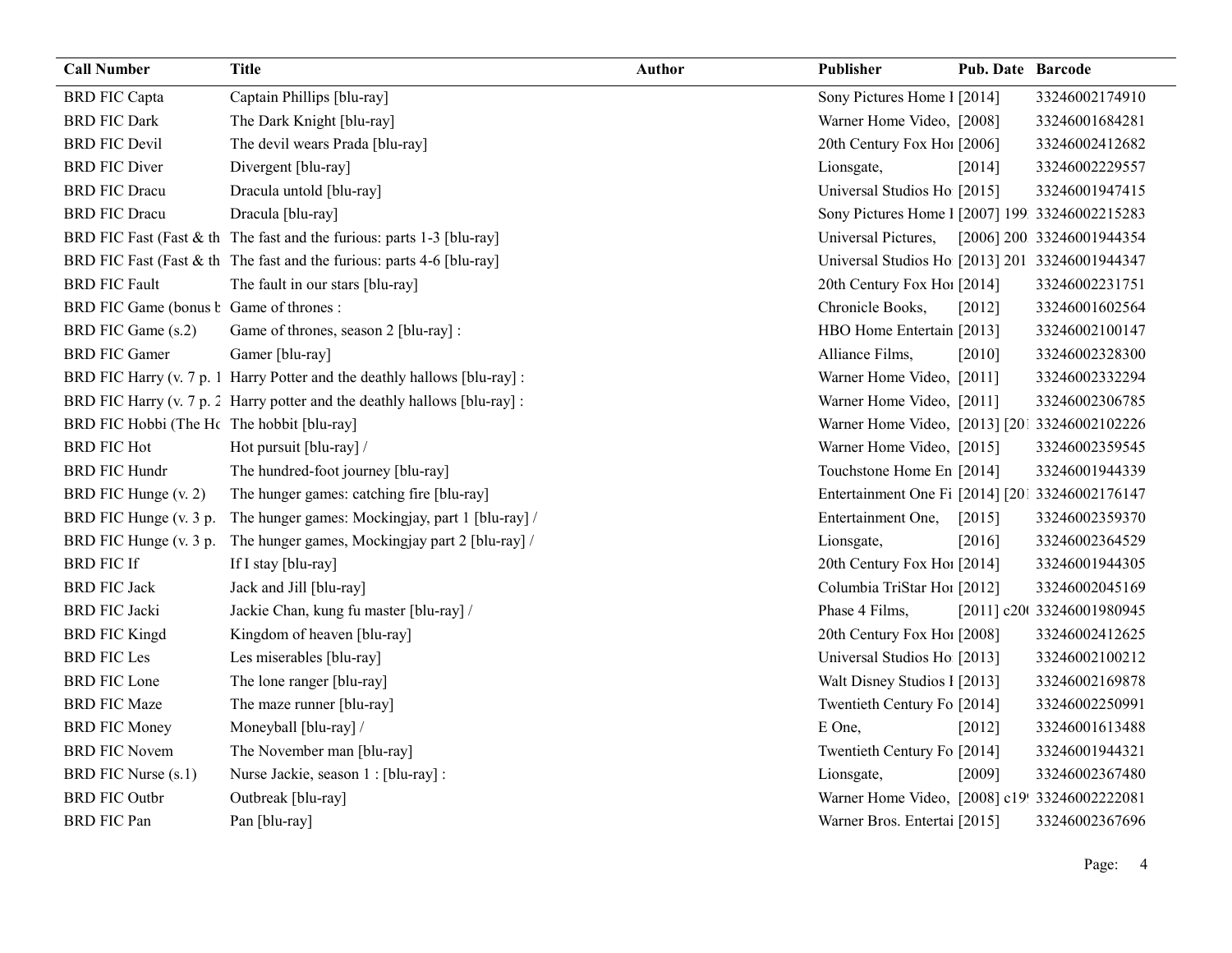| <b>Call Number</b>   | <b>Title</b>                                             | Author | Publisher                                      | <b>Pub. Date Barcode</b> |                |
|----------------------|----------------------------------------------------------|--------|------------------------------------------------|--------------------------|----------------|
| <b>BRD FIC Prome</b> | Prometheus [blu-ray]                                     |        | 20th Century Fox Ho! [2012]                    |                          | 33246002198240 |
| <b>BRD FIC Red 2</b> | Red 2 [blu-ray]                                          |        | Summitt Entertainme: [2013]                    |                          | 33246002230357 |
| <b>BRD FIC Resid</b> | Resident evil [blu-ray] :                                |        | Sony Pictures Home 1 [2006] [20(33246002080653 |                          |                |
| <b>BRD FIC RoboC</b> | RoboCop [blu-ray]                                        |        | Twentieth Century Fo [2014]                    |                          | 33246002218683 |
| <b>BRD FIC Safe</b>  | Safe house [blu-ray] /                                   |        | Universal Studios Ho [2012]                    |                          | 33246002208916 |
| <b>BRD FIC San</b>   | San Andreas [blu-ray]                                    |        | Warner Bros Ent. Car [2015]                    |                          | 33246002359313 |
| <b>BRD FIC Silve</b> | Silver linings playbook [blu-ray] /                      |        | Alliance Films,                                | [2013]                   | 33246002021640 |
| <b>BRD FIC Snow</b>  | Snow White & the huntsman [blu-ray]                      |        | Universal Studios Ho [2012]                    |                          | 33246002171221 |
| <b>BRD FIC Son</b>   | Son of God [blu-ray]                                     |        | Twentieth Century Fo [2014]                    |                          | 33246002218436 |
| <b>BRD FIC Spher</b> | Sphere [blu-ray]                                         |        | Warner Home Video, [2009] c19! 33246002222149  |                          |                |
|                      | BRD FIC Spide (Amazin The amazing spider-man 2 [blu-ray] |        | Sony Pictures Home 1 [2014]                    |                          | 33246002262889 |
| BRD FIC StarW (v.7)  | Star Wars, Episode VII, The Force awakens [blu-ray] /    |        | LucasFilm,                                     | [2016]                   | 33246002367779 |
| <b>BRD FIC Sully</b> | Sully [blu-ray] /                                        |        | Warner Home Video, [2016]                      |                          | 33246002087864 |
| <b>BRD FIC Super</b> | Super 8 [blu-ray]                                        |        | Paramount Home Ent [2011]                      |                          | 33246002330652 |
| <b>BRD FIC Three</b> | The three musketeers [blu-ray]                           |        | Summit Entertainmen [2012]                     |                          | 33246002383925 |
| <b>BRD FIC Unbro</b> | Unbroken [blu-ray] /                                     |        | Universal,                                     | $[2015]$                 | 33246002209039 |
| <b>BRD FIC Wall</b>  | The wall [blu-ray] /                                     |        | Amazon Studios/distr [2017]                    |                          | 33246002427219 |
| <b>BRD FIC War</b>   | War horse [blu-ray]                                      |        | distributed by Buena [2012]                    |                          | 33246002208619 |
| <b>BRD FIC We</b>    | We bought a zoo [blu-ray]                                |        | Twentieth Century Fo [2012]                    |                          | 33246002143006 |
| <b>BRD FIC White</b> | White House down [blu-ray]                               |        | Sony Pictures Home 1 [2013]                    |                          | 33246002160919 |
| <b>BRD FIC World</b> | World War Z [blu-ray]                                    |        | Paramount Pictures, [2013]                     |                          | 33246002107365 |
| DVD DVD Plane        | Planet of the apes                                       |        | Twentieth Century Fo [2001]                    |                          | 33246002226280 |
| DVD FIC 28           | Twenty-eight days                                        |        | Columbia TriStar Ho1 [2000-]                   |                          | 33246001678192 |
| DVD FIC 9            | Nine                                                     |        | Universal Studios Ho [2009]                    |                          | 33246001682863 |
| DVD FIC Abduc        | Abduction                                                |        | Lions Gate Films,                              | $[2012]$                 | 33246002035731 |
| <b>DVD FIC About</b> | About a boy                                              |        | Universal Studios Ho [2002]                    |                          | 33246002200723 |
| <b>DVD FIC About</b> | About last night                                         |        | Sony Pictures Home 1 [2014]                    |                          | 33246002346781 |
| <b>DVD FIC About</b> | About Schmidt                                            |        | Distributed by Allian [2003]                   |                          | 33246001945807 |
| <b>DVD FIC About</b> | About time /                                             |        | Universal Studios Ho [2014]                    |                          | 33246002184653 |
| DVD FIC Accep        | Accepted                                                 |        | Universal Pictures,                            | $[2006]$                 | 33246002214377 |
| DVD FIC Adjus        | The Adjustment Bureau                                    |        | Universal Studios Ho [2011]                    |                          | 33246002081941 |
| <b>DVD FIC Admis</b> | Admission                                                |        | eOne Entertainment : [2013]                    |                          | 33246002174167 |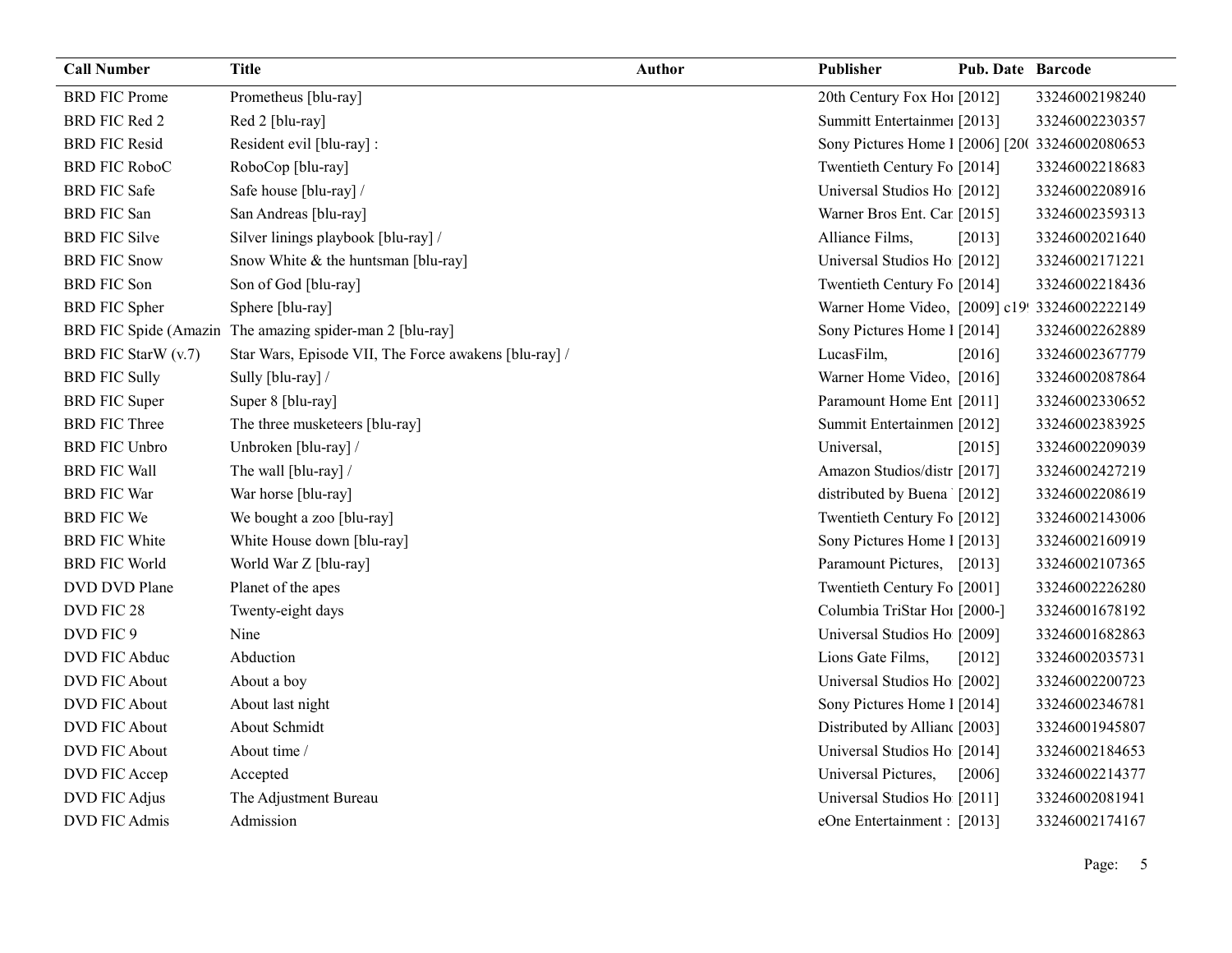| <b>Call Number</b>   | <b>Title</b>                   | <b>Author</b> | Publisher                                     | <b>Pub. Date Barcode</b> |                            |
|----------------------|--------------------------------|---------------|-----------------------------------------------|--------------------------|----------------------------|
| <b>DVD FIC After</b> | After Earth                    |               | Sony Pictures Home 1 [2013]                   |                          | 33246002176196             |
| <b>DVD FIC After</b> | After the sunset               |               | Alliance Atlantis,                            | [2004]                   | 33246002076156             |
| <b>DVD FIC After</b> | Afternoon delight              |               | distributed exclusivel [2014]                 |                          | 33246002305365             |
| DVD FIC Again        | Against a crooked sky:         |               | Dreamline,                                    | [2008]                   | 33246001977859             |
| DVD FIC Air          | Air Bud:                       |               | Seville Pictures,                             | [1997]                   | 33246002294312             |
| <b>DVD FIC Air</b>   | Airplane II: the sequel        |               | Paramount Pictures,                           | [1982]                   | 33246001455989             |
| <b>DVD FIC Alex</b>  | Alex & Emma                    |               | Warner Home Video, [2003]                     |                          | 33246002287399             |
| <b>DVD FIC Alex</b>  | Alex Cross                     |               | Entertainment One,                            | $[2013]$                 | 33246002124097             |
| DVD FIC Alice        | Alice in Wonderland            |               | Walt Disney Studios 1 [2010]                  |                          | 33246001683168             |
| <b>DVD FIC Alive</b> | Alive                          |               | Touchstone Home En [2002] c19! 33246002286813 |                          |                            |
| <b>DVD FIC All</b>   | All about Steve                |               | 20th Century Fox Ho! [2009]                   |                          | 33246002011849             |
| <b>DVD FIC All</b>   | All hat                        |               | Alliance Vivafilm :                           | [2008]                   | 33246002040657             |
| <b>DVD FIC All</b>   | All or nothing                 |               | MGM Home Entertai [2002]                      |                          | 33246002263101             |
| <b>DVD FIC All</b>   | All quiet on the western front |               | Universal, ;                                  |                          | [2007] [19: 33246002243624 |
| <b>DVD FIC All</b>   | All the king's men             |               | Sony Pictures Home 1 [2006]                   |                          | 33246001470707             |
| DVD FIC Allie        | Allied                         |               | Paramount Home Ent [2017]                     |                          | 33246002395523             |
| DVD FIC Along        | Along came Polly               |               | Universal;                                    | [2004]                   | 33246001101393             |
| DVD FIC Alpha        | Alpha Dog /                    |               | Universal.,                                   | [2007]                   | 33246002158764             |
| DVD FIC Amazi        | Amazing grace                  |               | Alliance Films,                               | [2007]                   | 33246002173391             |
| DVD FIC Amazi        | Amazing racer                  |               | Distributed in Canada [2013]                  |                          | 33246002337111             |
| DVD FIC Ameli        | Amelia                         |               | 20th Century Fox Ho! [2009]                   |                          | 33246002275519             |
| DVD FIC Ameri        | America's sweethearts /        |               | Columbia Pictures,                            | $[2001]$                 | 33246002331932             |
| DVD FIC Ameri        | American hustle /              |               | Sony Pictures Home 1 [2014]                   |                          | 33246002245686             |
| DVD FIC Ameri        | American pie /                 |               | Universal Studios,                            | [1999]                   | 33246002176634             |
| DVD FIC Ameri        | American pie 2                 |               | Universal Studios,                            | [2001]                   | 33246002280790             |
| <b>DVD FIC Amity</b> | The Amityville horror /        |               | Orion Pictures,                               | [1979]                   | 33246002092997             |
| DVD FIC Ancho        | Anchorman                      |               | DreamWorks Home E [2004]                      |                          | 33246002097863             |
| DVD FIC Ancho        | Anchorman 2                    |               | Paramount,                                    | [2014]                   | 33246002207439             |
| DVD FIC And          | And so it goes                 |               | 20th Century Fox Ho! [2014]                   |                          | 33246001944404             |
| DVD FIC Angel        | Angel in the house             |               | Distributd by Mongre [2013]                   |                          | 33246001613728             |
| DVD FIC Angel        | Angels & demons                |               | Sony Pictures Home 1 [2009]                   |                          | 33246002022549             |
| DVD FIC Angel        | Angels in America :            |               | Home Box Office Vic [2004] 200 33246002040947 |                          |                            |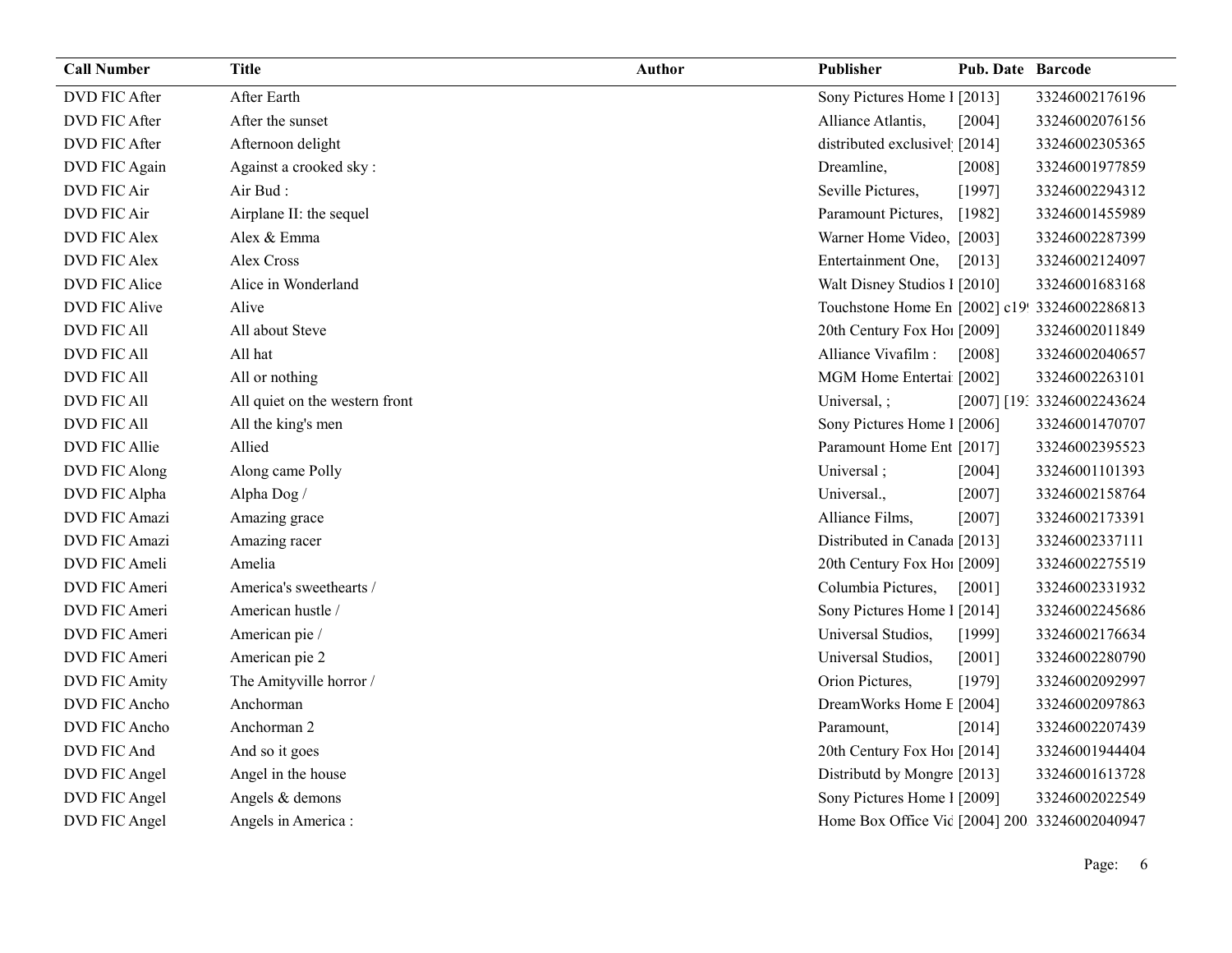| <b>Call Number</b>   | <b>Title</b>                            | Author | Publisher                                        | <b>Pub. Date Barcode</b> |                            |
|----------------------|-----------------------------------------|--------|--------------------------------------------------|--------------------------|----------------------------|
| DVD FIC Anger        | Anger management                        |        | Columbia TriStar Ho1 [2003]                      |                          | 33246002263309             |
| DVD FIC Anima        | Animal farm                             |        | Home Vision Entertai [2004]                      |                          | 33246001299429             |
| DVD FIC Anna         | Anna Karenina                           |        | Universal Studios Ho [2012]                      |                          | 33246002351351             |
| <b>DVD FIC Anoth</b> | Another Cinderella story                |        | Warner Home Video, [2008]                        |                          | 33246002237725             |
| DVD FIC Any          | Any gun can play /                      |        | Guillotine Films.,                               |                          | [2004] c19(33246001671106  |
| DVD FIC Apart        | The Apartment                           |        | MGM Home Entertai [2001] 196 33246002103877      |                          |                            |
| DVD FIC Apoca        | Apocalypse now /                        |        | Paramount,                                       | [2000]                   | 33246001781871             |
| DVD FIC Appal        | Appaloosa:                              |        | Warner Home Video, [2009]                        |                          | 33246002295137             |
| <b>DVD FIC Arbit</b> | Arbitrage /                             |        | distributed exclusivel [2012]                    |                          | 33246001603810             |
| <b>DVD FIC Arch</b>  | Arch of triumph /                       |        | Quality.                                         |                          | [2004] c19: 33246001945864 |
| DVD FIC Are          | Are we done yet?                        |        | Sony Pictures Home 1 [2007]                      |                          | 33246002334282             |
| DVD FIC Are          | Are we there yet?                       |        | Columbia Pictures/So [2005]                      |                          | 33246001541903             |
| DVD FIC Are          | Are you being served? /                 |        | Anchor Bay,                                      | [1977]                   | 33246002100907             |
| DVD FIC Argo         | Argo $/$                                |        | Warner Bros.,                                    | [2013]                   | 33246002246684             |
| DVD FIC Arlin        | Arlington Road /                        |        | Lakeshore Entertainn [1999]                      |                          | 33246001644442             |
| <b>DVD FIC Arriv</b> | Arrival                                 |        | Paramount,                                       |                          | [2017] c20 33246002402931  |
| DVD FIC As           | As good as it gets                      |        | TriStar Pictures,                                | [1997]                   | 33246001418185             |
| <b>DVD FIC Assau</b> | Assault on Precinct 13                  |        | Universal Studios Ho [2005]                      |                          | 33246002306413             |
| <b>DVD FIC Astro</b> | The astronaut farmer                    |        | Warner Home Video, [2007]                        |                          | 33246002334225             |
| <b>DVD FIC Astro</b> | The astronaut's wife                    |        | New Line Home Ente [2001] c19! 33246001606219    |                          |                            |
| <b>DVD FIC At</b>    | At any price                            |        | Sony Pictures Home 1 [2013]                      |                          | 33246002179372             |
| <b>DVD FIC At</b>    | At first sight /                        |        | Metro Goldwyn May([1998]                         |                          | 33246001975424             |
| <b>DVD FIC At</b>    | At War with the Army /                  |        | Double D Distributio: [2006] c19: 33246001883297 |                          |                            |
| DVD FIC Atone        | Atonement $=$ :                         |        | Universal Studios/All [2008]                     |                          | 33246001904135             |
| <b>DVD FIC Augus</b> | August: Osage County /                  |        | Entertainment One Fi [2014]                      |                          | 33246001981067             |
| <b>DVD FIC Austi</b> | <b>Austin Powers</b>                    |        | Alliance Atlantis.,                              | [2002]                   | 33246002104735             |
| <b>DVD FIC Austi</b> | Austin Powers, the spy who shagged me / |        | New Line Home Vide [1999]                        |                          | 33246002104677             |
| <b>DVD FIC Austr</b> | Australia /                             |        | 20th Century Fox Ho! [2009]                      |                          | 33246002143154             |
| <b>DVD FIC Autum</b> | Autumn in New York                      |        | MGM Home Entertai [2001] c20 33246002076032      |                          |                            |
| DVD FIC Avata        | Avatar                                  |        | Twentieth Century Fo [2010]                      |                          | 33246001682798             |
| DVD FIC Ave          | The Avengers                            |        | Warner Brothers,                                 | [1998]                   | 33246001118587             |
| DVD FIC Aveng        | The Avengers                            |        | Marvel:                                          | [2012]                   | 33246001619691             |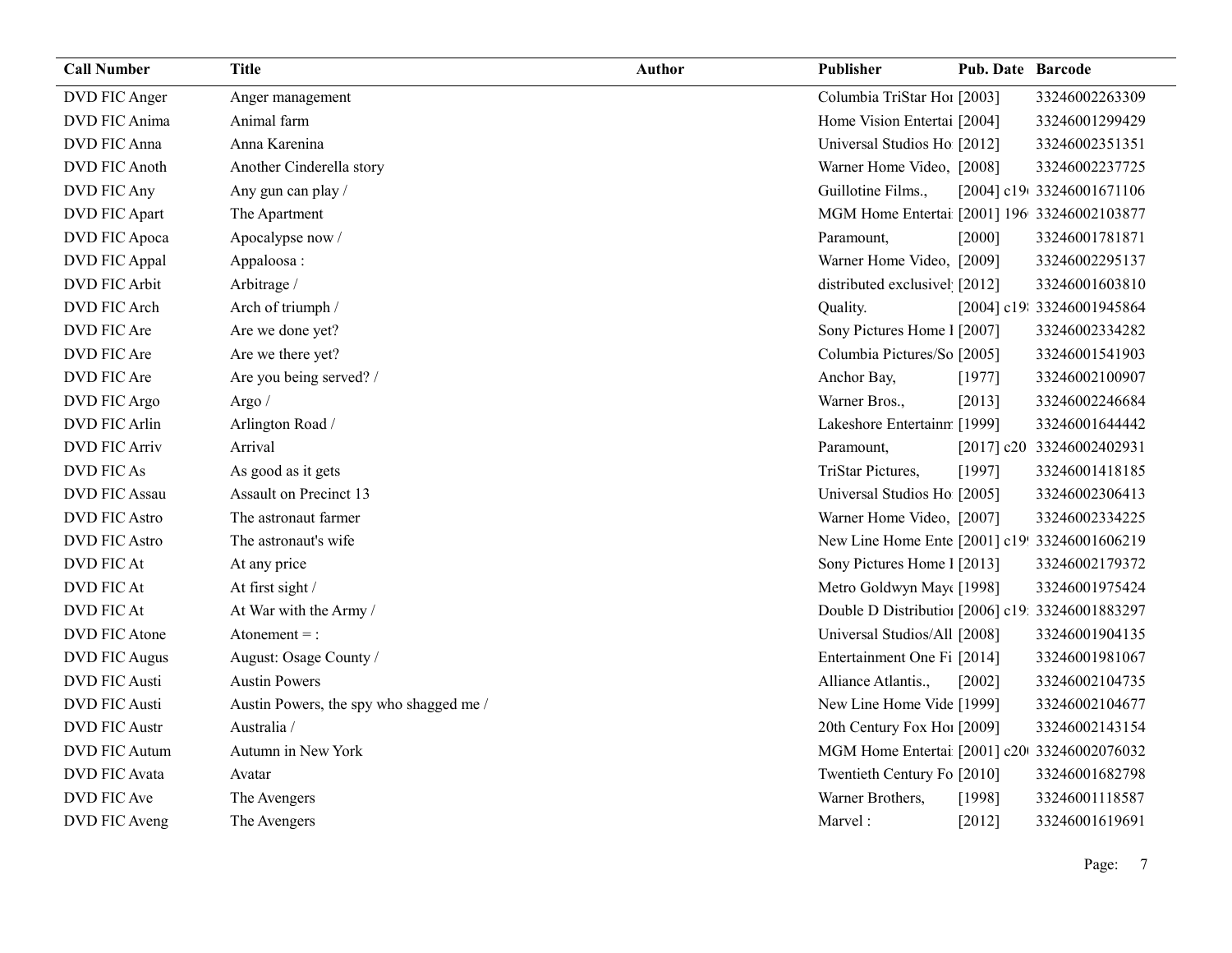| <b>Call Number</b>   | <b>Title</b>                         | <b>Author</b> | Publisher                                       | <b>Pub. Date Barcode</b> |                |
|----------------------|--------------------------------------|---------------|-------------------------------------------------|--------------------------|----------------|
| <b>DVD FIC Aviat</b> | The aviator                          |               | Warner Home Video, [2005]                       |                          | 33246002296135 |
| DVD FIC Babel        | Babel                                |               | Paramount Home Ent [2007]                       |                          | 33246002333417 |
| <b>DVD FIC Back</b>  | The back-up plan                     |               | Sony Pictures Home 1 [2010]                     |                          | 33246001685387 |
| DVD FIC Baker        | Baker's hawk                         |               | United American Vid [2010] c19' 33246002280840  |                          |                |
| DVD FIC Bandi        | <b>Bandits</b>                       |               | MGM Home Entertai [2001]                        |                          | 33246001758713 |
| <b>DVD FIC Bands</b> | Bandslam                             |               | Summit Entertainmen [2010]                      |                          | 33246002276178 |
| DVD FIC Bang         | The Banger Sisters                   |               | Fox Searchlight Pictu [2002]                    |                          | 33246002076271 |
| DVD FIC Bangk        | Bangkok dangerous                    |               | Lionsgate;                                      | $[2009]$                 | 33246001979954 |
| DVD FIC Batma        | Batman                               |               | Warner Home Video, [1997] [198 33246002179166   |                          |                |
| DVD FIC Batma        | Batman begins                        |               | Warner Home Video, [2005]                       |                          | 33246002325801 |
| DVD FIC Batma        | Batman returns                       |               | Warner Home Video, [2005]                       |                          | 33246002098879 |
| DVD FIC Batma        | Batman v Superman, Dawn of Justice / |               | Warner,                                         | [2016]                   | 33246002301711 |
| DVD FIC Batma        | The Dark Knight rises                |               | Warner Bros. Entertai [2012]                    |                          | 33246002085413 |
| <b>DVD FIC Battl</b> | The Battle of Britain                |               | Metro Goldwyn May([2003]                        |                          | 33246002242204 |
| DVD FIC Bean         | Bean the movie; and, Johnny English  |               | Universal Studios,                              | [2007]                   | 33246002105948 |
| <b>DVD FIC Beast</b> | Beastly:                             |               | Sony Pictures Home 1 [2011]                     |                          | 33246002289122 |
| DVD FIC Beaut        | A beautiful mind                     |               | Distributed by Univer [2002] c20 33246002342046 |                          |                |
| <b>DVD FIC Beaut</b> | Beautiful wave /                     |               | Anchor Bay Entertain [2012]                     |                          | 33246002078103 |
| <b>DVD FIC Beaut</b> | Beauty and the beast /               |               | Buena Vista Home Et [2017]                      |                          | 33246002328656 |
| DVD FIC Becom        | Becoming Jane                        |               | Alliance Films,                                 | $[2007]$                 | 33246002081842 |
| DVD FIC Befor        | Before I fall /                      |               | Open Road,                                      | $[2017]$                 | 33246002395580 |
| DVD FIC Befor        | Before midnight                      |               | Distributed by Sony F [2013]                    |                          | 33246002296739 |
| DVD FIC Befor        | Before sunrise                       |               | Warner Home Video, [1999]                       |                          | 33246002168706 |
| DVD FIC Befor        | Before sunset                        |               | Warner Home Video, [2004]                       |                          | 33246002262400 |
| DVD FIC Begin        | Begin again                          |               | Entertainment One Fi [2014]                     |                          | 33246001944248 |
| DVD FIC Being        | Being John Malkovich                 |               | Universal Studios,                              | [2003]                   | 33246002262970 |
| DVD FIC Belle        | Belles on their toes:                |               | 20th Century Fox Ho! [2003]                     |                          | 33246002226892 |
| DVD FIC Bend         | Bend it like Beckham                 |               | Twentieth Century Fo [2003]                     |                          | 33246002238343 |
| DVD FIC Benef        | Benefit of the doubt /               |               | Echo Bridge Home E [2011]                       |                          | 33246002078111 |
| DVD FIC Benef        | The benefactor                       |               | Videoville Showtime, [2016]                     |                          | 33246002368694 |
| DVD FIC Benny        | Benny & Joon                         |               | MGM Home Entertai [1999]                        |                          | 33246002200962 |
| DVD FIC Beowu        | Beowulf                              |               | Paramount Home Ent [2008] c20 33246001606359    |                          |                |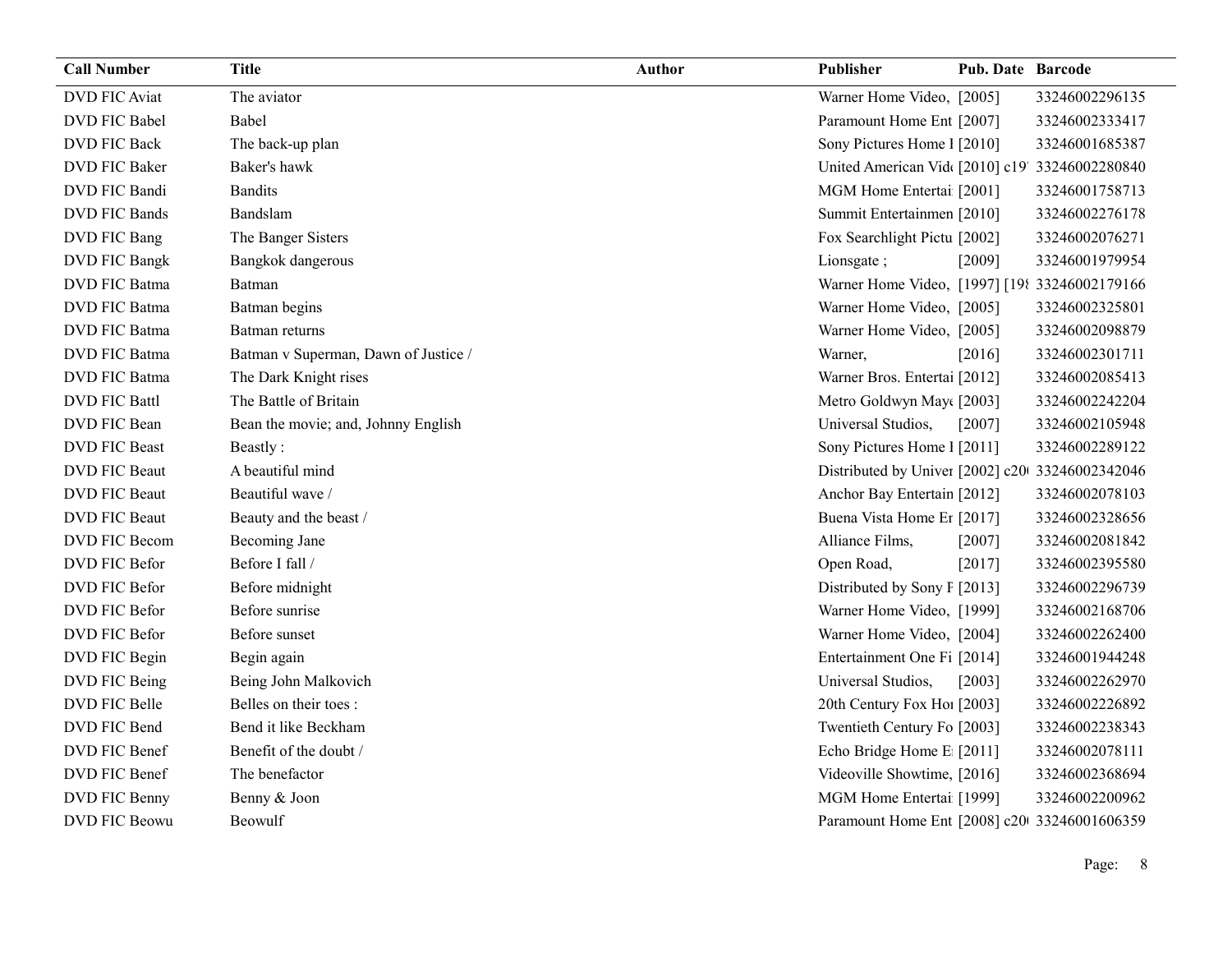| <b>DVD FIC Best</b><br>Best in show /<br>Castle Rock Entertain [2000]<br>33246002202489<br><b>DVD FIC Best</b><br>The best exotic Marigold Hotel<br>20th Century Fox Ho! [2012]<br>33246002099315<br>Universal Studios,<br><b>DVD FIC Best</b><br>The best man holiday /<br>[2014]<br>33246002274835<br>The best of me<br>Entertainment One Fi [2015]<br><b>DVD FIC Best</b><br>33246001947266<br>The second Best Exotic Marigold Hotel<br>Twentieth Century Fo [2015]<br>DVD FIC Best (2)<br>33246002274488<br>Sony Pictures.,<br><b>DVD FIC Bewit</b><br>Bewitched /<br>33246002154383<br>[2005]<br>Beyond borders /<br>DVD FIC Beyon<br>Paramount,<br>[2004] [200 33246002197978 |  |
|-------------------------------------------------------------------------------------------------------------------------------------------------------------------------------------------------------------------------------------------------------------------------------------------------------------------------------------------------------------------------------------------------------------------------------------------------------------------------------------------------------------------------------------------------------------------------------------------------------------------------------------------------------------------------------------|--|
|                                                                                                                                                                                                                                                                                                                                                                                                                                                                                                                                                                                                                                                                                     |  |
|                                                                                                                                                                                                                                                                                                                                                                                                                                                                                                                                                                                                                                                                                     |  |
|                                                                                                                                                                                                                                                                                                                                                                                                                                                                                                                                                                                                                                                                                     |  |
|                                                                                                                                                                                                                                                                                                                                                                                                                                                                                                                                                                                                                                                                                     |  |
|                                                                                                                                                                                                                                                                                                                                                                                                                                                                                                                                                                                                                                                                                     |  |
|                                                                                                                                                                                                                                                                                                                                                                                                                                                                                                                                                                                                                                                                                     |  |
|                                                                                                                                                                                                                                                                                                                                                                                                                                                                                                                                                                                                                                                                                     |  |
| DVD FIC Big<br>Big fat liar /<br>Universal Studios Car [2002]<br>33246001459619                                                                                                                                                                                                                                                                                                                                                                                                                                                                                                                                                                                                     |  |
| DVD FIC Big<br>Big fish<br>Columbia TriStar Hoi [2004]<br>33246002081958                                                                                                                                                                                                                                                                                                                                                                                                                                                                                                                                                                                                            |  |
| Universal Studios Ho [2012]<br>DVD FIC Big<br>Big miracle<br>33246002230431                                                                                                                                                                                                                                                                                                                                                                                                                                                                                                                                                                                                         |  |
| DVD FIC Big<br>The big Lebowski<br>PolyGram Video;<br>33246002213080<br>[1998]                                                                                                                                                                                                                                                                                                                                                                                                                                                                                                                                                                                                      |  |
| DVD FIC Big<br>The big short<br>33246002370526<br>Paramount,<br>$[2016]$                                                                                                                                                                                                                                                                                                                                                                                                                                                                                                                                                                                                            |  |
| DVD FIC Birdm<br>Birdman, or, The unexpected virtue of ignorance<br>Twentieth Century Fo [2014]<br>33246002255644                                                                                                                                                                                                                                                                                                                                                                                                                                                                                                                                                                   |  |
| <b>Bitter harvest</b><br>DVD FIC Bitte<br>33246002329613<br>Lionsgate,<br>$[2017]$                                                                                                                                                                                                                                                                                                                                                                                                                                                                                                                                                                                                  |  |
| <b>DVD FIC Black</b><br>Black Moon rising /<br>Anchor Bay Entertain [2007]<br>33246002200848                                                                                                                                                                                                                                                                                                                                                                                                                                                                                                                                                                                        |  |
| 20th Century Fox,<br><b>DVD FIC Black</b><br><b>Black swan</b><br>[2011]<br>33246002347441                                                                                                                                                                                                                                                                                                                                                                                                                                                                                                                                                                                          |  |
| DVD FIC Blade<br><b>Blade</b> trinity<br>Alliance Atlantis,<br>[2005]<br>33246002200905                                                                                                                                                                                                                                                                                                                                                                                                                                                                                                                                                                                             |  |
| DVD FIC Blade<br>Blades of glory<br>Paramount Home Ent [2007]<br>33246002266682                                                                                                                                                                                                                                                                                                                                                                                                                                                                                                                                                                                                     |  |
| <b>DVD FIC Blazi</b><br><b>Blazing</b> saddles<br>Warner Home Video, [1997]<br>33246002040715                                                                                                                                                                                                                                                                                                                                                                                                                                                                                                                                                                                       |  |
| <b>Blood</b> diamond<br><b>DVD FIC Blood</b><br>Warner Home Video, [2006]<br>33246002302404                                                                                                                                                                                                                                                                                                                                                                                                                                                                                                                                                                                         |  |
| Warner Home Video, [2001]<br><b>DVD FIC Blow</b><br><b>Blow</b><br>33246002076164                                                                                                                                                                                                                                                                                                                                                                                                                                                                                                                                                                                                   |  |
| DVD FIC Blue<br>Blue crush<br>Distributed by Univer [2007]<br>33246002289023                                                                                                                                                                                                                                                                                                                                                                                                                                                                                                                                                                                                        |  |
| Sony Pictures Home 1 [2014]<br>DVD FIC Blue<br><b>Blue Jasmine</b><br>33246002296671                                                                                                                                                                                                                                                                                                                                                                                                                                                                                                                                                                                                |  |
| DVD FIC Blue<br>Blue river<br>Platinum Disc,<br>33246002068229<br>[2005]                                                                                                                                                                                                                                                                                                                                                                                                                                                                                                                                                                                                            |  |
| DVD FIC Bon<br>Bon cop bad cop /<br>Alliance Atlantis,<br>[2006]<br>33246002051845                                                                                                                                                                                                                                                                                                                                                                                                                                                                                                                                                                                                  |  |
| DVD FIC Bond<br>Casino Royale<br>Sony Pictures Home 1 [2007]<br>33246001610948                                                                                                                                                                                                                                                                                                                                                                                                                                                                                                                                                                                                      |  |
| GoldenEye /<br>DVD FIC Bond<br>MGM Home Entertai [1999]<br>33246001933092                                                                                                                                                                                                                                                                                                                                                                                                                                                                                                                                                                                                           |  |
| Licence to kill /<br>DVD FIC Bond<br>MGM Home Entertai [1999] c19 33246001746627                                                                                                                                                                                                                                                                                                                                                                                                                                                                                                                                                                                                    |  |
| DVD FIC Bond<br>Twentieth Century Fo [2015]<br>33246002304632<br>Spectre                                                                                                                                                                                                                                                                                                                                                                                                                                                                                                                                                                                                            |  |
| The bonfire of the vanities<br>Warner Home Video, [1999]<br>DVD FIC Bonfi<br>33246002022028                                                                                                                                                                                                                                                                                                                                                                                                                                                                                                                                                                                         |  |
| The book thief<br><b>DVD FIC Book</b><br>Twentieth Century Fo [2013]<br>33246002179430                                                                                                                                                                                                                                                                                                                                                                                                                                                                                                                                                                                              |  |
| 33246002209336<br><b>DVD FIC Borat</b><br>20th Century Fox Ho! [2007]<br>Borat                                                                                                                                                                                                                                                                                                                                                                                                                                                                                                                                                                                                      |  |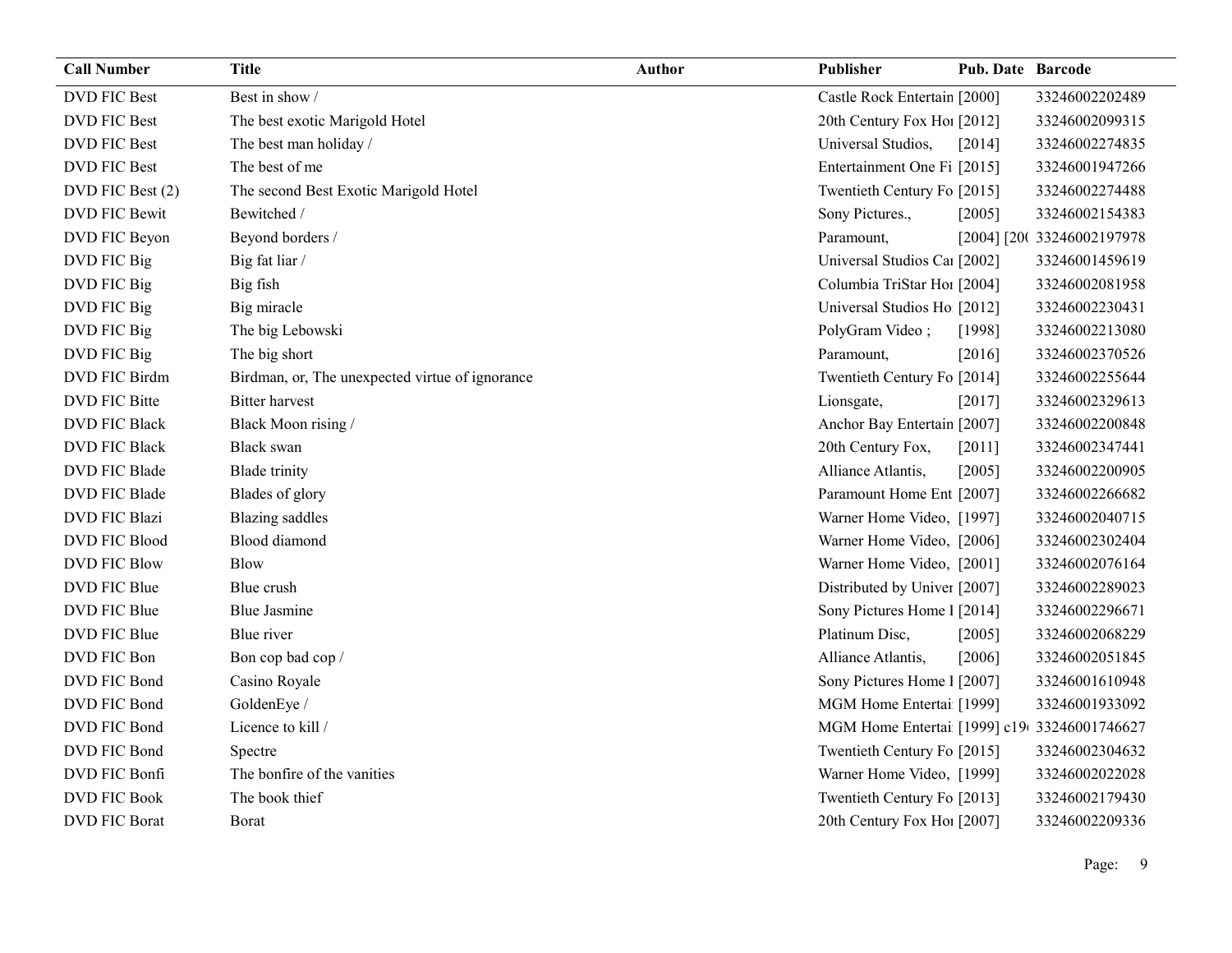| <b>Call Number</b>   | <b>Title</b>                             | Author | Publisher                                      | <b>Pub. Date Barcode</b> |                            |
|----------------------|------------------------------------------|--------|------------------------------------------------|--------------------------|----------------------------|
| <b>DVD FIC Bottl</b> | Bottle shock                             |        | Twentieth Century Fo [2009]                    |                          | 33246002044659             |
| <b>DVD FIC Bourn</b> | The Bourne identity                      |        | Universal,                                     | $[2004]$                 | 33246001605583             |
| DVD FIC Bourn        | The Bourne supremacy                     |        | Universal,                                     | [2004]                   | 33246002343713             |
| <b>DVD FIC Bourn</b> | The Bourne ultimatum:                    |        | Universal Studios Ho [2007]                    |                          | 33246001586346             |
| DVD FIC Boyho        | Boyhood                                  |        | Paramount Pictures, [2015]                     |                          | 33246002246106             |
| <b>DVD FIC Brand</b> | Brand new day                            |        | Twentieth Century Fo [2011]                    |                          | 33246001612852             |
| DVD FIC Breac        | Breach /                                 |        | Universal.,                                    | $[2007]$                 | 33246002200665             |
| <b>DVD FIC Break</b> | <b>Breakfast on Pluto</b>                |        | Sony Pictures Home 1 [2006]                    |                          | 33246002281921             |
| <b>DVD FIC Break</b> | Breaking and entering                    |        | Weinstein Company, [2007]                      |                          | 33246002281806             |
| <b>DVD FIC Break</b> | The breakfast club /                     |        | Universal,                                     |                          | [2003] c19: 33246002095230 |
| <b>DVD FIC Break</b> | Twilight [4-p1], Breaking dawn, part 1 / |        | Entertainment One,                             | $[2012]$                 | 33246001615392             |
| DVD FIC Bride        | Bride wars                               |        | 20th Century Fox Ho! [2009]                    |                          | 33246002263036             |
| DVD FIC Bridg        | A bridge too far /                       |        | MGM,                                           | [1977]                   | 33246002102630             |
| DVD FIC Bridg        | Bridge of spies                          |        | Buena Vista Home Er [2016]                     |                          | 33246002304939             |
| DVD FIC Bridg        | Bridget Jones's diary                    |        | Miramax Home Enter [2001]                      |                          | 33246001205541             |
| DVD FIC Bridg        | The bridges of Madison County:           |        | Warner Brothers Hon [2000] c19! 33246002155349 |                          |                            |
| <b>DVD FIC Broke</b> | <b>Brokeback Mountain</b>                |        | Alliance Atlanta,                              | $[2005]$                 | 33246001459262             |
| <b>DVD FIC Brook</b> | Brooklyn                                 |        | Mongrel Media,                                 |                          | [2016] 201 33246002347763  |
| <b>DVD FIC Brook</b> | Brooklyn's finest                        |        | Overture Films;                                | [2009]                   | 33246002283976             |
| DVD FIC Broth        | The Brothers McMullen                    |        | Twentieth Century Fo [2000]                    |                          | 33246002337160             |
| <b>DVD FIC Bruce</b> | Bruce Almighty /                         |        | Universal,                                     | [2003]                   | 33246002200533             |
| DVD FIC Bubba        | Bubba Ho-tep /                           |        | MGM Home Entertai [2004] c20 33246002095800    |                          |                            |
| DVD FIC Bucke        | The bucket list /                        |        | Warner Home Video, [2008]                      |                          | 33246002173201             |
| DVD FIC Bud          | Bud Abbott and Lou Costello:             |        | Madacy Entertainmer [1999]                     |                          | 33246001945989             |
| <b>DVD FIC Bull</b>  | <b>Bull Durham</b>                       |        | MGM Home Entertai [1988]                       |                          | 33246002332484             |
| DVD FIC Burn         | Burn after reading                       |        | Universal Studios Ho [2008]                    |                          | 33246002263044             |
| DVD FIC Butch        | Butch Cassidy and the Sundance Kid       |        | Twentieth Century Fo [2000]                    |                          | 33246002040772             |
| <b>DVD FIC Cabar</b> | Cabaret                                  |        | Warner Home Video, [2003]                      |                          | 33246002104461             |
| DVD FIC Calen        | Calendar girls                           |        | Touchstone Home En [2004]                      |                          | 33246001978725             |
| DVD FIC Calif        | California suite                         |        | Columbia Tristar Hor [2002]                    |                          | 33246002225639             |
| DVD FIC Calvi        | Calvin Marshall                          |        | Broken Sky Films,                              | [2010]                   | 33246002197721             |
| DVD FIC Camil        | Camille                                  |        | National Entertainme: [2009]                   |                          | 33246002095826             |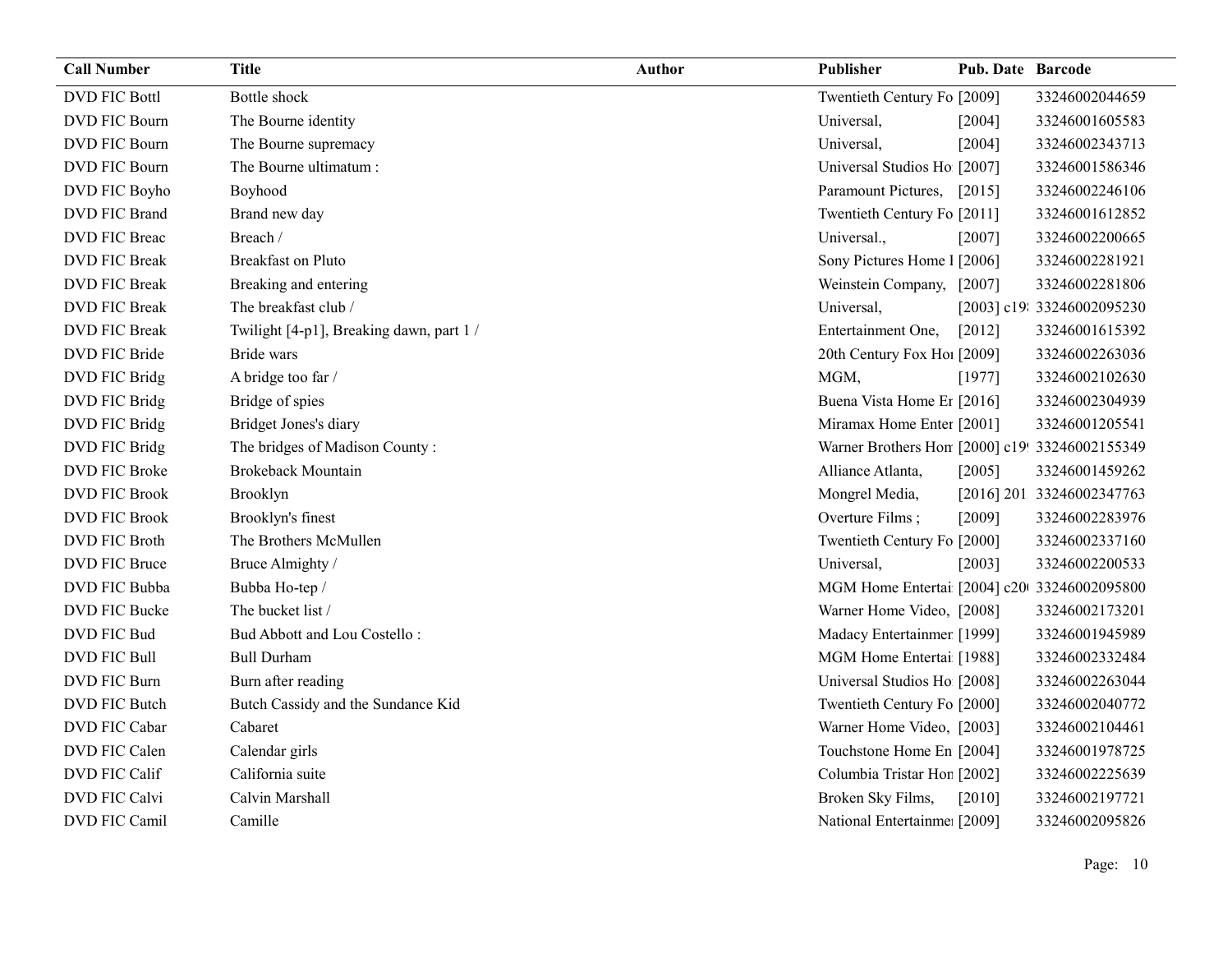| <b>Call Number</b>   | <b>Title</b>                            | <b>Author</b> | Publisher                                        | <b>Pub. Date Barcode</b> |                            |
|----------------------|-----------------------------------------|---------------|--------------------------------------------------|--------------------------|----------------------------|
| DVD FIC Cap          | Capote                                  |               | Sony Pictures Classic [2006]                     |                          | 33246001459106             |
| DVD FIC Capta        | Captain America, the winter soldier     |               | Buena Vista Home Er [2014]                       |                          | 33246002223329             |
| DVD FIC Capta        | Captain Phillips                        |               | Sony Pictures Home 1 [2014]                      |                          | 33246002174902             |
| <b>DVD FIC Carol</b> | The Carol Burnett show:                 |               | Paramount.,                                      | [2001]                   | 33246002104057             |
| <b>DVD FIC Case</b>  | Case 39                                 |               | Paramount Home Ent [2011]                        |                          | 33246001607787             |
| <b>DVD FIC Cassa</b> | Cassandra's dream                       |               | Distributed by Genius [2008]                     |                          | 33246002198257             |
| DVD FIC Catch        | Catch and release /                     |               | Sony Pictures,                                   | [2007]                   | 33246002081859             |
| DVD FIC Catch        | Catch me if you can /                   |               | DreamWorks Home E [2003]                         |                          | 33246001793322             |
| <b>DVD FIC Catwo</b> | Catwoman                                |               | Warner Home Video, [2005]                        |                          | 33246002076040             |
| DVD FIC Caugh        | Caught in the crossfire                 |               | Lionsgate,                                       | $[2010]$                 | 33246002076735             |
| DVD FIC Centu        | Centurion                               |               | Magnolia Home Ente [2010]                        |                          | 33246002154284             |
| DVD FIC Cha          | Charlie's angels                        |               | Columbia Pictures,                               | $[2003]$                 | 33246001459551             |
| DVD FIC Charl        | Charlie and the chocolate factory /     |               | Warner Home Video, [2005]                        |                          | 33246001455393             |
| DVD FIC Charl        | Charlie St. Cloud                       |               | Universal Studios Ho [2010]                      |                          | 33246002081867             |
| DVD FIC Charl        | Charlie Wilson's war                    |               | Universal;                                       | [2008]                   | 33246001834514             |
| DVD FIC Charl        | Charlie's angels                        |               | Columbia TriStar Hoi [2001]                      |                          | 33246002318368             |
| DVD FIC Chasi        | <b>Chasing Secrets</b>                  |               | Direct Source,                                   |                          | [2006] c19! 33246002022069 |
| DVD FIC Cheap        | Cheaper by the dozen /                  |               | Twentieth Century Fo [2003]                      |                          | 33246001866664             |
| DVD FIC Cheri        | Cheri                                   |               | Distributed in Canada [2009]                     |                          | 33246002281434             |
| DVD FIC Chica        | Chicago                                 |               | Miramax Home Enter [2002]                        |                          | 33246001151802             |
| DVD FIC Child        | Children of men /                       |               | Universal.,                                      | [2006]                   | 33246002158681             |
| DVD FIC Choco        | Chocolat /                              |               | distributed exclusivel [2001]                    |                          | 33246002367423             |
| <b>DVD FIC Chris</b> | A Christmas carol                       |               | Distributed by Mornii [2005] c19: 33246002245017 |                          |                            |
| DVD FIC Chris        | A Christmas visitor /                   |               | Hallmark Entertainm [2003]                       |                          | 33246001606458             |
| DVD FIC Chris        | Charles Dickens' A Christmas Carol      |               | Gullotine Films,                                 | [1951]                   | 33246001836030             |
| DVD FIC Chris        | Christmas in wonderland                 |               | Distributed by kaBoo [2008]                      |                          | 33246001761253             |
| <b>DVD FIC Chris</b> | Christmas with the Kranks:              |               | Sony Pictures Home 1 [2005]                      |                          | 33246002076099             |
| DVD FIC Chuck        | Chuck Norris three film collector's set |               | Echo Bridge Home E [2008]                        |                          | 33246002293496             |
| DVD FIC CIA          | <b>CIA</b>                              |               | Distributed by BFS E [2004]                      |                          | 33246002076412             |
| DVD FIC Cinde        | Cinderella man /                        |               | Universal Pictures,                              | $[2005]$                 | 33246002178713             |
| <b>DVD FIC Clash</b> | Clash of the Titans                     |               | Distributed by Warne: [2010]                     |                          | 33246002049468             |
| <b>DVD FIC Click</b> | Click                                   |               | Sony Pictures Home 1 [2006]                      |                          | 33246002347458             |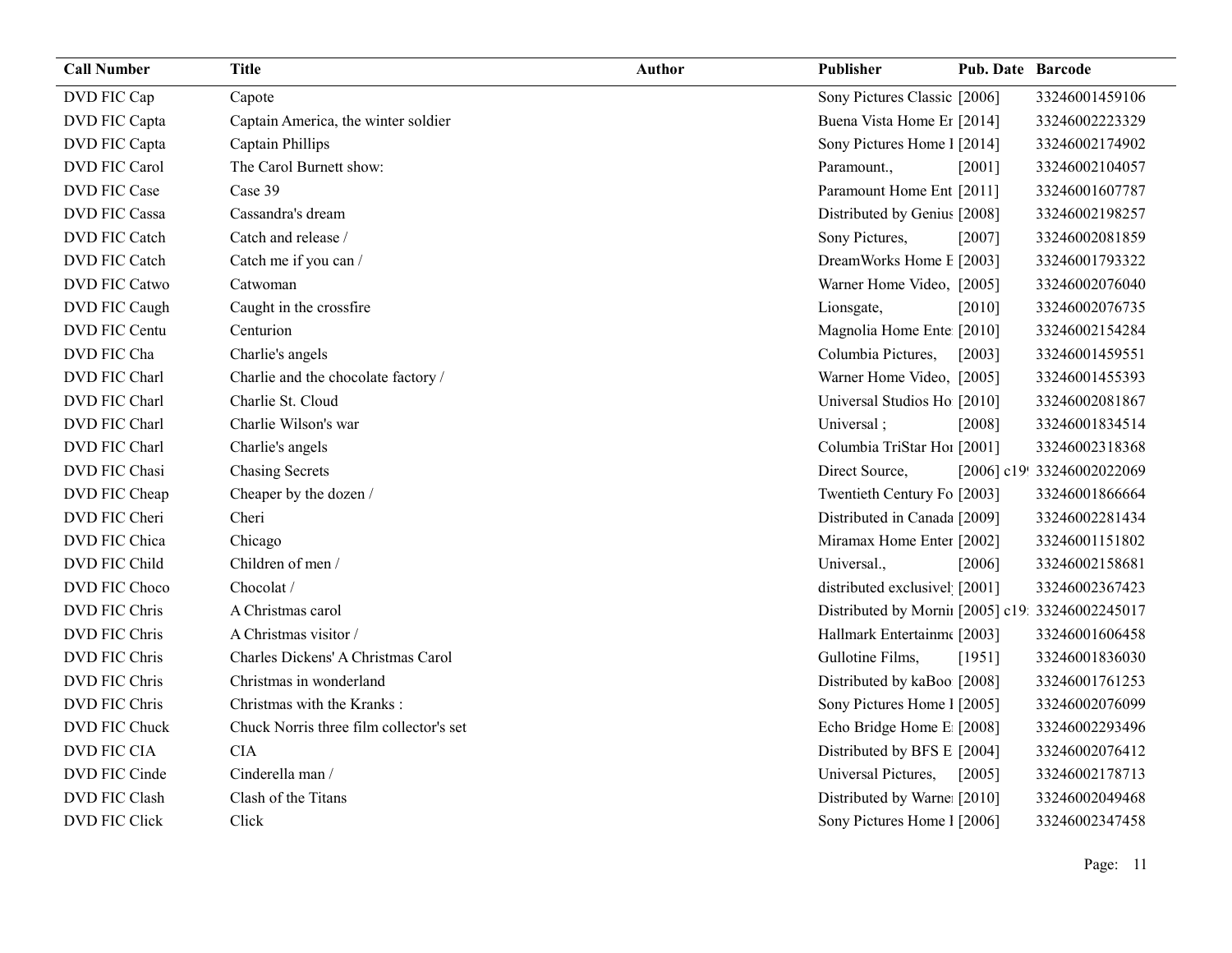| <b>Call Number</b>   | Title                               | <b>Author</b> | Publisher                                      | <b>Pub. Date Barcode</b> |                            |
|----------------------|-------------------------------------|---------------|------------------------------------------------|--------------------------|----------------------------|
| DVD FIC Clien        | The client                          |               | Warner Home Video, [1994] 199 33246002227502   |                          |                            |
| DVD FIC Cloud        | Cloud atlas /                       |               | Warner Home Video, [2013]                      |                          | 33246002347581             |
| DVD FIC Clove        | Cloverfield                         |               | Paramount Home Ent [2008]                      |                          | 33246002069771             |
| DVD FIC Coach        | Coach Carter                        |               | Paramount Pictures,                            | [2005]                   | 33246001612969             |
| DVD FIC Cold         | Cold Mountain /                     |               | Alliance Atlantis,                             | [2004]                   | 33246001557859             |
| DVD FIC Compa        | The company you keep                |               | Entertainment One,                             |                          | [2013] [201 33246002173441 |
| DVD FIC Confe        | Confessions of a shopaholic         |               | Touchstone Home En [2009]                      |                          | 33246002306116             |
| <b>DVD FIC Const</b> | Constantine /                       |               | Warner Home Video, [2005]                      |                          | 33246001683721             |
| <b>DVD FIC Const</b> | The constant gardener /             |               | Alliance Atlantis,                             | [2005]                   | 33246001644665             |
| DVD FIC Conte        | The contender                       |               | DreamWorks Home E [2001]                       |                          | 33246002347144             |
| DVD FIC Contr        | Contraband                          |               | Universal Studios,                             | [2012]                   | 33246002230415             |
| DVD FIC Convi        | Conviction                          |               | Twentieth Century Fo [2011] c20 33246002281566 |                          |                            |
| <b>DVD FIC Cooki</b> | Cooking with Stella                 |               | Distributed in Canada [2010]                   |                          | 33246002078129             |
| DVD FIC Count        | Countdown:                          |               | Direct Source.,                                |                          | [2005] c19! 33246001903285 |
| DVD FIC Count        | Country strong                      |               | Sony Pictures Home 1 [2011] c20 33246002076669 |                          |                            |
| DVD FIC Count        | The Count of Monte Cristo /         |               | Touchstone Pictures, [2002]                    |                          | 33246001544089             |
| DVD FIC Coupl        | Couples retreat                     |               | Universal Studios Ho [2010]                    |                          | 33246002306280             |
| <b>DVD FIC Cousi</b> | Cousin Bette                        |               | Twentieth Century Fo [1998]                    |                          | 33246002337178             |
| <b>DVD FIC Cow</b>   | A cowgirl's story                   |               | Sony Pictures Home 1 [2017]                    |                          | 33246002402865             |
| DVD FIC Cowbo        | Cowboys & aliens /                  |               | Universal Home Vide [2011]                     |                          | 33246002223337             |
| DVD FIC Crank        | Crank                               |               | Lionsgate:                                     | [2006]                   | 33246002176865             |
| DVD FIC Crash        | Crash                               |               | Lions Gate Home Ent [2006]                     |                          | 33246001460351             |
| DVD FIC Crazy        | Crazy heart                         |               | 20th Century Fox Ho! [2010]                    |                          | 33246002326007             |
| <b>DVD FIC Crazy</b> | Crazy, stupid, love                 |               | Warner Home Video, [2011]                      |                          | 33246002197770             |
| DVD FIC Creed        | Creed                               |               | New Line Turner,                               | [2016]                   | 33246002368637             |
| DVD FIC Crimi        | Criminal                            |               | VVS Films,                                     | [2016]                   | 33246002318608             |
| <b>DVD FIC Cross</b> | Crossing over /                     |               | The Weinstein Comp: [2009]                     |                          | 33246002203560             |
| <b>DVD FIC Cross</b> | The crossing guard /                |               | Alliance Atlantis.,                            | [1995]                   | 33246001789361             |
| DVD FIC Curio        | The curious case of Benjamin Button |               | Paramount Home Ent [2009]                      |                          | 33246002230399             |
| DVD FIC Cutth        | Cutthroat Island /                  |               | Artisan Entertainmen [1998]                    |                          | 33246002092492             |
| DVD FIC Dance        | Dances with wolves                  |               | MGM Home Entertai [2004] [199 33246002207371   |                          |                            |
| DVD FIC Dange        | Dangerous minds                     |               | Hollywood Pictures: [1999]                     |                          | 33246002041549             |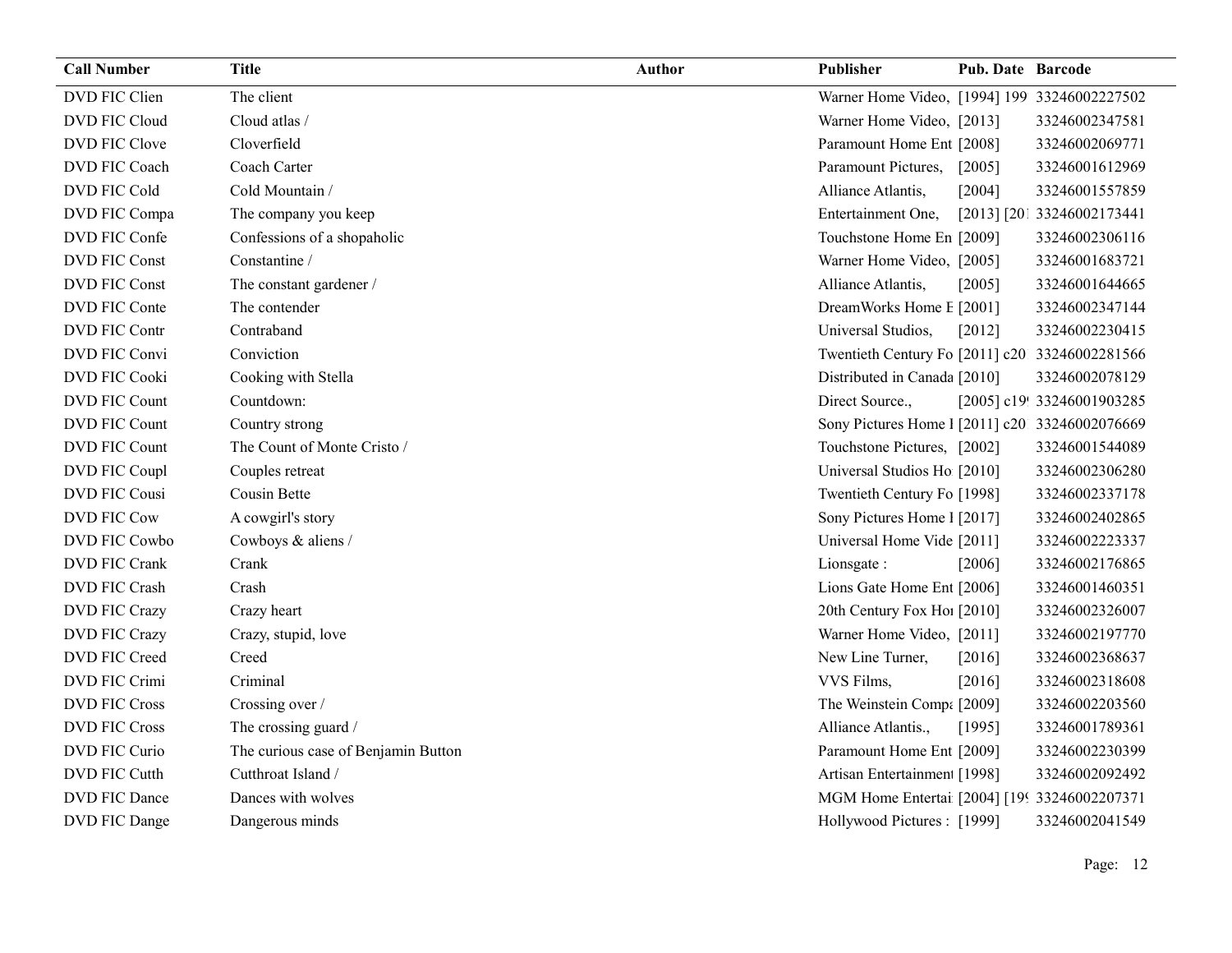| <b>Call Number</b>   | Title                         | <b>Author</b> | <b>Publisher</b>                                | Pub. Date Barcode |                            |
|----------------------|-------------------------------|---------------|-------------------------------------------------|-------------------|----------------------------|
| <b>DVD FIC Danie</b> | Danielle Steel's Kaleidoscope |               | Anchor Bay Entertain [2005] [199 33246002285534 |                   |                            |
| <b>DVD FIC Danis</b> | The Danish Girl               |               | Universal Studios Cal [2016]                    |                   | 33246002350858             |
| DVD FIC Darde        | Daredevil                     |               | 20th Century Fox Ho! [2003]                     |                   | 33246002200798             |
| <b>DVD FIC Dark</b>  | Dark blue /                   |               | MGM,                                            | [2003]            | 33246002076842             |
| <b>DVD FIC Dark</b>  | Dark knight /                 |               | Warner Bros.,                                   | $[2008]$          | 33246001976307             |
| <b>DVD FIC Dark</b>  | Dark shadows                  |               | Distributed by Sony F [2005]                    |                   | 33246002061042             |
| <b>DVD FIC Dark</b>  | Dark shadows                  |               | Warner Home Video, [2012]                       |                   | 33246002077634             |
| <b>DVD FIC Dark</b>  | Dark shadows:                 |               | MPI Home Video,                                 | $[2012]$          | 33246002097517             |
| <b>DVD FIC Date</b>  | Date night                    |               | 20th Century Fox Hol [2010]                     |                   | 33246002143337             |
| DVD FIC De-Lov       | De-Lovely:                    |               | MGM Home Entertai [2004]                        |                   | 33246002200814             |
| DVD FIC Dea          | Death sentence                |               | PDC Home Entertain [2005]                       |                   | 33246001458546             |
| DVD FIC Deadp        | Deadpool                      |               | 20th Century Fox Ho! [2016]                     |                   | 33246002370476             |
| DVD FIC Deal         | The deal                      |               | Peace Arch Entertain [2009]                     |                   | 33246002011989             |
| <b>DVD FIC Dear</b>  | Dear John /                   |               | Alliance Atlantis,                              | [2010]            | 33246002022531             |
| DVD FIC Death        | Death at a funeral /          |               | 20th Century Fox Ho! [2008] c20 33246001818905  |                   |                            |
| DVD FIC Death        | Death race                    |               | Universal Studios Ho [2008]                     |                   | 33246002311702             |
| DVD FIC Death        | Death sentence                |               | 20th Century Fox Ho! [2007]                     |                   | 33246002041119             |
| DVD FIC Deck         | Deck the halls                |               | 20th Century Fox Ho! [2007]                     |                   | 33246002095701             |
| <b>DVD FIC Decoy</b> | The decoy bride               |               | IFC Films,                                      | $[2012]$          | 33246002100477             |
| DVD FIC Deep         | Deep blue sea /               |               | Warner Bros.,                                   | [1999]            | 33246001465863             |
| DVD FIC Deep         | Deep impact                   |               | Paramount,                                      | [1998]            | 33246002294536             |
| DVD FIC Deer         | The deer hunter               |               | Universal Studios,                              |                   | [2012] [19] 33246002305423 |
| DVD FIC Defia        | The defiant ones              |               | MGM Home Entertai [2001]                        |                   | 33246002063527             |
| DVD FIC Defin        | Definitely, maybe             |               | Universal Studios Ho [2008]                     |                   | 33246002302461             |
| DVD FIC Deja         | Deja vu                       |               | Touchstone Home En [2007]                       |                   | 33246002011799             |
| DVD FIC Depar        | The departed                  |               | Warner Home Video, [2007]                       |                   | 33246001899509             |
| DVD FIC Desce        | The descendants               |               | 20th Century Fox Ho! [2012]                     |                   | 33246002198117             |
| <b>DVD FIC Detac</b> | Detachment                    |               | Mongrel Media,                                  | [2012]            | 33246002098499             |
| <b>DVD FIC Detai</b> | The details                   |               | Distributed by Allian [2013]                    |                   | 33246001613843             |
| DVD FIC Devil        | The devil wears Prada /       |               | 20th Century Fox Ho! [2006]                     |                   | 33246002327401             |
| <b>DVD FIC Devil</b> | The devil's own               |               | Columbia Pictures : [2006]                      |                   | 33246002332302             |
| DVD FIC Diana        | Diana                         |               | Distributed by Entert: [2013]                   |                   | 33246002246155             |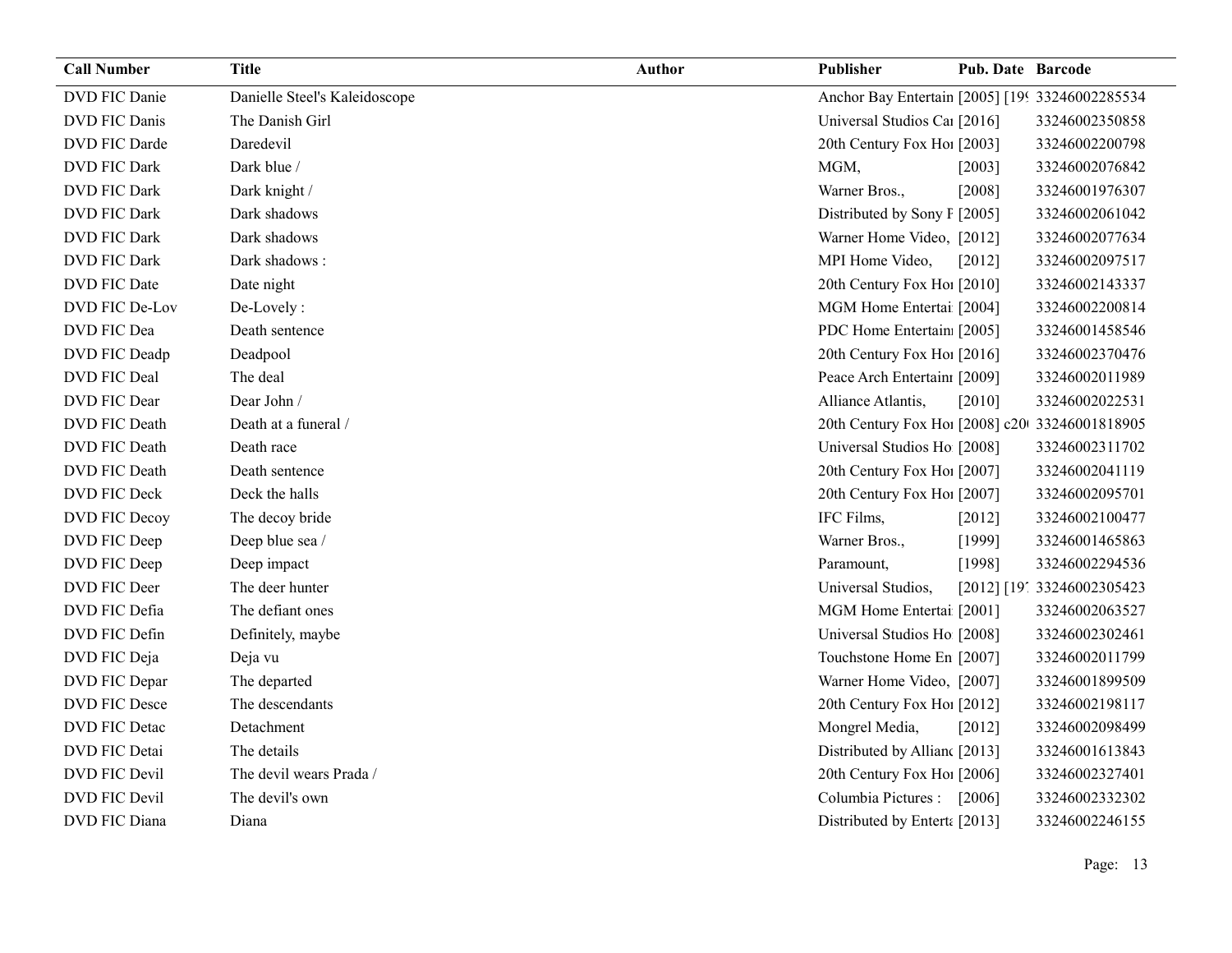| <b>Call Number</b>   | Title                                   | <b>Author</b> | Publisher                                        | <b>Pub. Date Barcode</b> |                            |
|----------------------|-----------------------------------------|---------------|--------------------------------------------------|--------------------------|----------------------------|
| DVD FIC Diary        | The diary of Anne Frank                 |               | 20th Century Fox Ho! [2004]                      |                          | 33246001103258             |
| DVD FIC Did          | Did you hear about the Morgans?         |               | Sony Pictures Home 1 [2010]                      |                          | 33246002343770             |
| DVD FIC Die          | Die another day                         |               | Distributed by MGM [2003] c20 33246002102499     |                          |                            |
| <b>DVD FIC Dirty</b> | Dirty dancing                           |               | Lionsgate,                                       |                          | [2010] [198 33246002105880 |
| <b>DVD FIC Disti</b> | The distinguished gentleman /           |               | Hollywood Pictures F [2000]                      |                          | 33246002041176             |
| <b>DVD FIC Diver</b> | Divergent                               |               | Lionsgate,                                       | [2014]                   | 33246002229565             |
| DVD FIC Diver (v.2)  | Insurgent                               |               | Entertainment One Fi [2015]                      |                          | 33246002277176             |
| DVD FIC Diver (v.3)  | Allegiant                               |               | Entertainment One,                               | $[2016]$                 | 33246002122067             |
| <b>DVD FIC Divin</b> | Divine secrets of the Ya-Ya Sisterhood. |               | Warner Home Video, [2002]                        |                          | 33246002361194             |
| DVD FIC Dodge        | Dodgeball                               |               | Twentieth Century Fo [2004]                      |                          | 33246002305985             |
| DVD FIC Dog's        | A dog's purpose /                       |               | Universal Pictures Hc [2017] c20 33246002402832  |                          |                            |
| DVD FIC Donni        | Donnie Brasco /                         |               | Columbia TriStar Ho1 [2000]                      |                          | 33246001684430             |
| <b>DVD FIC Dou</b>   | Double jeopardy                         |               | Paramount,                                       | [1999]                   | 33246001454420             |
| DVD FIC Doubl        | The double                              |               | Image Entertainment, [2012]                      |                          | 33246002289775             |
| <b>DVD FIC Doubt</b> | Doubt /                                 |               | Distributed in Canada [2009] c20 33246002226330  |                          |                            |
| DVD FIC Down         | Down and Derby                          |               | Distributed by Ventur [2006]                     |                          | 33246002313476             |
| DVD FIC Down         | Down the shore                          |               | Distributed by Videov [2013] [c2( 33246002173326 |                          |                            |
| <b>DVD FIC Dracu</b> | Dracula                                 |               | Sony Pictures Home 1 [2007]                      |                          | 33246001790211             |
| <b>DVD FIC Dracu</b> | Dracula untold                          |               | Universal Studios Ho [2015]                      |                          | 33246001947324             |
| DVD FIC Drago (3)    | Dragonheart 3 :                         |               | Universal Studios Ho [2015]                      |                          | 33246002088391             |
| <b>DVD FIC Dream</b> | Dreamgirls                              |               | DreamWorks Home E [2007] c20 33246002194389      |                          |                            |
| <b>DVD FIC Drive</b> | Driven                                  |               | Warner Home Video, [2001]                        |                          | 33246002245843             |
| <b>DVD FIC Drown</b> | Drowning Mona /                         |               | Alliance Atlantis.,                              |                          | [2003] c20t 33246001607332 |
| DVD FIC Due          | Due date                                |               | Warner Home Video, [2010]                        |                          | 33246002322774             |
| <b>DVD FIC Duk</b>   | The Dukes of Hazzard                    |               | Warner Brothers,                                 | [2005]                   | 33246001459981             |
| DVD FIC Dupli        | Duplicity                               |               | Universal Studios Ho [2009]                      |                          | 33246002226884             |
| DVD FIC E.T.         | E.T., the extra-terrestrial             |               | Universal Home Vide [2002] [198 33246002157790   |                          |                            |
| <b>DVD FIC Eagle</b> | Eagle eye                               |               | DreamWorks Home E [2008]                         |                          | 33246002201036             |
| DVD FIC Eagle        | The eagle                               |               | Alliance Films,                                  | [2010]                   | 33246002100188             |
| <b>DVD FIC Easte</b> | Eastern promises                        |               | Universal Home Ente [2007]                       |                          | 33246002289718             |
| <b>DVD FIC Eat</b>   | Eat pray love                           |               | Sony Pictures Home 1 [2010]                      |                          | 33246001739077             |
| DVD FIC Eddie        | Eddie the Eagle /                       |               | 20th Century Fox,                                | [2016]                   | 33246002378941             |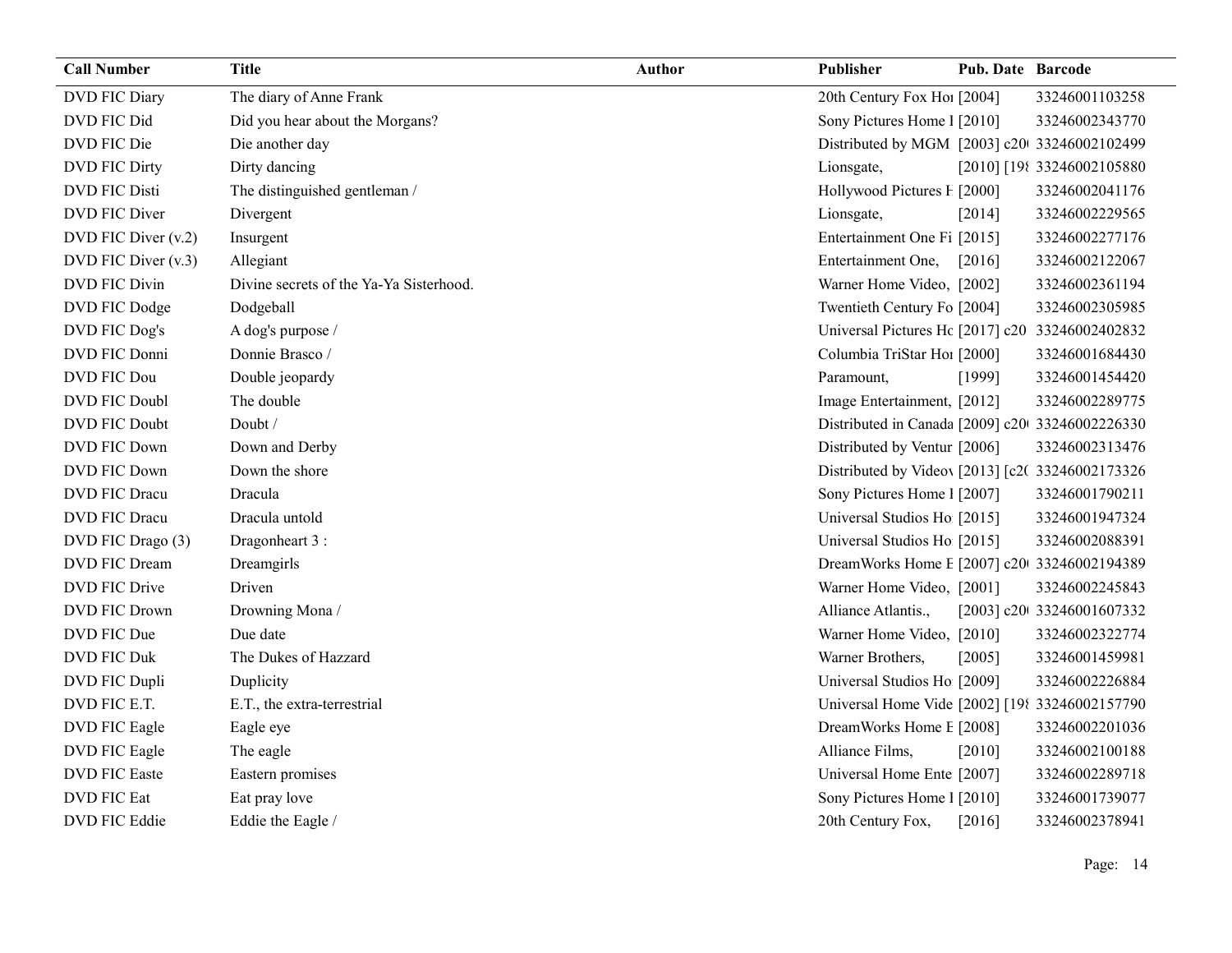| <b>Call Number</b>   | Title                                                  | <b>Author</b> | <b>Publisher</b>                                | <b>Pub. Date Barcode</b> |                             |
|----------------------|--------------------------------------------------------|---------------|-------------------------------------------------|--------------------------|-----------------------------|
| DVD FIC Edge         | Edge of darkness                                       |               | Warner Home Video, [2010]                       |                          | 33246001682327              |
| DVD FIC Ediso        | Edison force                                           |               | Sony Pictures Home 1 [2006]                     |                          | 33246002041184              |
| <b>DVD FIC Edwar</b> | Edward Scissorhands /                                  |               | Twentieth Century Fo [2005] [199 33246001977776 |                          |                             |
| <b>DVD FIC Elekt</b> | Elektra /                                              |               | Twentieth Century Fo [2005]                     |                          | 33246002200558              |
| <b>DVD FIC Eliza</b> | Elizabeth                                              |               | Universal;                                      | [2008]                   | 33246001978659              |
| DVD FIC Ender        | Ender's game /                                         |               | Distributed exclusive [2014]                    |                          | 33246002347508              |
| DVD FIC Endle        | <b>Endless</b> love                                    |               | Universal Studios Ho [2014]                     |                          | 33246002346666              |
| DVD FIC Enemy        | Enemy at the gates                                     |               | Paramount Pictures,                             | $[2001]$                 | 33246002041127              |
| DVD FIC Engli        | The English teacher                                    |               | New Video,                                      | [2013]                   | 33246002174837              |
| DVD FIC Enter        | Enter the dragon                                       |               | Warner Home Video, [1998]                       |                          | 33246002294072              |
| <b>DVD FIC Entra</b> | Entrapment                                             |               | Twentieth Century Fo [1999]                     |                          | 33246001897909              |
| <b>DVD FIC Ernes</b> | Ernest goes to camp                                    |               | Mill Creek Entertainn [2011]                    |                          | 33246002100121              |
| DVD FIC Escap        | Escape from New York                                   |               | MGM Home Entertai [2000]                        |                          | 33246002076222              |
| DVD FIC Escap        | Escape to Grizzly Mountain                             |               | TVA Films,                                      | [2001]                   | 33246002293959              |
| DVD FIC Evan         | Evan almighty                                          |               | Universal Studios Ho [2007]                     |                          | 33246002238350              |
| DVD FIC Evely        | Evelyn                                                 |               | MGM Home Entertai [2002]                        |                          | 33246002335792              |
| DVD FIC Eveni        | Evening                                                |               | Universal Studios Ho [2007]                     |                          | 33246002061232              |
| DVD FIC Ever         | Ever after :                                           |               | Twentieth Century Fo [2002] c19! 33246001787605 |                          |                             |
| DVD FIC Every        | Every time we say goodbye                              |               | Sony Pictures Home 1 [2006]                     |                          | 33246002175693              |
| DVD FIC Every        | Everything is illuminated                              |               | Warner Home Video, [2005] c20 33246002335966    |                          |                             |
| DVD FIC Every        | Everything, everything:                                |               | Warner Bros. Home I [2017]                      |                          | 33246002337004              |
| DVD FIC Evolu        | Evolution                                              |               | DreamWorks Home E [2001]                        |                          | 33246001701002              |
| DVD FIC Expen        | The expendables                                        |               | Lions Gate Films,                               | [2010]                   | 33246001739242              |
| <b>DVD FIC Extre</b> | Extremely loud & incredibly close                      |               | Warner Bros. Entertai [2012]                    |                          | 33246002261923              |
| DVD FIC Eye          | Eye in the sky                                         |               | Entertainment One Fi [2016]                     |                          | 33246002330124              |
| DVD FIC Face         | The face of love                                       |               | Mongrel Media [distr [2014]                     |                          | 33246002299949              |
| <b>DVD FIC Failu</b> | Failure to launch                                      |               | Paramount Pictures,                             | [2006]                   | 33246001464015              |
| DVD FIC Falco        | The Falcon and the Snowman                             |               | 1984,1999,                                      |                          | [2006] [198 33246002179208] |
| DVD FIC Fall         | The fall                                               |               | Sony Pictures Home 1 [2008]                     |                          | 33246002336287              |
| DVD FIC Fam          | The family Stone /                                     |               | Twentieth Century Fo [2005]                     |                          | 33246001460237              |
| <b>DVD FIC Famil</b> | Family Guy presents Stewie Griffin: the untold story / |               | 20th Century Fox Ho! [2005]                     |                          | 33246002223345              |
| <b>DVD FIC Fanta</b> | Fantastic 4                                            |               | Twentieth Century Fo [2007]                     |                          | 33246001977487              |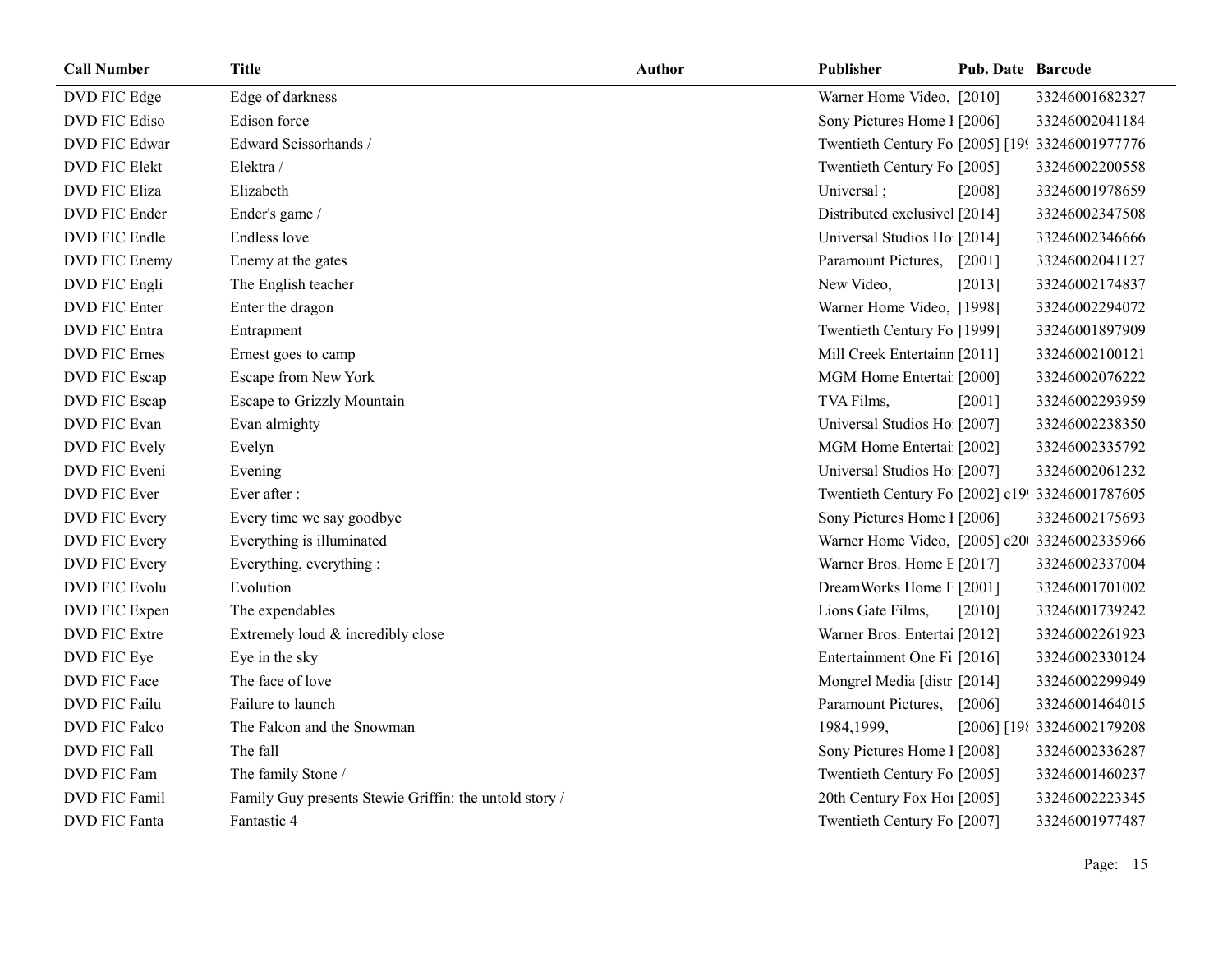| <b>Call Number</b>   | <b>Title</b>                                                                | Author | Publisher                                        | <b>Pub. Date Barcode</b> |                |
|----------------------|-----------------------------------------------------------------------------|--------|--------------------------------------------------|--------------------------|----------------|
| <b>DVD</b> FIC Fanta | Fantastic 4                                                                 |        | Twentieth Century Fo [2005]                      |                          | 33246002333987 |
| <b>DVD FIC Fanta</b> | Fantastic beasts and where to find them /                                   |        | Warner Bros.,                                    | [2017]                   | 33246002396208 |
| DVD FIC Far          | Far from heaven                                                             |        | Universal Studios Ho [2003] c20 33246002061182   |                          |                |
| DVD FIC Far          | Far from the madding crowd                                                  |        | Twentieth Century Fo [2015]                      |                          | 33246002356228 |
| DVD FIC Fargo        | Fargo:                                                                      |        | MGM Home Entertai [2014] c19! 33246002226272     |                          |                |
| <b>DVD FIC Fast</b>  | Fast times at Ridgemont High                                                |        | Universal,                                       | [1982]                   | 33246001606276 |
|                      | DVD FIC Fast (Fast & th The fast and the furious: the original /            |        | Universal,                                       | [2001]                   | 33246002178903 |
|                      | DVD FIC Fast (Fast $&$ th The fast and the furious: 2 fast 2 furious        |        | Universal,                                       | [2003]                   | 33246001613025 |
|                      | DVD FIC Fast (Fast & th The fast and the furious: Fast five                 |        | Universal Studios Ho [2011]                      |                          | 33246001613249 |
|                      | DVD FIC Fast (Fast & th The fast and the furious: Furious 7                 |        | Universal Studios Ho [2015]                      |                          | 33246002352789 |
|                      | DVD FIC Fast (Fast $&$ th The fast and the furious: The fate of the furious |        | Universal Pictures Hc [2017]                     |                          | 33246002334936 |
| <b>DVD FIC Faste</b> | Faster                                                                      |        | Sony Pictures Home 1 [2011]                      |                          | 33246002011856 |
| DVD FIC Fat          | Fat Albert ; and, Meet Dave                                                 |        | 20th Century Fox Ho! [2012] c20 33246002230266   |                          |                |
| DVD FIC Fathe        | Fathers' day /                                                              |        | Warner Bros.,                                    | [1997]                   | 33246001973080 |
| DVD FIC Fault        | The fault in our stars                                                      |        | 20th Century Fox Ho! [2014]                      |                          | 33246002231819 |
| DVD FIC Fear         | Fear and loathing in Las Vegas                                              |        | Universal Home Vide [1998]                       |                          | 33246002200756 |
| DVD FIC Felon        | Felon                                                                       |        | Sony Pictures Home 1 [2008]                      |                          | 33246001853530 |
| DVD FIC Field        | Field of dreams /                                                           |        | Universal Studios,                               | [1989]                   | 33246001976125 |
| DVD FIC Field        | Fielder's choice                                                            |        | Echo Bridge Home E [2005]                        |                          | 33246002104404 |
| DVD FIC Fif          | Fifty first dates                                                           |        | Columbia TriStar Hoi [2004]                      |                          | 33246001455807 |
| DVD FIC Fifth        | The fifth element                                                           |        | Sony Pictures Home 1 [2007]                      |                          | 33246002291110 |
| <b>DVD FIC Fifty</b> | Fifty dead men walking                                                      |        | Distributed in the Uni [2009]                    |                          | 33246002308013 |
| DVD FIC Fight        | Fight club                                                                  |        | Twentieth Century Fo [2002]                      |                          | 33246002293892 |
| DVD FIC Fight        | The fighter                                                                 |        | Paramount Pictures : [2011]                      |                          | 33246002422913 |
| DVD FIC Fin          | The final cut                                                               |        | Lion's Gate Home En [1997]                       |                          | 33246001454495 |
| <b>DVD FIC Final</b> | Final analysis                                                              |        | Warner Home Video, [1992]                        |                          | 33246002205789 |
| DVD FIC Findi        | <b>Finding Forrester</b>                                                    |        | Columbia TriStar Hoi [2001]                      |                          | 33246001606169 |
| DVD FIC Findi        | Finding Neverland /                                                         |        | Alliance Atlantis.,                              | [2005]                   | 33246001466291 |
| DVD FIC Findi        | Finding normal /                                                            |        | Pure Flix Entertainme [2013]                     |                          | 33246001981125 |
| DVD FIC Fine         | A fine step                                                                 |        | Vertical Entertainmen [2014], c20 33246002326064 |                          |                |
| DVD FIC Fire         | Fire with fire                                                              |        | Lions Gate Home Ent [2012]                       |                          | 33246002230498 |
| <b>DVD FIC Firew</b> | Firewall /                                                                  |        | Warner Bros. Entertai [2006]                     |                          | 33246001464692 |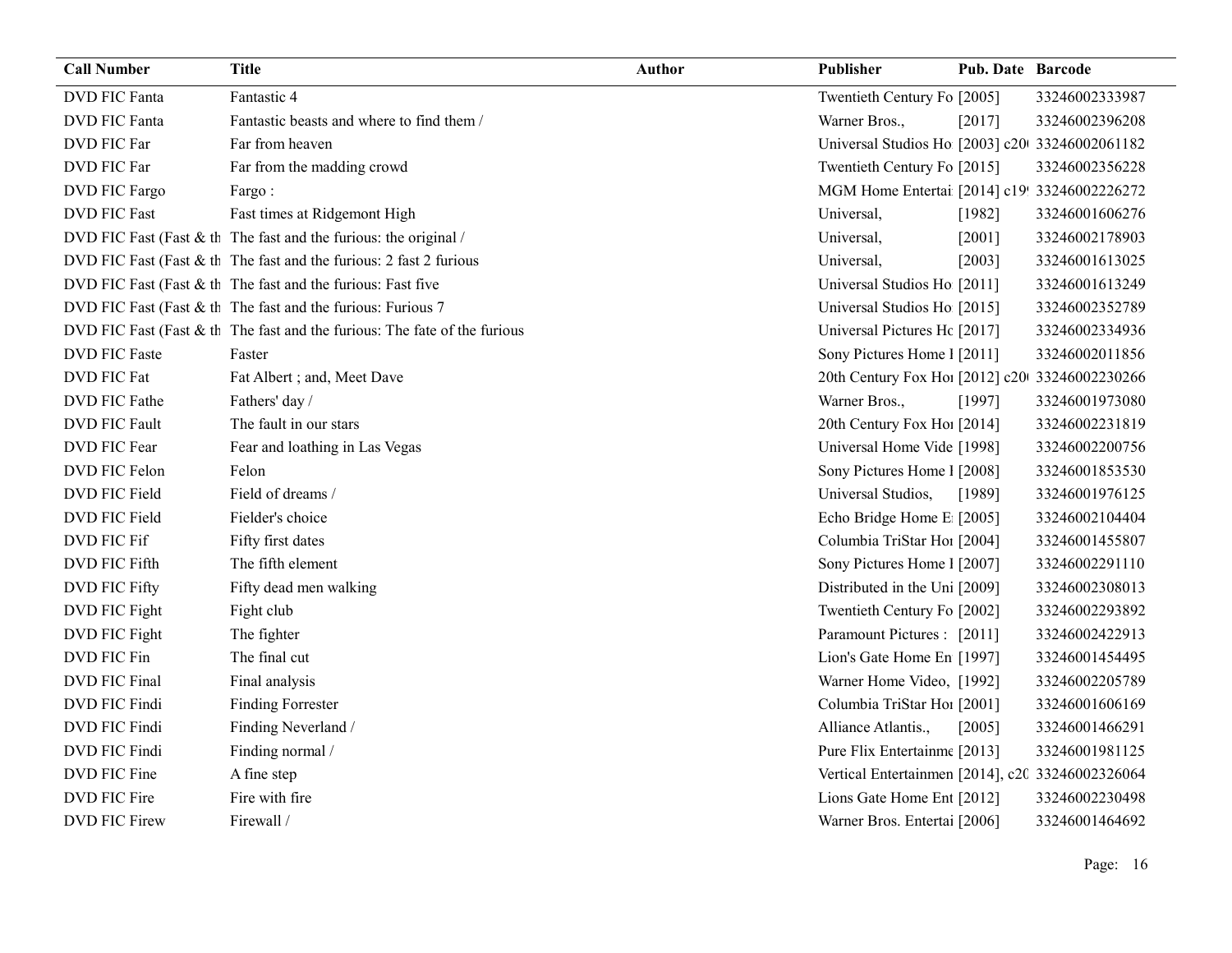| <b>Call Number</b>   | <b>Title</b>                       | <b>Author</b> | Publisher                                       | <b>Pub. Date Barcode</b> |                            |
|----------------------|------------------------------------|---------------|-------------------------------------------------|--------------------------|----------------------------|
| DVD FIC Firm         | The firm /                         |               | Paramount.,                                     |                          | [2000] c19! 33246001978956 |
| <b>DVD FIC First</b> | First kill /                       |               |                                                 |                          | 33246002428548             |
| <b>DVD FIC First</b> | The first wives club               |               | Paramount Home Vid [1998]                       |                          | 33246001606342             |
| DVD FIC Five         | The five people you meet in heaven |               | Hallmark Entertainm([2004]                      |                          | 33246001122845             |
| DVD FIC Five         | The five-year engagement           |               | Universal Studios Ho [2012]                     |                          | 33246002078590             |
| <b>DVD FIC Flash</b> | Flash Gordon                       |               | Universal Studios Ho [2007] [198 33246002206522 |                          |                            |
| <b>DVD FIC Flash</b> | Flashdance                         |               | Paramount Home Ent [2002] c19: 33246001904648   |                          |                            |
| <b>DVD FIC Flawl</b> | Flawless /                         |               | MGM Home Entertai [2000]                        |                          | 33246002179000             |
| DVD FIC Fligh        | Flight                             |               | Paramount,                                      | [2013]                   | 33246002124154             |
| DVD FIC Fligh        | Flight of the Phoenix              |               | 20th Century Fox Hol [2005]                     |                          | 33246001606367             |
| DVD FIC Flock        | The flock                          |               | The Weinstein Comp: [2008]                      |                          | 33246001680867             |
| DVD FIC Flybo        | Flyboys                            |               | MGM Home Entertai [2007]                        |                          | 33246002151934             |
| DVD FIC Flyin        | Flying by                          |               | MTI Home Video,                                 | [2009]                   | 33246002316487             |
| <b>DVD FIC Focus</b> | Focus /                            |               | Warner Home Video, [2014]                       |                          | 33246002289114             |
| DVD FIC Fog          | The fog /                          |               | Sony Pictures.,                                 | [2005]                   | 33246001875863             |
| DVD FIC Food         | Food, Inc.                         |               | Alliance Vivafilm,                              | [2008]                   | 33246001606102             |
| DVD FIC Fools        | Fools rush in                      |               | Columbia TriStar Hoi [2005] c19! 33246002347268 |                          |                            |
| <b>DVD FIC Footl</b> | Footloose                          |               | Paramount Home Ent [2012]                       |                          | 33246002235133             |
| DVD FIC For          | For richer or poorer               |               | Image Entertainment, [1997]                     |                          | 33246001613389             |
| DVD FIC Forbi        | The forbidden kingdom              |               | Lions Gate Entertainr [2008]                    |                          | 33246002095644             |
| DVD FIC Force        | Forces of nature /                 |               | DreamWorks Home I [1999]                        |                          | 33246002275790             |
| DVD FIC Forge        | Forget Paris /                     |               | Warner Bros,                                    |                          | [2000] c19! 33246002167989 |
| DVD FIC Forge        | Forgetting Sarah Marshall          |               | Universal Studios Ho [2008]                     |                          | 33246002305936             |
| DVD FIC Forgo        | The forgotten /                    |               | Sony Pictures.,                                 | $[2005]$                 | 33246002136810             |
| <b>DVD FIC Forty</b> | The 40-year-old virgin             |               | Universal Pictures,                             | $[2005]$                 | 33246002179240             |
| DVD FIC Four         | Four Christmases                   |               | Alliance Vivafilm,                              | [2009]                   | 33246001761311             |
| DVD FIC Four         | Four Christmases                   |               | Alliance Vivafilm,                              | [2009]                   | 33246002361137             |
| DVD FIC Four         | The four feathers /                |               | Paramount Pictures,                             | $[2002]$                 | 33246002351880             |
| <b>DVD FIC Fract</b> | Fracture /                         |               | Alliance Atlantis.,                             | $[2007]$                 | 33246001781756             |
| <b>DVD FIC Frank</b> | Frankenhood                        |               | Lionsgate;                                      | $[2009]$                 | 33246001613447             |
| <b>DVD FIC Frant</b> | Frantic /                          |               | Warner Bros.,                                   |                          | [1998] c19: 33246002081800 |
| DVD FIC Fre          | French kiss                        |               | Twentieth Century Fo [1995] c19! 33246001452283 |                          |                            |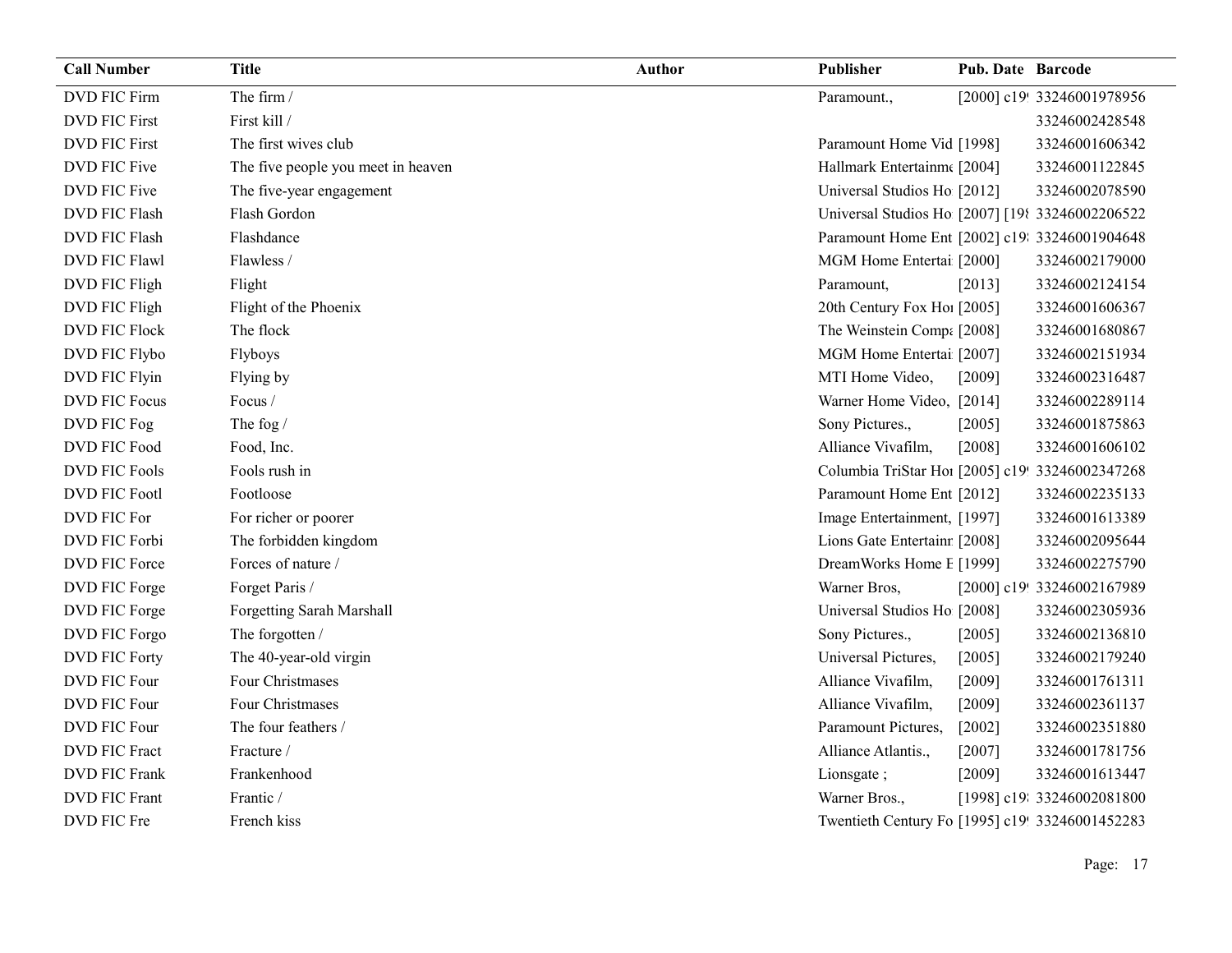| <b>Call Number</b>   | <b>Title</b>                            | <b>Author</b> | Publisher                                       | <b>Pub. Date Barcode</b> |                            |
|----------------------|-----------------------------------------|---------------|-------------------------------------------------|--------------------------|----------------------------|
| DVD FIC Fred         | Fred Claus                              |               | Warner Home Video, [2008]                       |                          | 33246002354660             |
| DVD FIC Frien        | Friends with benefits                   |               | Sony Pictures Home 1 [2011]                     |                          | 33246001612811             |
| DVD FIC From         | From hell /                             |               | 20th Century Fox Ho! [2002]                     |                          | 33246002200707             |
| DVD FIC From         | From here to eternity                   |               | Columbia TriStar Hoi [2001]                     |                          | 33246001420439             |
| DVD FIC Funny        | Funny people                            |               | Universal Studios Ho [2009]                     |                          | 33246002080190             |
| DVD FIC Fury         | Fury                                    |               | Sony Pictures Home 1 [2015]                     |                          | 33246001944669             |
| DVD FIC G.I.         | G.I. Jane                               |               | Hollywood Pictures F [1998] c19! 33246002326676 |                          |                            |
| DVD FIC G.I.         | G.I. Joe.                               |               | Paramount Home Ent [2009]                       |                          | 33246002288983             |
| DVD FIC Game         | Game of thrones, conquest & rebellion : |               | Distributed by Warne [2017]                     |                          | 33246002421030             |
| DVD FIC Gangs        | Gangs of New York /                     |               | Miramax Home Enter [2003]                       |                          | 33246001976968             |
| DVD FIC Gener        | The General's daughter                  |               | Paramount,                                      | [1999]                   | 33246002176923             |
| DVD FIC Get          | Get low                                 |               | Sony Pictures Home 1 [2011]                     |                          | 33246002282044             |
| DVD FIC Get          | Get Shorty /                            |               | MGM,                                            | [1995]                   | 33246001645589             |
| DVD FIC Get          | Get Smart                               |               | Warner Home Video, [2008]                       |                          | 33246002296853             |
| <b>DVD FIC Ghost</b> | Ghost                                   |               | Paramount Home Ent [2009]                       |                          | 33246002176998             |
| <b>DVD FIC Ghost</b> | Ghost in the shell                      |               | Paramount Pictures,                             | $[2017]$                 | 33246002412575             |
| <b>DVD FIC Ghost</b> | Ghost rider /                           |               | Sony Pictures.,                                 | [2007]                   | 33246001965003             |
| <b>DVD FIC Ghost</b> | Ghost town                              |               | Lions Gate Entertainr [2008]                    |                          | 33246002203800             |
| <b>DVD FIC Ghost</b> | Ghostbusters /                          |               | Columbia Pictures,                              |                          | [1999] c19: 33246002288991 |
| <b>DVD FIC Ghost</b> | Ghosts of girlfriends past              |               | Alliance Films,                                 | [2009]                   | 33246002327468             |
| <b>DVD FIC Ghost</b> | The ghost writer                        |               | Summit Entertainmen [2010]                      |                          | 33246001685502             |
| DVD FIC Gifte        | Gifted /                                |               | 20th Century Fox Ho [2017]                      |                          | 33246002337558             |
| <b>DVD FIC Girl</b>  | Girl with a pearl earring               |               | Lions Gate Home Ent [2004]                      |                          | 33246002335917             |
| <b>DVD FIC Girl</b>  | The girl on the train                   |               | Universal Pictures Hc [2017]                    |                          | 33246002087815             |
| DVD FIC Gladi        | Gladiator                               |               | Dreamworks Home E [2000]                        |                          | 33246001976935             |
| <b>DVD FIC Glass</b> | The glass castle                        |               | Entertainment One Fi [2017]                     |                          | 33246002411833             |
| <b>DVD FIC Glass</b> | The glass house /                       |               | Columbia Pictures,                              | $[2001]$                 | 33246001674571             |
| <b>DVD FIC Goal</b>  | Goal II :                               |               | Distributed by Peace. [2009]                    |                          | 33246001613967             |
| DVD FIC Godfa        | The godfather                           |               | Paramount,                                      | [2004]                   | 33246002313591             |
| DVD FIC Gone         | Gone girl                               |               | Twentieth Century Fo [2014]                     |                          | 33246002234896             |
| DVD FIC Gone         | Gone with the wind                      |               | MGM/UA Home Vid [1998] [19: 33246001790534      |                          |                            |
| DVD FIC Goo          | Good boy!                               |               | Santa Monica, Ca.,                              |                          | [2003] 200 33246001458934  |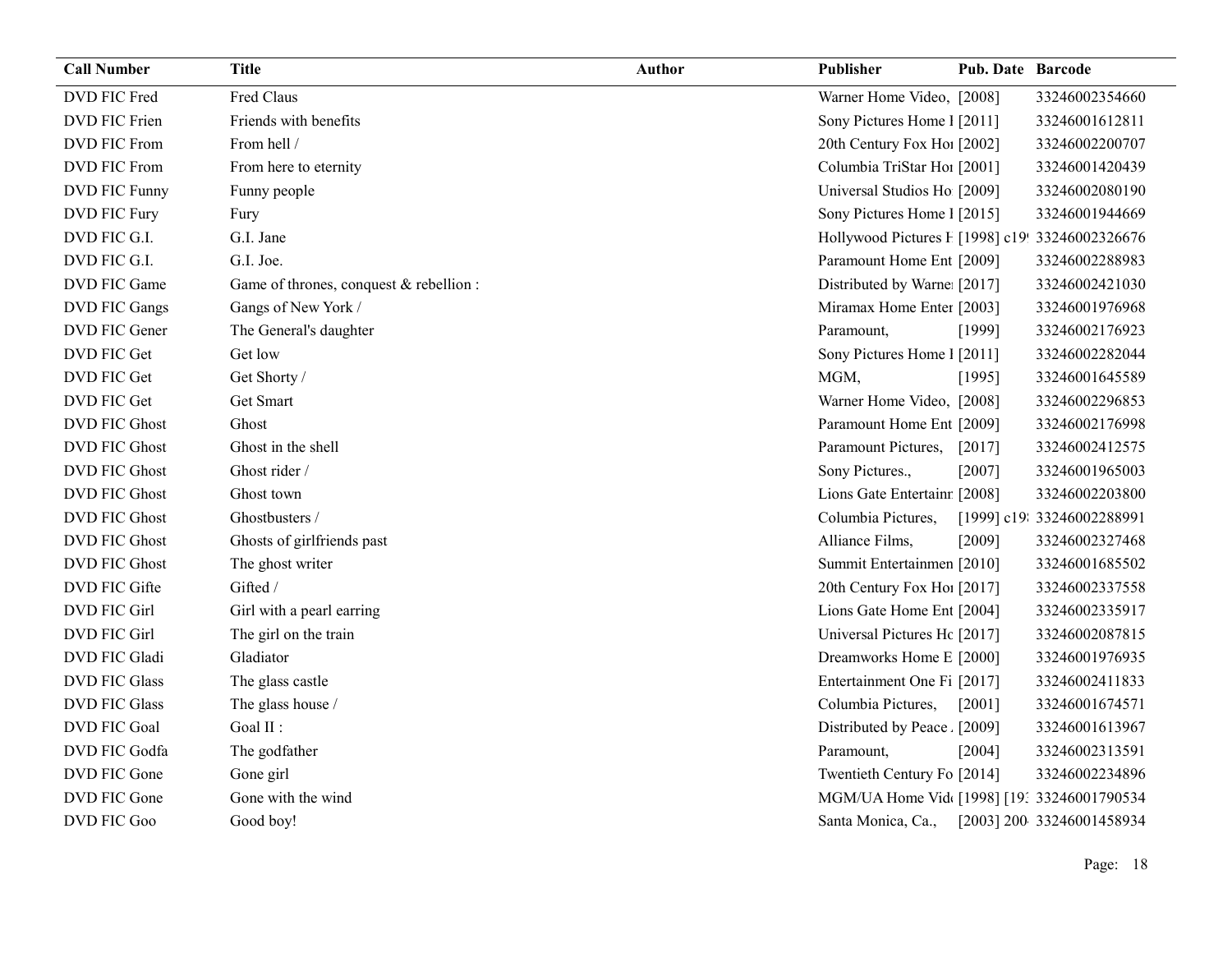| <b>Call Number</b>   | <b>Title</b>                 | Author | Publisher                                       | Pub. Date Barcode |                |
|----------------------|------------------------------|--------|-------------------------------------------------|-------------------|----------------|
| DVD FIC Goo          | Good night and good luck     |        | TVA Films,                                      | [2006]            | 33246001459049 |
| <b>DVD FIC Good</b>  | A good woman                 |        | Lions Gate Home Ent [2006] c20 33246001606680   |                   |                |
| <b>DVD FIC Good</b>  | Good morning, Vietnam /      |        | Touchstone Home Vit [1987]                      |                   | 33246001606334 |
| DVD FIC Good         | The good girl /              |        | Twentieth Century Fo [2002]                     |                   | 33246002079564 |
| DVD FIC Good         | The good shepherd /          |        | Universal,                                      | $[2007]$          | 33246001579218 |
| <b>DVD FIC Goodf</b> | GoodFellas /                 |        | Warner Home Video, [1999]                       |                   | 33246002334654 |
| DVD FIC Gosfo        | <b>Gosford Park</b>          |        | Universal,                                      | $[2002]$          | 33246002154359 |
| <b>DVD FIC Gothi</b> | Gothika                      |        | Warner Home Video, [2004] c20 33246002076107    |                   |                |
| DVD FIC Grace        | Grace is gone :              |        | The Weinstein Compa [2008]                      |                   | 33246001680800 |
| DVD FIC Gradu        | The graduate /               |        | MGM,                                            | [1967]            | 33246002040525 |
| DVD FIC Gran         | Gran Torino                  |        | Warner Bros. Pictures [2009]                    |                   | 33246002197796 |
| DVD FIC Grand        | A grandpa for Christmas      |        | Genius Entertainment [2008]                     |                   | 33246002245918 |
| DVD FIC Grand        | <b>Grand Prix</b>            |        | Turner Entertainment [1991]                     |                   | 33246002095883 |
| DVD FIC Grand        | The Grand Budapest Hotel     |        | Twentieth Century Fo [2014]                     |                   | 33246002294858 |
| DVD FIC Grand        | The grand seduction          |        | eOne:                                           | [2014]            | 33246002213551 |
| DVD FIC Gravi        | Gravity /                    |        | Warner Bros. Entertai [2014]                    |                   | 33246002177574 |
| DVD FIC Great        | Great expectations           |        | Twentieth Century Fo [1999]                     |                   | 33246001964873 |
| <b>DVD FIC Great</b> | The great escape /           |        | MGM Home Entertai [1998] c19 33246001964808     |                   |                |
| DVD FIC Great        | The great Gatsby             |        | Distributed by Warne [2013]                     |                   | 33246001612431 |
| DVD FIC Green        | Green Lantern                |        | Warner Home Video, [2011]                       |                   | 33246002195998 |
| DVD FIC Green        | The green hornet             |        | Columbia TriStar Ho1 [2011]                     |                   | 33246002097509 |
| DVD FIC Green        | The green mile:              |        | Distributed by Warne [2006]                     |                   | 33246001945922 |
| DVD FIC Groun        | Groundhog Day                |        | Columbia TriStar Hoi [2002]                     |                   | 33246002288710 |
| DVD FIC Guard        | <b>Guarding Tess</b>         |        | Columbia TriStar Hoi [1994]                     |                   | 33246002209583 |
| DVD FIC Guard (v.1)  | Guardians of the galaxy      |        | Marvel,                                         | $[2014]$          | 33246002337426 |
| DVD FIC Guard (v.2)  | Guardians of the galaxy:     |        | [Burbank, California] [2017]                    |                   | 33246002337061 |
| <b>DVD FIC Guess</b> | Guess who's coming to dinner |        | Columbia TriStar Hoi [1998] [196 33246002209369 |                   |                |
| <b>DVD FIC Guilt</b> | The guilt trip               |        | Paramount Pictures, [2013]                      |                   | 33246002174118 |
| DVD FIC Gunfi        | The gunfighters              |        | Quality Special Prodt [2004]                    |                   | 33246002345569 |
| DVD FIC Guys         | Guys and dolls               |        | MGM Home Entertai [2000]                        |                   | 33246002040533 |
| DVD FIC Hachi        | Hachi                        |        | Sony Pictures Home 1 [2010]                     |                   | 33246002011781 |
| DVD FIC Hacke        | Hackers                      |        | MGM/UA Home Vid [1998]                          |                   | 33246002194934 |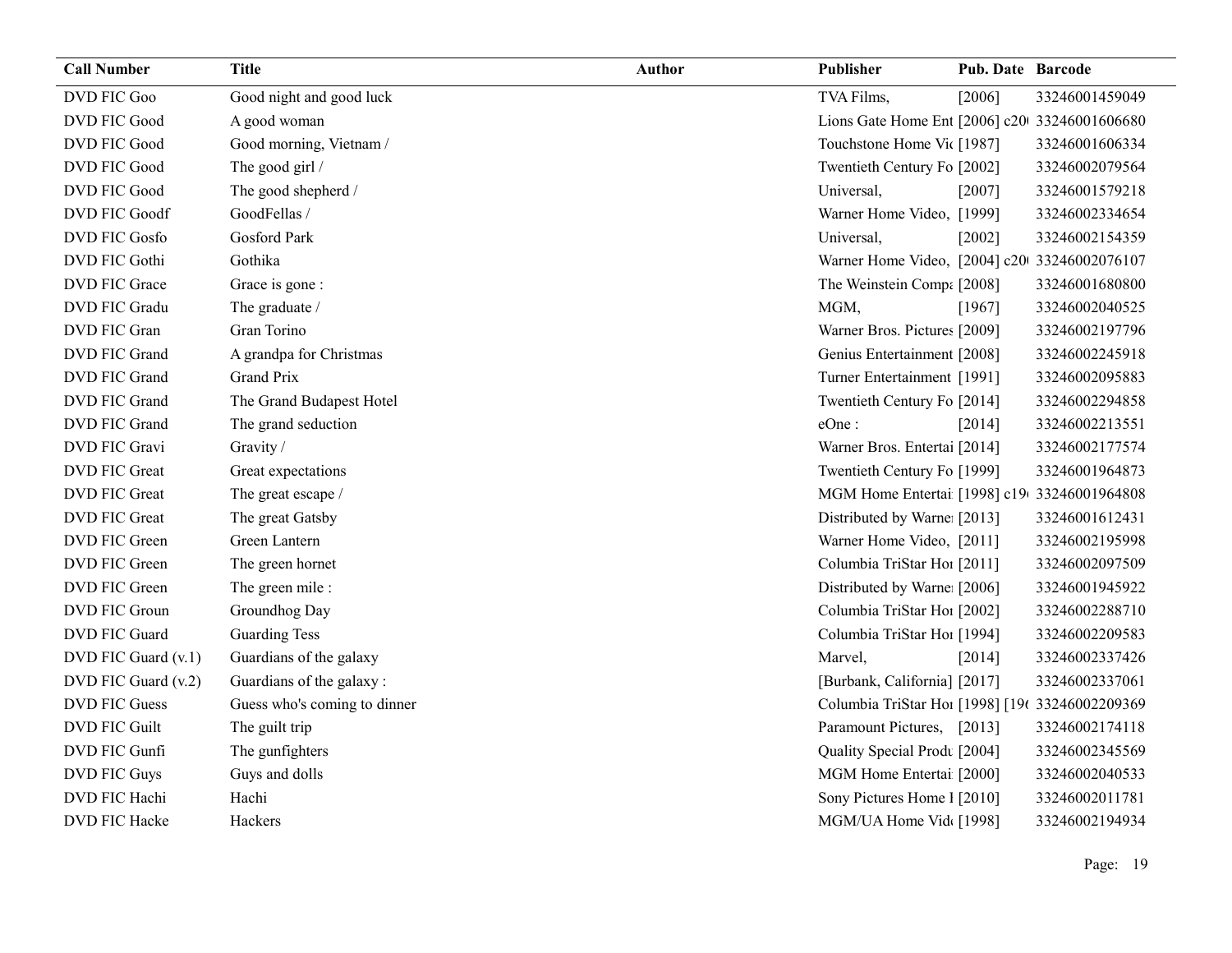| <b>Call Number</b>     | <b>Title</b>                                                    | <b>Author</b> | Publisher                                    | <b>Pub. Date Barcode</b> |                |
|------------------------|-----------------------------------------------------------------|---------------|----------------------------------------------|--------------------------|----------------|
| <b>DVD FIC Hacks</b>   | Hacksaw Ridge                                                   |               | Distributed in Canada [2017]                 |                          | 33246002391308 |
| <b>DVD FIC Hairs</b>   | Hairspray/                                                      |               | New Line Home Ente [2007]                    |                          | 33246001899491 |
| <b>DVD FIC Hairs</b>   | Hairspray/                                                      |               | Alliance Atlantis,                           | $[2002]$                 | 33246002102572 |
| DVD FIC Hanco          | Hancock                                                         |               | Sony Pictures Home 1 [2008]                  |                          | 33246001613660 |
| DVD FIC Hango          | The hangover                                                    |               | Distributed by Warne: [2009]                 |                          | 33246001680313 |
| DVD FIC Hansel         | Hansel & Gretel                                                 |               | Paramount Home Ent [2013]                    |                          | 33246002256311 |
| DVD FIC Happy          | Happy Gilmore                                                   |               | Universal Studios Ca1 [2004]                 |                          | 33246001613512 |
| DVD FIC Hard           | Hard to kill                                                    |               | Warner Home Video, [1998]                    |                          | 33246002262475 |
| DVD FIC Harry          | Harry Brown                                                     |               | Sony Pictures Home 1 [2010]                  |                          | 33246001685445 |
| DVD FIC Harry (v. 2)   | Harry Potter and the Chamber of Secrets :                       |               | Warner Home Video, [2003]                    |                          | 33246001975960 |
| DVD FIC Harry (v. 3)   | Harry Potter and the prisoner of Azkaban :                      |               | Warner Home Video, [2004]                    |                          | 33246002059756 |
| DVD FIC Harry (v. 4)   | Harry Potter and the goblet of fire :                           |               | Warner Home Video, [2004]                    |                          | 33246001976026 |
| DVD FIC Harry (v. 5)   | Harry Potter and the Order of the Phoenix :                     |               | Warner Home Video, [2007]                    |                          | 33246001584036 |
| DVD FIC Harry (v. 6)   | Harry Potter and the half-blood prince :                        |               | Warner Home Video, [2009]                    |                          | 33246001905751 |
| DVD FIC Harry (v. 7 p. | Harry Potter and the deathly hallows:                           |               | Warner Home Video, [2011]                    |                          | 33246001787977 |
|                        | DVD FIC Harry (v. 7 p. 2 Harry Potter and the deathly hallows : |               | Warner Home Video, [2011]                    |                          | 33246002306728 |
| DVD FIC Harve          | Harvey. /                                                       |               | Platinum disc.,                              | [1998]                   | 33246002276194 |
| <b>DVD FIC Haunt</b>   | The Haunted Mansion /                                           |               | Walt Disney Studios 1 [2004]                 |                          | 33246001101468 |
| DVD FIC Haunt          | The haunting of Molly Hartley                                   |               | 20th Century Fox Ho! [2009]                  |                          | 33246002322717 |
| DVD FIC He             | He was a quiet man                                              |               | Anchor Bay Entertain [2008]                  |                          | 33246002040574 |
| DVD FIC He's           | He's just not that into you                                     |               | Alliance Vivafilm,                           | [2009]                   | 33246001897875 |
| <b>DVD FIC Heart</b>   | Heartbreakers                                                   |               | MGM Home Entertai [2001]                     |                          | 33246002263226 |
| DVD FIC Heat           | Heat                                                            |               | Warner Home Video, [1999]                    |                          | 33246002294247 |
| DVD FIC Heave          | Heaven is for real                                              |               | Sony Pictures Home 1 [2014]                  |                          | 33246002326858 |
| <b>DVD FIC Heist</b>   | Heist/                                                          |               | Warner Home Video, [2002] c20 33246001781814 |                          |                |
| DVD FIC Hel            | Hellboy                                                         |               | Columbia Tristar,                            | [2005]                   | 33246001455591 |
| DVD FIC Henry          | Henry Poole is here                                             |               | Anchor Bay Entertain [2008]                  |                          | 33246002312064 |
| DVD FIC Hercu          | The legend of Hercules /                                        |               | Seville,                                     | [2014]                   | 33246002261907 |
| <b>DVD FIC Hidal</b>   | Hidalgo                                                         |               | Touchstone Home En [2004]                    |                          | 33246001540954 |
| DVD FIC Hidde          | Hidden figures /                                                |               | Twentieth Century Fo [2017]                  |                          | 33246002396216 |
| DVD FIC High           | High crimes /                                                   |               | Twentieth Century Fo [2002]                  |                          | 33246002384162 |
| DVD FIC High           | High fidelity                                                   |               | Touchstone Home Vic [2000]                   |                          | 33246002199941 |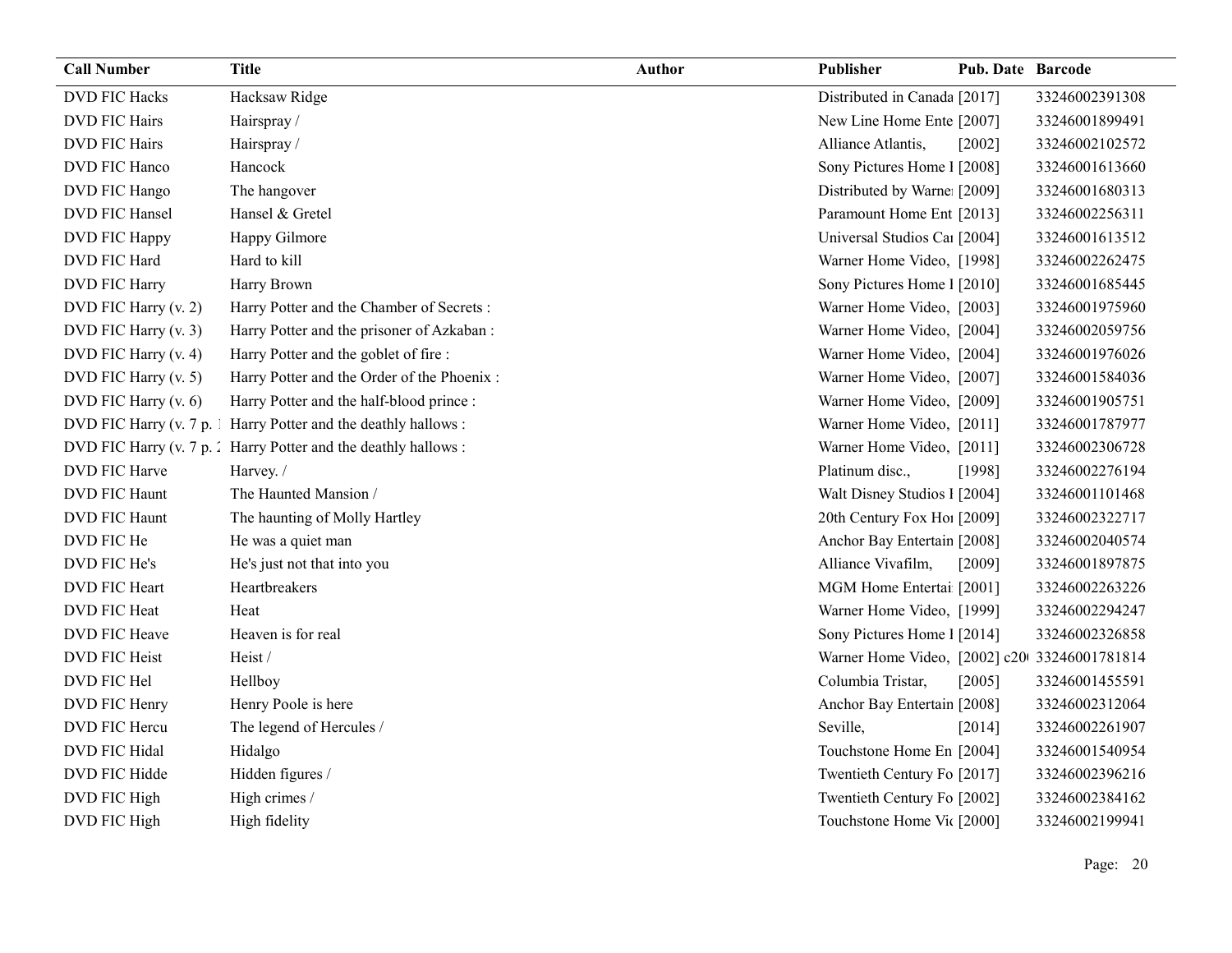| <b>Call Number</b>     | <b>Title</b>                                                                 | <b>Author</b> | Publisher                                       | <b>Pub. Date Barcode</b> |                            |
|------------------------|------------------------------------------------------------------------------|---------------|-------------------------------------------------|--------------------------|----------------------------|
| DVD FIC High           | High school musical /                                                        |               | Walt Disney Home E1 [2006]                      |                          | 33246002068732             |
| <b>DVD FIC Histo</b>   | A history of violence                                                        |               | New Line Home Ente [2006] c20 33246002076909    |                          |                            |
| DVD FIC Hit            | Hit & run                                                                    |               | Alliance Vivafilm,                              |                          | [2013] c20 33246002296796  |
| DVD FIC Hitch          | Hitch                                                                        |               | Columbia Pictures :                             | [2005]                   | 33246002107183             |
| DVD FIC Hitch          | The hitchhiker's guide to the galaxy                                         |               | Touchstone Home En [2005]                       |                          | 33246002295400             |
| DVD FIC Hitma          | Hitman                                                                       |               | 20th Century Fox Ho! [2008]                     |                          | 33246002311827             |
|                        | DVD FIC Hobbi (The H <sub>c</sub> The hobbit, an unexpected journey /        |               | Warner Home Video, [2013] [201 33246002102168   |                          |                            |
|                        | DVD FIC Hobbi (The H <sub>c</sub> The hobbit, the desolation of Smaug /      |               | Warner Home Video, [2014]                       |                          | 33246001981034             |
|                        | DVD FIC Hobbi (The H <sub>c</sub> The Hobbit, the battle of the five armies. |               | New Line Turner,                                | [2015]                   | 33246002209161             |
| DVD FIC Holid          | Holiday heart                                                                |               | MGM Home Entertai [2001]                        |                          | 33246001612944             |
| DVD FIC Holly          | Hollywood homicide                                                           |               | Revolution Studios D [2003]                     |                          | 33246002323988             |
| DVD FIC Holly          | Hollywoodland /                                                              |               | Alliance Atlantis:                              | [2007]                   | 33246002226769             |
| DVD FIC Home           | Home fries /                                                                 |               | Warner - Home Videc [1999] c19! 33246001787910  |                          |                            |
| DVD FIC Home (v.2)     | Home alone 2                                                                 |               | Twentieth Century Fo [2010]                     |                          | 33246002089290             |
| DVD FIC Homef          | Homefront /                                                                  |               | Videoville Showtime [2014]                      |                          | 33246002274827             |
| DVD FIC Homes          | The homesman /                                                               |               | distributed in Canada [2015]                    |                          | 33246002356145             |
| <b>DVD FIC Hook</b>    | Hook                                                                         |               | Columbia TriStar Hoi [2000]                     |                          | 33246001787423             |
| <b>DVD FIC Hooli</b>   | Hooligans                                                                    |               | Distributed by Warne [2004]                     |                          | 33246001613215             |
| DVD FIC Hope           | Hope floats                                                                  |               | 20th Century Fox Ho! [2002] 199 33246002287175  |                          |                            |
| DVD FIC Horse          | The horse whisperer                                                          |               | Touchstone Home Vic [1998]                      |                          | 33246002237428             |
| <b>DVD FIC Host</b>    | The host                                                                     |               | Seville,                                        | [2013]                   | 33246002173508             |
| <b>DVD FIC Hosta</b>   | Hostage                                                                      |               | Miramax Home Enter [2005]                       |                          | 33246002178994             |
| DVD FIC Hot            | Hot pursuit                                                                  |               | Warner Home Video, [2015]                       |                          | 33246002099661             |
| DVD FIC Hotel          | Hotel Rwanda                                                                 |               | United Artists/MGM [2005] c20 33246001419498    |                          |                            |
| DVD FIC Hound          | The hound of the Baskervilles                                                |               | MPI Home Video,                                 | [2003]                   | 33246001680032             |
| <b>DVD FIC Hours</b>   | The hours /                                                                  |               | Paramount.,                                     | [2002]                   | 33246002075976             |
| DVD FIC House          | House of wax /                                                               |               | Warner Bros.,                                   |                          | [2003] [19: 33246002176568 |
| <b>DVD FIC How</b>     | How do you know                                                              |               | Sony Pictures Home 1 [2011]                     |                          | 33246002302529             |
| DVD FIC How            | How to lose a guy in 10 days /                                               |               | Paramount Pictures., [2003]                     |                          | 33246002177103             |
| DVD FIC Hunge (v. 1)   | The Hunger Games /                                                           |               | distributed exclusivel [2012]                   |                          | 33246002090587             |
| DVD FIC Hunge (v. 2)   | The hunger games: catching fire                                              |               | Entertainment One Fi [2014] [201 33246002176089 |                          |                            |
| DVD FIC Hunge (v. 3 p. | The hunger games: Mockingjay, part 1                                         |               | eOne:                                           | [2015]                   | 33246002359362             |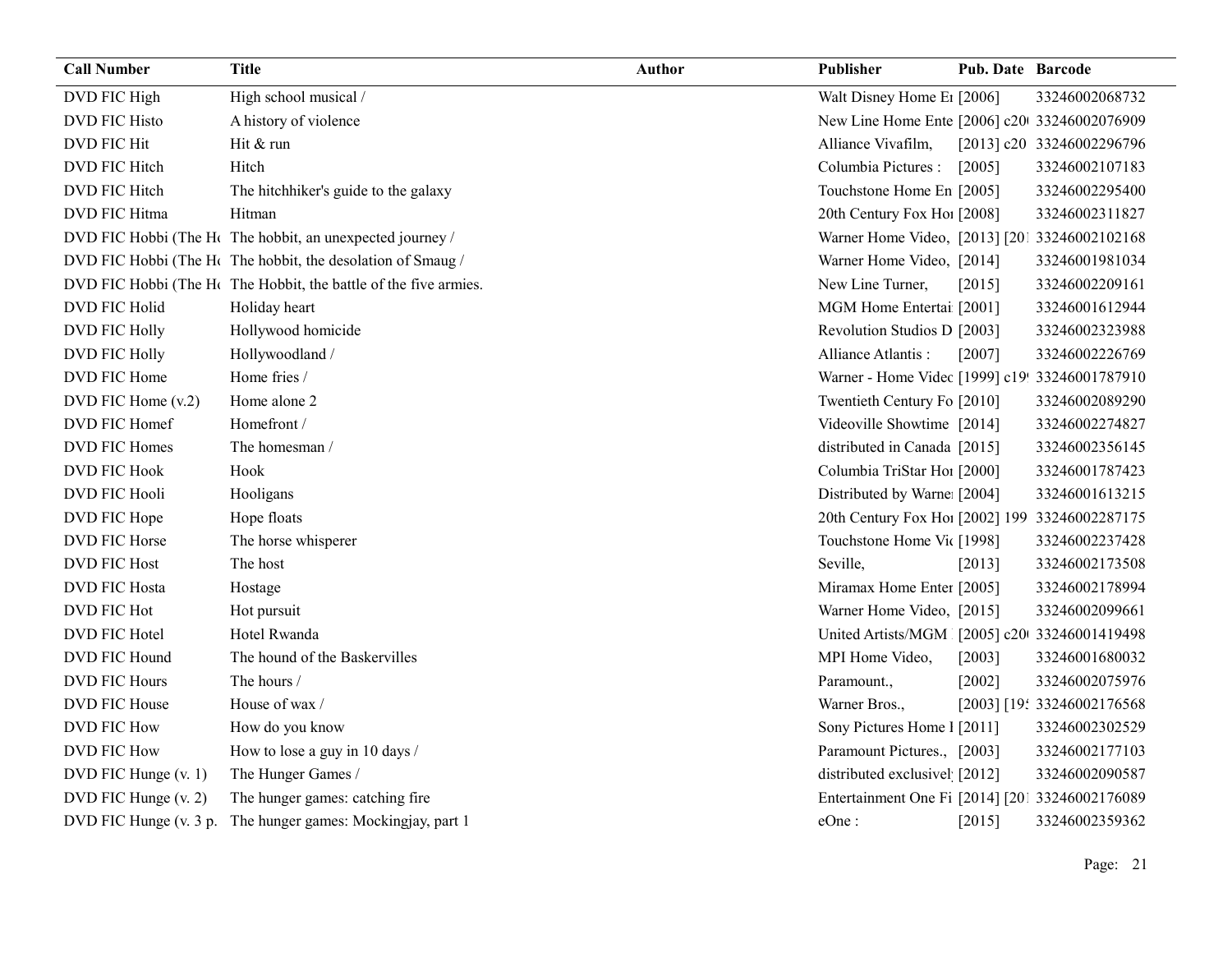| <b>Call Number</b>     | <b>Title</b>                        | Author          | Publisher                     | <b>Pub. Date Barcode</b> |                            |
|------------------------|-------------------------------------|-----------------|-------------------------------|--------------------------|----------------------------|
| DVD FIC Hunge (v. 3 p. | The hunger games, Mockingjay part 2 |                 | Lionsgate,                    | [2016]                   | 33246002364701             |
| <b>DVD FIC Hunt</b>    | The hunt for red October /          |                 | Paramount Pictures,           | [1990]                   | 33246001790526             |
| <b>DVD FIC Hunti</b>   | The hunting party                   |                 | Weinstein Company I [2008]    |                          | 33246002306223             |
| DVD FIC Hyde           | Hyde Park on Hudson                 |                 | Focus Features;               | [2012]                   | 33246001613785             |
| DVD FIC Hyste          | Hysteria                            |                 | [Distributed by] Enter [2012] |                          | 33246002098614             |
| <b>DVD FIC I</b>       | I don't know how she does it        |                 | distributed exclusivel [2012] |                          | 33246002157667             |
| <b>DVD FIC I</b>       | I love you, man                     |                 | Paramount,                    | [2009]                   | 33246001903384             |
| <b>DVD FIC I</b>       | I now pronounce you Chuck and Larry |                 | Universal Studios Ho [2007]   |                          | 33246002280808             |
| <b>DVD FIC I</b>       | I, robot /                          |                 | 20th Century Fox Ho! [2004]   |                          | 33246001899434             |
| DVD FIC I am           | I am legend                         |                 | Warner Home Video, [2008]     |                          | 33246002200970             |
| DVD FIC I am           | I am number Four /                  | Lore, Pittacus, | HarperCollins,                | [2010]                   | 33246002082071             |
| DVD FIC I am           | I am Sam/                           |                 | New Line Cinema/Al [2001]     |                          | 33246001977982             |
| DVD FIC I do           | I do (but I don't)                  |                 | Echo Bridge Home E [2007]     |                          | 33246001674027             |
| DVD FIC I'm            | I'm your man                        |                 | Lions Gate Entertainr [2006]  |                          | 33246002263168             |
| DVD FIC Ice            | The ice harvest                     |                 | Focus Features :              | [2006]                   | 33246002046712             |
| DVD FIC Ice            | The ice storm /                     |                 | 20th Century Fox,             | [2000]                   | 33246002040590             |
| DVD FIC Icon           | Icon                                |                 | Echo Bridge Home E [2005]     |                          | 33246001674084             |
| DVD FIC Ides           | The ides of March                   |                 | Sony Pictures Home 1 [2011]   |                          | 33246002080471             |
| DVD FIC If             | If I stay                           |                 | 20th Century Fox Ho! [2014]   |                          | 33246001944396             |
| <b>DVD FIC Illus</b>   | The illusionist /                   |                 | 20th Century Fox Ho! [2007]   |                          | 33246002058352             |
| DVD FIC Imita          | The imitation game                  |                 | Distributed in Canada [2015]  |                          | 33246002208403             |
| DVD FIC Immor          | Immortals                           |                 | 20th Century Fox Ho! [2011]   |                          | 33246002179042             |
| DVD FIC Impor          | The importance of being earnest     |                 | Miramax Home Enter [2002]     |                          | 33246002194967             |
| DVD FIC In             | In country                          |                 | Warner Home Video, [1999]     |                          | 33246002209211             |
| DVD FIC In             | In good company                     |                 | Universal Canada,             | [2005]                   | 33246001460708             |
| DVD FIC In             | In her shoes                        |                 | 20th Century Fox Ho! [2005]   |                          | 33246002022010             |
| DVD FIC In             | In love and war                     |                 | New Line Home Vide [1999]     |                          | 33246002194322             |
| DVD FIC In             | In the bedroom                      |                 | Alliance,                     |                          | [2002] c20t 33246002361111 |
| DVD FIC In             | In the line of fire /               |                 | Columbia Pictures,            | [1993]                   | 33246001606482             |
| DVD FIC In             | In the name of the king             |                 | 20th Century Fox Ho! [2008]   |                          | 33246002069011             |
| DVD FIC In             | In the valley of Elah               |                 | Warner Home Video, [2008]     |                          | 33246001611003             |
| DVD FIC Incep          | Inception                           |                 | Warner Home Video, [2010]     |                          | 33246001739333             |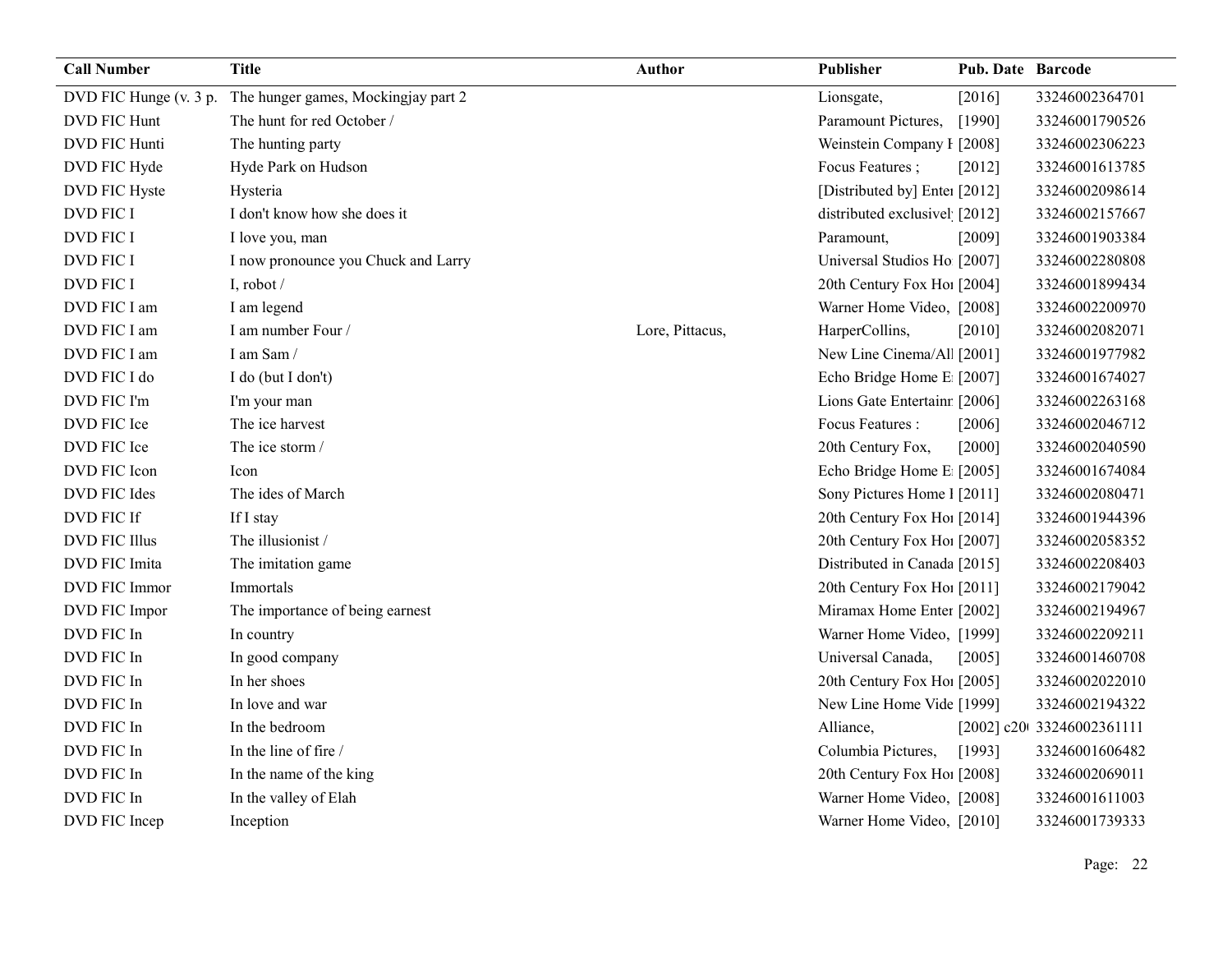| <b>Call Number</b>                | <b>Title</b>                                       | Author | Publisher                                     | <b>Pub. Date Barcode</b> |                |
|-----------------------------------|----------------------------------------------------|--------|-----------------------------------------------|--------------------------|----------------|
| DVD FIC Incon                     | An inconvenient truth                              |        | Paramount,                                    | [2006]                   | 33246002328243 |
| DVD FIC Incre                     | The incredible journey of Mary Bryant              |        | Timeless Media,                               | [2007]                   | 33246002377083 |
| DVD FIC India                     | Indiana Jones bonus material                       |        | Paramount Pictures,                           | $[2003]$                 | 33246002060747 |
| DVD FIC India (s.1)               | Indiana Jones and the raiders of the lost ark :    |        | Paramount,                                    | [2008]                   | 33246002061034 |
| DVD FIC India (s.2)               | Indiana Jones and the temple of doom:              |        | Paramount,                                    | [2008]                   | 33246002061091 |
| DVD FIC India (s.3)               | Indiana Jones and the last crusade :               |        | Paramount,                                    | [2008]                   | 33246002061158 |
| DVD FIC India (s.4)               | Indiana Jones and the kingdom of the crystal skull |        | Paramount,                                    | [2008]                   | 33246002200525 |
| DVD FIC Infin                     | Infinitely polar bear /                            |        | Sony Pictures Home 1 [2016]                   |                          | 33246002361863 |
| DVD FIC Infor                     | The informant!                                     |        | Distributed by Warne [2010]                   |                          | 33246002200657 |
| DVD FIC Inglo                     | Inglourious basterds :                             |        | Distributed exclusive [2010]                  |                          | 33246002412674 |
| DVD FIC Inkhe                     | Inkheart                                           |        | Distributed in Canada [2009]                  |                          | 33246002040889 |
| DVD FIC Insid                     | Inside man                                         |        | Universal Pictures,                           | $[2006]$                 | 33246002274769 |
| DVD FIC Int                       | Intolerable cruelty                                |        | Universal;                                    | [2004]                   | 33246001453182 |
| DVD FIC Inter                     | Internal affairs /                                 |        | Paramount,                                    | [1999]                   | 33246002040632 |
| DVD FIC Inter                     | Interstellar                                       |        | Paramount,                                    | [2015]                   | 33246002208411 |
| DVD FIC Inter                     | Interview with the vampire                         |        | Distributed by Warne [2009]                   |                          | 33246001609486 |
| DVD FIC Inter                     | The intern                                         |        | Warner Home Video, [2016]                     |                          | 33246002238012 |
| DVD FIC Inter                     | The internship                                     |        | 20th Century Fox Hol [2013]                   |                          | 33246002316602 |
| DVD FIC Inter                     | The interpreter                                    |        | Universal Home Vide [2005] c20 33246002085355 |                          |                |
| DVD FIC Inter                     | The interview                                      |        | Columbia Pictures,                            | $[2015]$                 | 33246002306587 |
| DVD FIC Into                      | Into the wild                                      |        | Paramount Home Ent [2008]                     |                          | 33246002244168 |
| DVD FIC Invas                     | The invasion                                       |        | Warner Home Video, [2008]                     |                          | 33246002262418 |
| DVD FIC Inven                     | The invention of lying                             |        | Distributed by Warne [2010]                   |                          | 33246002099281 |
| DVD FIC Ira                       | Ira and Abby                                       |        | Magnolia Home Ente [2008]                     |                          | 33246002081826 |
| DVD FIC Iron                      | The iron lady                                      |        | Distributed by Ancho [2012]                   |                          | 33246002081529 |
| DVD FIC Iron (Iron Mar Iron Man   |                                                    |        | Paramount Home Ent [2008]                     |                          | 33246002080554 |
| DVD FIC Iron (Iron Mar Iron Man 2 |                                                    |        | Paramount Home Ent [2010]                     |                          | 33246001737808 |
| DVD FIC It                        | It $/$                                             |        | Warner Bros. Home I [2018]                    |                          | 33246002422897 |
| DVD FIC It                        | It had to be you                                   |        | Trimark Home Video [2002] c19! 33246002078053 |                          |                |
| DVD FIC It                        | It runs in the family /                            |        | MGM Home Entertai [2003]                      |                          | 33246002225415 |
| DVD FIC Itali                     | The Italian job                                    |        | Paramount Home Vid [2003]                     |                          | 33246002152395 |
| DVD FIC J.Edgar                   | J. Edgar                                           |        | Warner Home Video, [2011]                     |                          | 33246002293314 |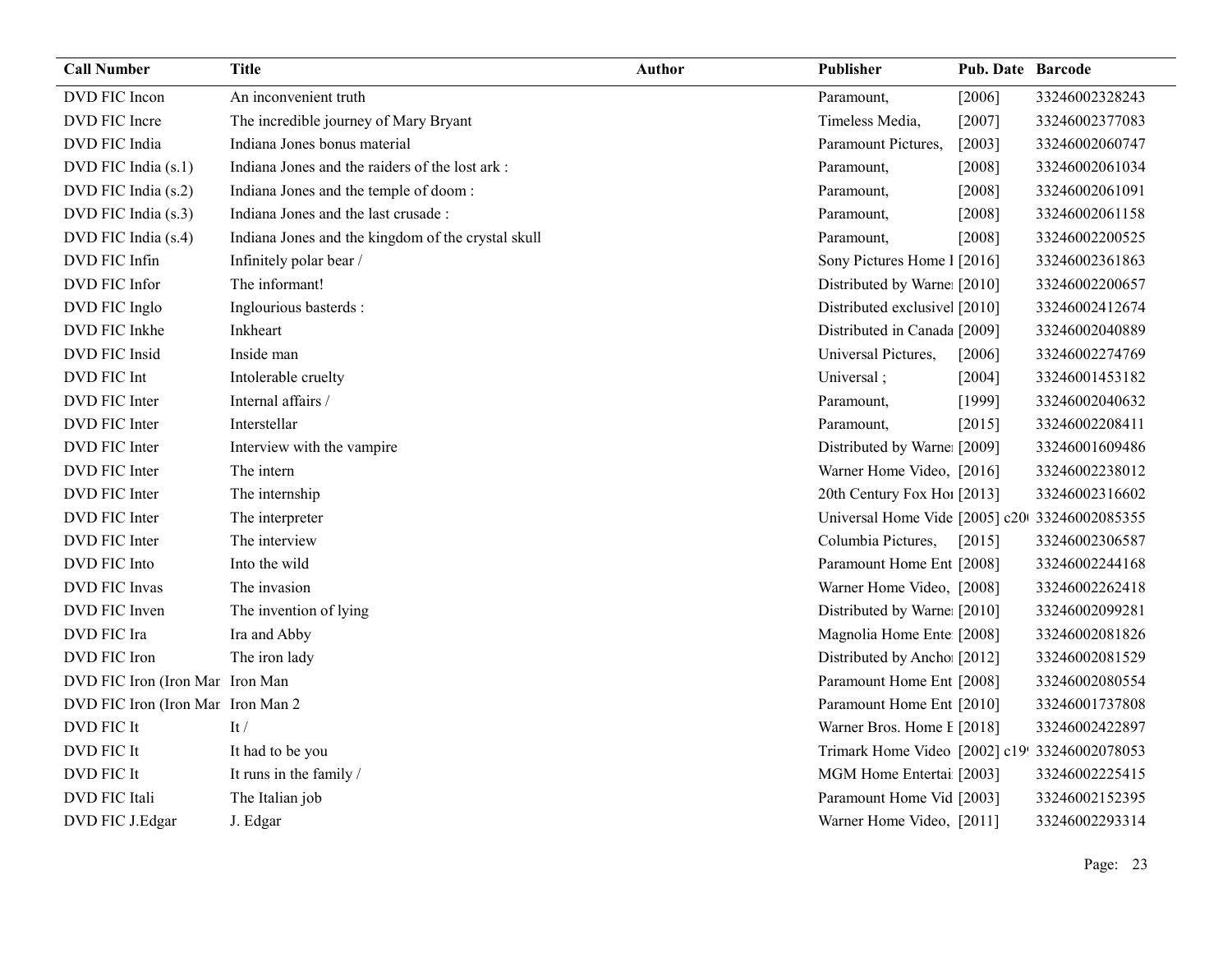| <b>Call Number</b>                          | <b>Title</b>                       | <b>Author</b> | Publisher                                      | Pub. Date Barcode |                            |
|---------------------------------------------|------------------------------------|---------------|------------------------------------------------|-------------------|----------------------------|
| DVD FIC Jack                                | Jack                               |               | Hollywood Pictures F [2004]                    |                   | 33246002337350             |
| DVD FIC Jack                                | Jack and Jill                      |               | Sony Pictures Home 1 [2012]                    |                   | 33246002045227             |
| DVD FIC Jack                                | Jack Reacher                       |               | Paramount Home Ent [2013]                      |                   | 33246001614973             |
| DVD FIC Jack                                | Jack Reacher                       |               | Paramount,                                     | [2017]            | 33246002318459             |
| DVD FIC Jack                                | Jack Ryan /                        |               | Paramount,                                     | [2014]            | 33246002347623             |
| DVD FIC Jacki                               | Jackie                             |               | Twentieth Century Fo [2016]                    |                   | 33246002323004             |
| DVD FIC Jake's                              | Jake's women /                     |               | Echo Bridge Home E [2004] c19! 33246001606441  |                   |                            |
| DVD FIC Jane                                | Jane Eyre                          |               | Alliance,                                      | $[2010]$          | 33246002195485             |
| DVD FIC Jane                                | The Jane Austen book club          |               | Sony Pictures Home 1 [2008]                    |                   | 33246002080109             |
| DVD FIC Jarhe                               | Jarhead /                          |               | Universal Studios.,                            | [2005]            | 33246002345791             |
| DVD FIC Jaws (Jaws vol Jaws:                |                                    |               | Universal Home Vide [2005] 30th 33246001453505 |                   |                            |
| DVD FIC Jaws (Jaws vol Jaws 2:              |                                    |               | Universal Home Vide [2001]                     |                   | 33246002229037             |
| DVD FIC Jerry                               | Jerry Maguire /                    |               | Sony Pictures,                                 | [1996]            | 33246002152072             |
| DVD FIC John                                | John Carter                        |               | Buena Vista Home Er [2012]                     |                   | 33246002203586             |
| DVD FIC John                                | John Q                             |               | New Line Home Ente [2002]                      |                   | 33246002335735             |
| DVD FIC John                                | John Wick                          |               | Distributed by Enterta [2015]                  |                   | 33246002334993             |
| DVD FIC Johnn                               | Johnny English                     |               | Universal,                                     |                   | [2004] c20t 33246002200715 |
| DVD FIC Journ                               | Journey to the center of the earth |               | Alliance Vivafilm,                             | [2008]            | 33246002244432             |
| DVD FIC Joy                                 | $\mathrm{Joy}\,$ /                 |               | Twentieth Century Fo [2016] c20 33246002388908 |                   |                            |
| DVD FIC Julie                               | Julie & Julia                      |               | Sony Pictures Home 1 [2009]                    |                   | 33246002081792             |
| DVD FIC Jungl                               | The jungle book /                  |               | Digital Disc.,                                 |                   | [2002] c19. 33246001904325 |
| DVD FIC Juno                                | Juno                               |               | Twentieth Century Fo [2008]                    |                   | 33246001834324             |
| <b>DVD FIC Juras</b>                        | Jurassic World                     |               | Universal Studios Ho [2015]                    |                   | 33246002355667             |
| DVD FIC Juras (Jurassic Jurassic Park:      |                                    |               | Universal,                                     | $[2000]$          | 33246002200855             |
| DVD FIC Juras (Jurassic Jurassic Park III : |                                    |               | Universal Pictures,                            | [2001]            | 33246001422310             |
| DVD FIC Jus                                 | Just like heaven                   |               | DreamWorks,                                    | [2006]            | 33246001461250             |
| DVD FIC Jus                                 | Just married /                     |               | Twentieth Century Fo [2003]                    |                   | 33246001461193             |
| DVD FIC Just                                | Just cause                         |               | Warner Home Video, [1999]                      |                   | 33246002288272             |
| DVD FIC Just                                | Just go with it                    |               | Columbia TriStar Hoi [2011]                    |                   | 33246002223246             |
| DVD FIC Justi                               | Justin Bieber                      |               | Echo Bridge Home E [2011]                      |                   | 33246002354652             |
| <b>DVD FIC Karat</b>                        | The karate kid                     |               | Sony Pictures Home 1 [2010]                    |                   | 33246001737865             |
| <b>DVD FIC Katy</b>                         | Katy Perry the movie               |               | Paramount Home Ent [2012]                      |                   | 33246002237840             |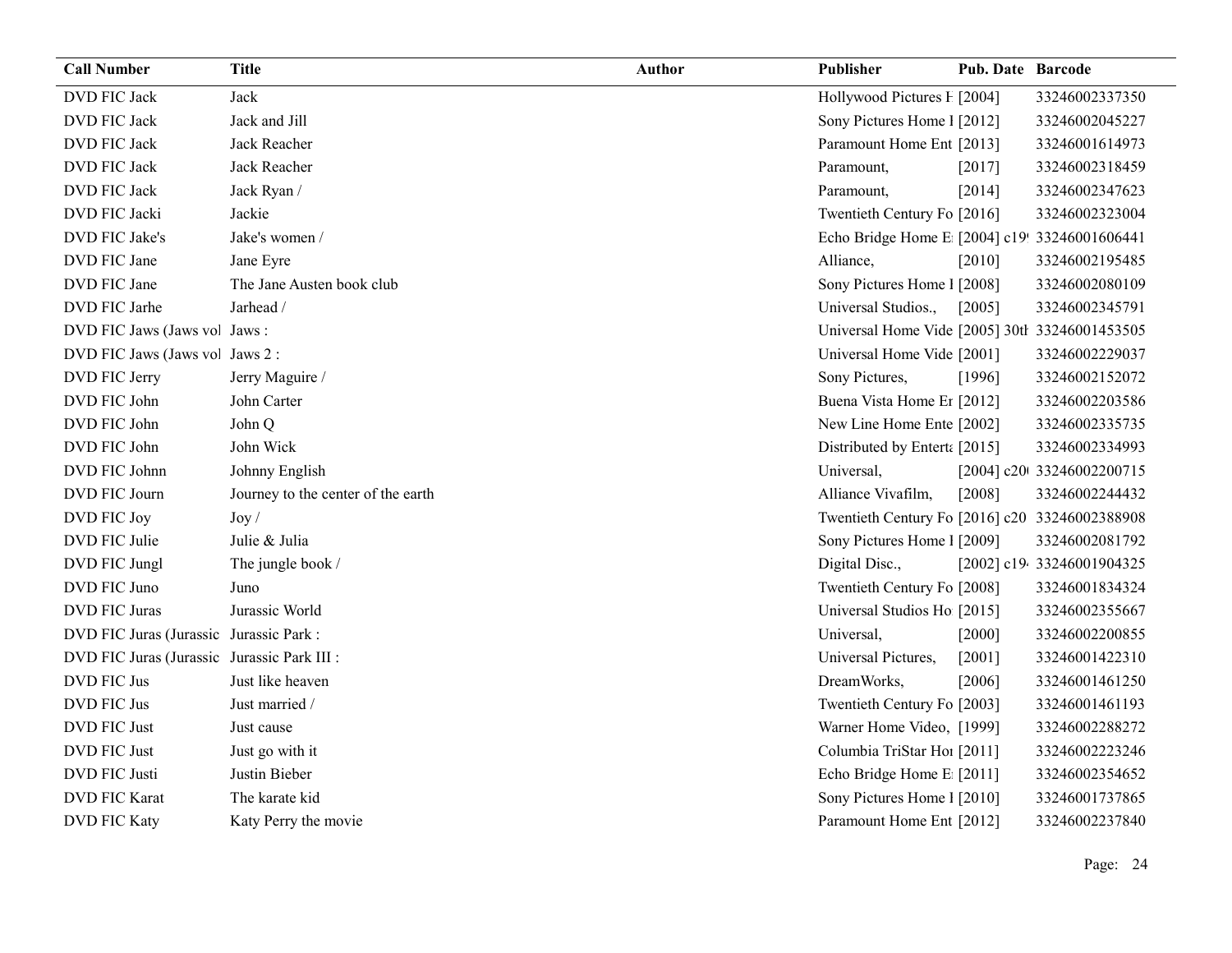| <b>Call Number</b>   | <b>Title</b>             | <b>Author</b> | Publisher                                       | <b>Pub. Date Barcode</b> |                |
|----------------------|--------------------------|---------------|-------------------------------------------------|--------------------------|----------------|
| DVD FIC Keepi        | Keeping the faith        |               | Touchstone Home Vic [2000]                      |                          | 33246002352284 |
| DVD FIC Kicki        | Kicking & screaming /    |               | Universal,                                      | [2005]                   | 33246001789015 |
| DVD FIC Kill (s.1)   | Kill Bill                |               | Alliance Atlantis.,                             | [2003]                   | 33246001758531 |
| DVD FIC Kill (s.2)   | Kill Bill $(v.2.)$       |               | Alliance Atlantis.,                             | $[2004]$                 | 33246001758598 |
| DVD FIC Kille        | Killer elite             |               | Entertainment One,                              | $[2012]$                 | 33246002306108 |
| DVD FIC Kille        | Killers                  |               | Lionsgate,                                      | $[2010]$                 | 33246002223352 |
| <b>DVD FIC Killi</b> | Killing Kennedy /        |               | 20th Century Fox Ho! [2014]                     |                          | 33246002197788 |
| DVD FIC Killi        | Killing Reagan /         |               | Twentieth Century Fo [2017]                     |                          | 33246002322824 |
| DVD FIC Kinde        | Kindergarten cop         |               | Universal Home Vide [1998]                      |                          | 33246002237600 |
| DVD FIC King         | King Arthur              |               | Touchstone Home En [2004]                       |                          | 33246002158657 |
| DVD FIC King         | King Kong                |               | Universal,                                      | [2006]                   | 33246002227874 |
| DVD FIC King         | The King and I           |               | 20th Century Fox Ho! [2006]                     |                          | 33246002040707 |
| DVD FIC King's       | The king's speech        |               | Alliance Films,                                 | [2011]                   | 33246001795061 |
| DVD FIC Kings        | Kingsman                 |               | 20th Century Fox Ho! [2015]                     |                          | 33246002359248 |
| <b>DVD FIC Kiss</b>  | Kiss kiss bang bang      |               | Warner Home Video, [2006]                       |                          | 33246001739788 |
| DVD FIC Knigh        | A knight's tale          |               | Columbia TriStar Hoi [2001]                     |                          | 33246002293132 |
| DVD FIC Knigh        | Knight and day           |               | 20th Century Fox,                               | [2010]                   | 33246001739671 |
| DVD FIC Knowi        | Knowing                  |               | Summit Entertainmen [2009]                      |                          | 33246002318541 |
| DVD FIC Kong         | Kong: Skull Island /     |               | Warner Bros. Entertai [2017]                    |                          | 33246002337590 |
| DVD FIC La La L      | La La Land /             |               | Summit Entertainmen [2017] c20 33246002333599   |                          |                |
| DVD FIC Labor        | Labor Day                |               | Paramount,                                      | [2014]                   | 33246002245736 |
| DVD FIC Ladde        | Ladder 49                |               | Touchstone Home En [2005]                       |                          | 33246002318483 |
| DVD FIC Ladie        | Ladies in lavender       |               | Sony Pictures Home 1 [2005] [20( 33246002280956 |                          |                |
| DVD FIC Ladyk        | The Ladykillers          |               | Distributed by Ancho [2002]                     |                          | 33246002327096 |
| DVD FIC Lake         | The lake house           |               | Warner Home Video, [2006]                       |                          | 33246002288454 |
| DVD FIC Land         | Land of the lost         |               | Universal Studios Ho [2009]                     |                          | 33246001904374 |
| <b>DVD FIC Last</b>  | Last chance Harvey       |               | Alliance Vivafilm :                             | [2009]                   | 33246001898089 |
| <b>DVD FIC Last</b>  | Last of the Mohicans /   |               | Twentieth Century Fo [1999] c19! 33246001904317 |                          |                |
| <b>DVD FIC Last</b>  | Last tango in Paris /    |               | MGM/UA Home Ent [1998] 197. 33246002243939      |                          |                |
| <b>DVD FIC Last</b>  | Last Vegas               |               | Sony Pictures Home 1 [2014]                     |                          | 33246002333367 |
| <b>DVD FIC Last</b>  | The last days of Pompeii |               | Warner Home Video : [2005]                      |                          | 33246001606235 |
| <b>DVD FIC Last</b>  | The last exorcism        |               | distributed exclusivel [2010]                   |                          | 33246002151660 |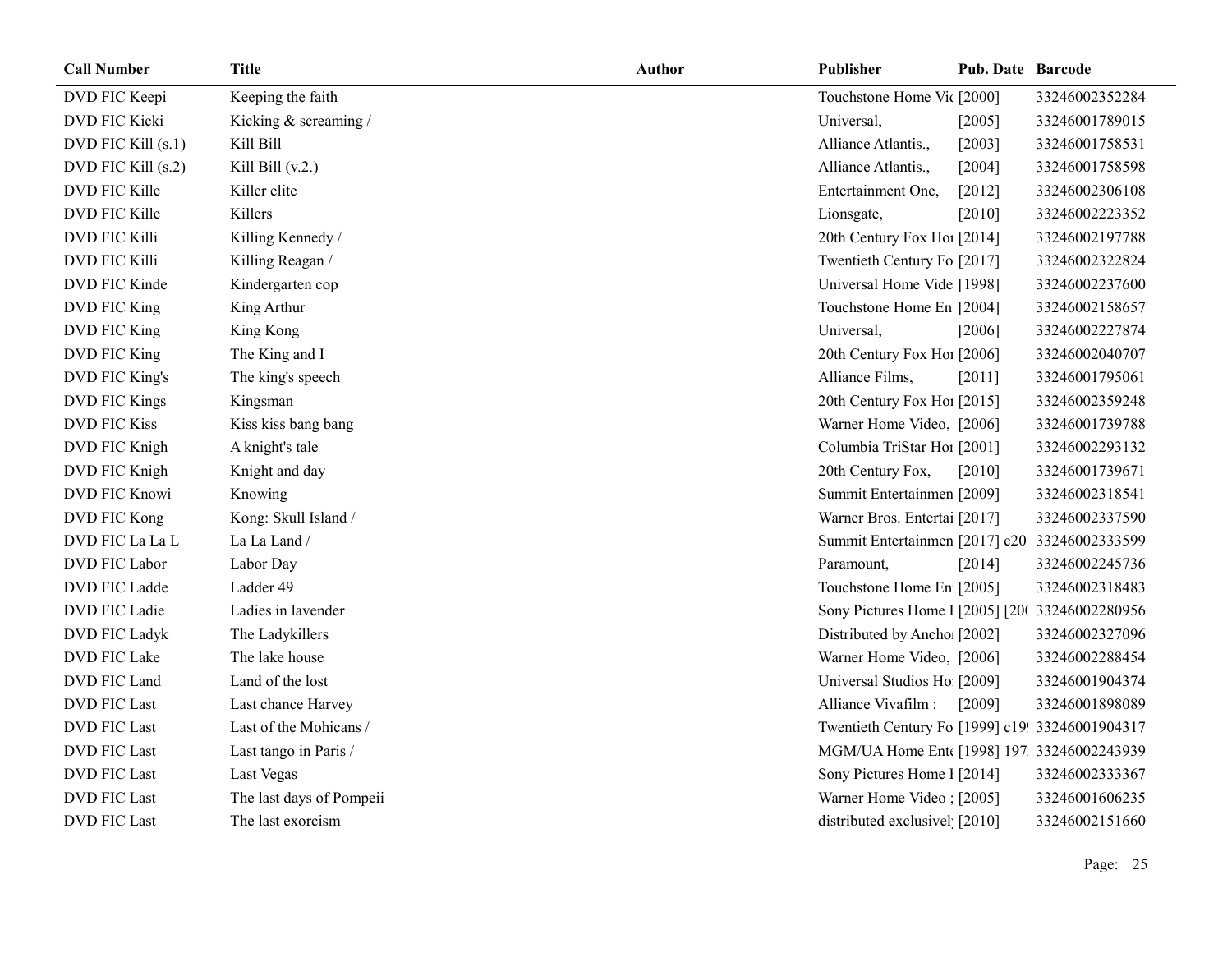| <b>Call Number</b>     | <b>Title</b>                                       | <b>Author</b> | <b>Publisher</b>                                | <b>Pub. Date Barcode</b> |                           |
|------------------------|----------------------------------------------------|---------------|-------------------------------------------------|--------------------------|---------------------------|
| <b>DVD FIC Last</b>    | The last legion                                    |               | Weinstein Company I [2007]                      |                          | 33246001681394            |
| <b>DVD FIC Last</b>    | The last samurai                                   |               | Warner Home Video, [2004] c20 33246002197820    |                          |                           |
| <b>DVD FIC Last</b>    | The last song:                                     |               | Touchstone Home En [2010]                       |                          | 33246002198109            |
| <b>DVD FIC Last</b>    | The last starfighter                               |               | Universal Studios Ho [2009] [198 33246002206589 |                          |                           |
| DVD FIC Last (s.2)     | The last kingdom, season 2                         |               | Universal Studios,                              | $[2017]$                 | 33246002411924            |
| DVD FIC Lawre          | Lawrence of Arabia                                 |               | Columbia TriStar Ho1 [2002]                     |                          | 33246002244051            |
| DVD FIC Leagu          | The League of Extraordinary Gentlemen /            |               | 20th Century Fox Ho! [2003]                     |                          | 33246001739358            |
| DVD FIC LeD            | Le Divorce                                         |               | Twentieth Century Fo [2003]                     |                          | 33246001454651            |
| DVD FIC Lee            | Lee Daniels' the butler /                          |               | Entertainment One Fi [2014]                     |                          | 33246002173540            |
| DVD FIC Legal          | Legally blonde 2                                   |               | MGM Home Entertai [2003]                        |                          | 33246002318509            |
| DVD FIC Legal (Legally | Legally blonde /                                   |               | MGM Home Entertai [2004]                        |                          | 33246001118520            |
| DVD FIC Legen          | Legends of the fall /                              |               | Columbia Tristar.,                              | $[2000]$                 | 33246001898790            |
| DVD FIC Legen          | The legend of Zorro                                |               | Sony Pictures Home 1 [2006]                     |                          | 33246002288371            |
| DVD FIC Legio          | Legion                                             |               | Sony Pictures Home 1 [2010]                     |                          | 33246001682855            |
| DVD FIC Lemon          | Lemony Snicket's, a series of unfortunate events : |               | Paramount,                                      | [2005]                   | 33246001480805            |
| DVD FIC Les            | Les miserables                                     |               | Universal Studios Ho [2013]                     |                          | 33246002100162            |
| DVD FIC Letha          | Lethal weapon:                                     |               | Warner Home Video, [2007] [198 33246002143105   |                          |                           |
| DVD FIC Lette          | Letters to Juliet                                  |               | Summit Entertainmen [2010]                      |                          | 33246002173425            |
| DVD FIC Liber          | Liberal arts                                       |               | IFC Films,                                      |                          | [2013] c20 33246002185320 |
| DVD FIC Lic            | License to kill /                                  |               | Echo Bridge Home E [2004]                       |                          | 33246001575190            |
| DVD FIC Licen          | License to wed                                     |               | Warner Home Video, [2007]                       |                          | 33246002367514            |
| DVD FIC Life           | Life as we know it                                 |               | Warner Home Video, [2011]                       |                          | 33246002081743            |
| DVD FIC Life           | Life of Pi                                         |               | 20th Century Fox Ho! [2013]                     |                          | 33246002223311            |
| DVD FIC Life           | The life aquatic with Steve Zissou                 |               | Criterion Collection; [2005]                    |                          | 33246002204212            |
| <b>DVD FIC Limit</b>   | Limitless                                          |               | Relativity Media,                               | [2011]                   | 33246002372035            |
| DVD FIC Linco          | Lincoln                                            |               | Distributed by Buena [2013]                     |                          | 33246002102283            |
| DVD FIC Linco          | The Lincoln lawyer                                 |               | Lions Gate Home Ent [2011]                      |                          | 33246002318244            |
| DVD FIC Lion           | Lion/                                              |               | Entertainment One Fi [2017] c20 33246002402550  |                          |                           |
| DVD FIC Lit            | Little black book                                  |               | Revolution Studios, C [2005]                    |                          | 33246001455872            |
| <b>DVD FIC Littl</b>   | The little rascals /                               |               | Goodtimes.,                                     | $[2000-]$                | 33246002022556            |
| <b>DVD FIC Little</b>  | Little Miss Sunshine /                             |               | Twentieth Century Fo [2006]                     |                          | 33246001782119            |
| <b>DVD FIC Live</b>    | Live free or die hard /                            |               | 20th Century Fox Ho! [2007]                     |                          | 33246001606177            |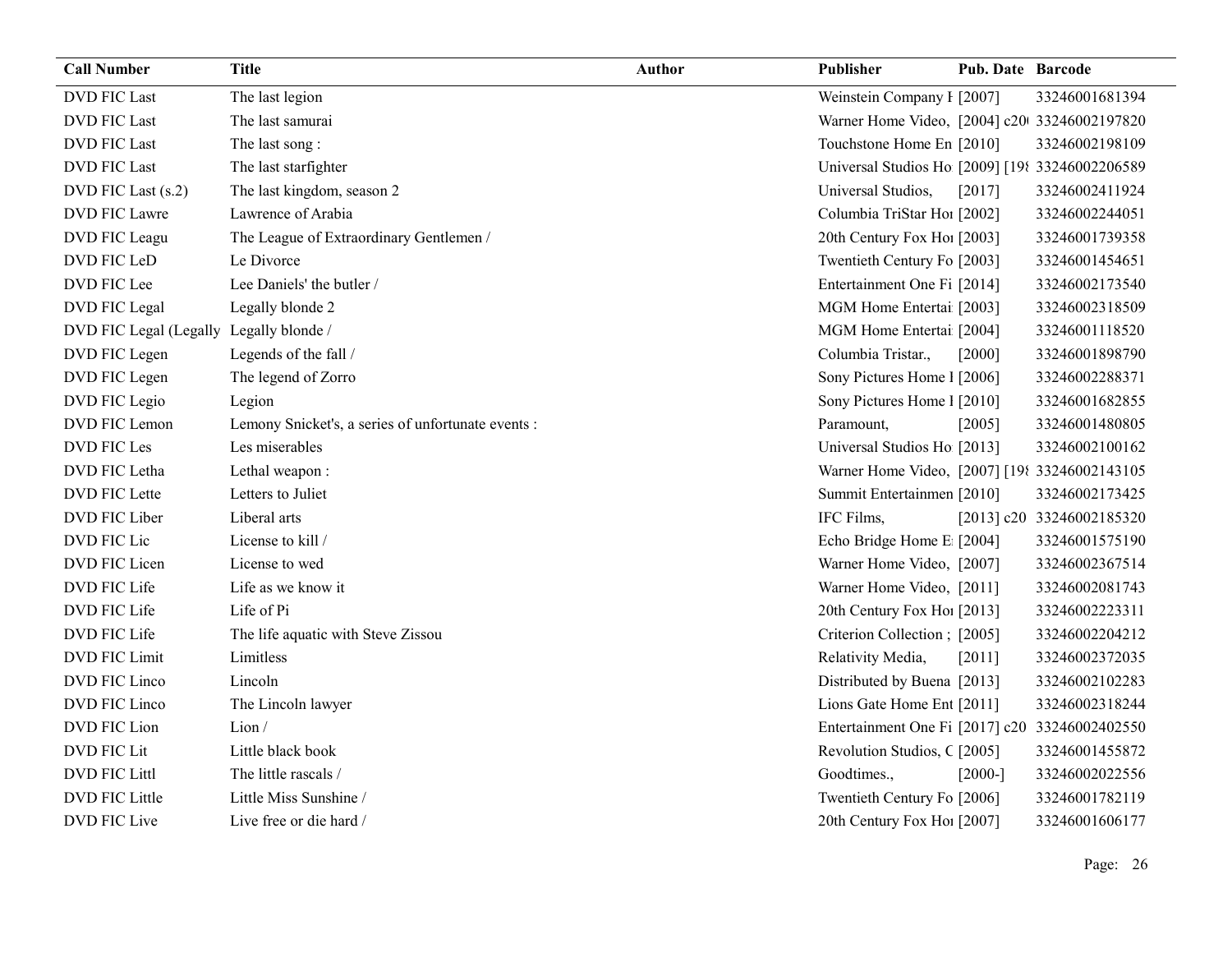| <b>Call Number</b>                           | <b>Title</b>                 | <b>Author</b> | Publisher                    | <b>Pub. Date Barcode</b> |                            |
|----------------------------------------------|------------------------------|---------------|------------------------------|--------------------------|----------------------------|
| DVD FIC Lone                                 | The lone ranger              |               | Walt Disney Studios 1 [2013] |                          | 33246002169886             |
| DVD FIC Longe                                | The longest ride             |               | Twentieth Century Fo [2015]  |                          | 33246002274975             |
| DVD FIC Lord (Lord of The lord of the rings: |                              |               | Alliance Atlantis,           | [2002]                   | 33246001455567             |
| DVD FIC Lord (Lord of The lord of the rings: |                              |               | Alliance Atlantis,           |                          | [2003] c20t 33246002041101 |
| DVD FIC Lord (Lord of The Lord of the rings: |                              |               | New Line Home Ente [2003]    |                          | 33246001099837             |
| <b>DVD FIC Lost</b>                          | Lost in space /              |               | New Line Production [1998]   |                          | 33246001964832             |
| DVD FIC Love                                 | Love actually                |               | Universal,                   |                          | [2004] c20t 33246002097988 |
| DVD FIC Love                                 | Love finds you in Sugarcreek |               | 20th Century Fox Ho! [2014]  |                          | 33246002346724             |
| DVD FIC Love                                 | Love in the time of cholera  |               | Alliance Vivafilm :          | [2008]                   | 33246001898683             |
| DVD FIC Love                                 | Love lies bleeding           |               | Sony Pictures Home 1 [2007]  |                          | 33246002095768             |
| $DVD$ FIC Love $(v.1)$                       | Love comes softly            |               | 20th Century Fox Ho! [2004]  |                          | 33246002256345             |
| DVD FIC Love (v.2)                           | Love's enduring promise      |               | 20th Century Fox Ho! [2005]  |                          | 33246002256337             |
| $DVD$ FIC Love $(v.3)$                       | Love's long journey          |               | 20th Century Fox Ho! [2006]  |                          | 33246002256329             |
| DVD FIC Love (v.4)                           | Love's abiding joy           |               | 20th Century Fox Ho! [2006]  |                          | 33246001689322             |
| DVD FIC Love (v.4)                           | Love's abiding joy           |               | 20th Century Fox Ho! [2006]  |                          | 33246002256287             |
| $DVD$ FIC Love $(v.5)$                       | Love's unending legacy       |               | Twentieth Century Fo [2007]  |                          | 33246002256352             |
| DVD FIC Love (v.6)                           | Love's unfolding dream       |               | 20th Century Fox Ho! [2008]  |                          | 33246002256279             |
| DVD FIC Love (v.7)                           | Love takes wing              |               | 20th Century Fox Hol [2009]  |                          | 33246002256295             |
| DVD FIC Love (v.8)                           | Love finds a home            |               | 20th Century Fox Ho! [2009]  |                          | 33246002256261             |
| DVD FIC Love's                               | Love's Christmas journey     |               | 20th Century Fox Ho! [2012]  |                          | 33246002361129             |
| <b>DVD FIC Lovi</b>                          | Loving $/$                   |               |                              |                          | 33246002412120             |
| DVD FIC Lucy                                 | Lucy/                        |               | Universal Studios Ho [2015]  |                          | 33246002334811             |
| DVD FIC Lymel                                | Lymelife /                   |               | Cinema Vault.,               | [2009]                   | 33246002117216             |
| DVD FIC Mad                                  | Madeline at the Eiffel Tower |               | Lion's Gate Home En [2002]   |                          | 33246001118298             |
| DVD FIC Magic                                | Magic Mike /                 |               | Warner Bros. Entertai [2012] |                          | 33246002096121             |
| DVD FIC Magni                                | The magnificent seven /      |               | Sony Pictures Home 1 [2016]  |                          | 33246002391001             |
| DVD FIC Malef                                | Maleficent                   |               | Disney DVD:                  | [2014]                   | 33246002266898             |
| DVD FIC Mam                                  | Mambo Italiano               |               | Warner Brothers.,            | [2004?]                  | 33246001455005             |
| DVD FIC Mamma                                | Mamma mia! :                 |               | Universal Studios Ho [2008]  |                          | 33246001976299             |
| DVD FIC Man                                  | A man apart                  |               | New Line Home Ente [2003]    |                          | 33246002011971             |
| DVD FIC Man                                  | Man of Steel                 |               | Warner Bros. Entertai [2013] |                          | 33246002357853             |
| DVD FIC Man                                  | Man on fire                  |               | 20th Century Fox Ho! [2004]  |                          | 33246002173219             |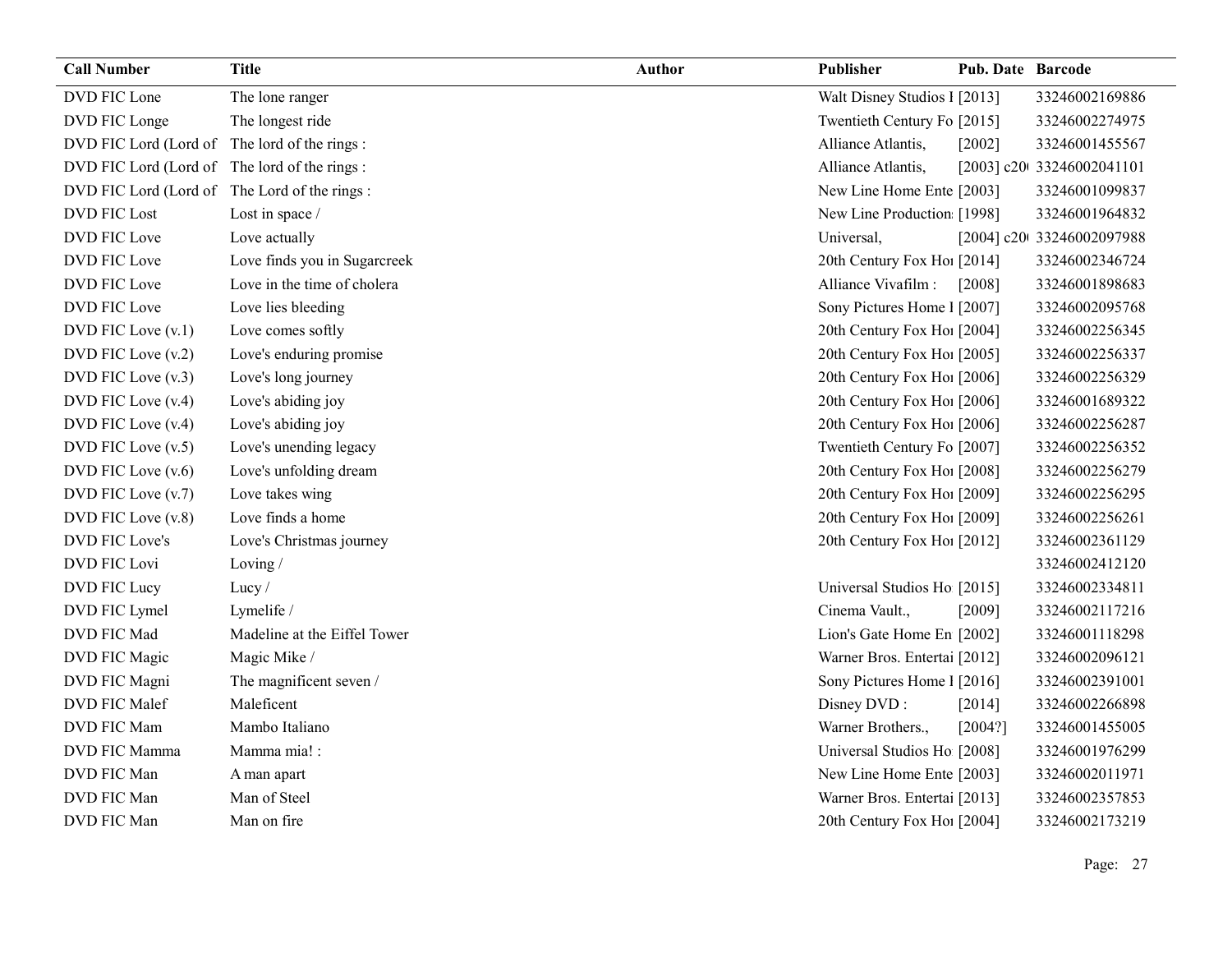| <b>Call Number</b>                      | <b>Title</b>                   | <b>Author</b> | Publisher                                       | <b>Pub. Date Barcode</b> |                |
|-----------------------------------------|--------------------------------|---------------|-------------------------------------------------|--------------------------|----------------|
| DVD FIC Man                             | The man in the iron mask /     |               | MGM Home Entertai [2006] [199 33246002288330    |                          |                |
| DVD FIC Man                             | The man who cried              |               | Universal Studios Ho [2001]                     |                          | 33246002337566 |
| DVD FIC Man                             | The man without a face         |               | Distributed by Warne [2004] [199 33246002078095 |                          |                |
| DVD FIC Manag                           | Management                     |               | Image Entertainment, [2009]                     |                          | 33246002102523 |
| DVD FIC Manch                           | Manchester by the sea          |               | Lionsgate Entertainm [2017]                     |                          | 33246002391142 |
| DVD FIC March                           | March of the penguins          |               | Christal Films Distrib [2005]                   |                          | 33246001522796 |
| DVD FIC Margo                           | Margot at the wedding          |               | Paramount Home Ent [2008]                       |                          | 33246002081966 |
| DVD FIC Marie                           | Marie Antoinette /             |               | Columbia Pictures., [2006]                      |                          | 33246001475870 |
| DVD FIC Marin                           | The marine                     |               | 20th Century Fox Ho! [2006]                     |                          | 33246002318665 |
| DVD FIC Marle                           | Marley & me                    |               | Twentieth Century Fo [2009]                     |                          | 33246001978402 |
| DVD FIC Marri                           | Married life                   |               | Sony Pictures Home 1 [2008]                     |                          | 33246002281681 |
| DVD FIC Marti                           | The Martian                    |               | Twentieth Century Fo [2015]                     |                          | 33246002235356 |
| <b>DVD FIC Maste</b>                    | Master and commander           |               | Twentieth Century Fo [2004]                     |                          | 33246001904895 |
| <b>DVD FIC Matad</b>                    | The matador                    |               | Weinstein Company: [2006]                       |                          | 33246002079572 |
| DVD FIC Match                           | Match point /                  |               | DreamWorks Pictures [2006]                      |                          | 33246002347383 |
| DVD FIC Match                           | Matchstick men /               |               | Warner Home Video, [2004] c20 33246002337186    |                          |                |
| <b>DVD FIC Mater</b>                    | Material girls                 |               | Twentieth Century Fo [2006]                     |                          | 33246002334365 |
| DVD FIC Matri (The Mandrix              |                                |               | Warner Bros. Pictures [1999] 200 33246002177400 |                          |                |
| DVD FIC Matri (The Mandrix              |                                |               | Warner Bros. Pictures [1999] 200 33246002237915 |                          |                |
| DVD FIC Matri (The Ma Matrix reloaded / |                                |               | Warner Bros.,                                   | [2003]                   | 33246002080398 |
| DVD FIC Matri (The Matrix revolutions / |                                |               | Warner Bros.,                                   | [2003]                   | 33246001904077 |
| DVD FIC Max                             | Max/                           |               | Warner Home Video., [2015]                      |                          | 33246002356947 |
| <b>DVD FIC Maxim</b>                    | Maximum overdrive :            |               | Trinity Home Enterta [2006]                     |                          | 33246002262285 |
| DVD FIC Maze                            | The maze runner                |               | Twentieth Century Fo [2014]                     |                          | 33246002250983 |
| DVD FIC Maze (v.2)                      | Maze runner, the scorch trials |               | Twentieth Century Fo [2015]                     |                          | 33246002311793 |
| DVD FIC Me                              | Me before you /                |               | Warner Home Video, [2016]                       |                          | 33246002382349 |
| DVD FIC Mean                            | Mean girls                     |               | Paramount,                                      | [2004]                   | 33246002198158 |
| DVD FIC Meant                           | Meant to be                    |               | Pure Flix Entertainme [2013]                    |                          | 33246002245975 |
| DVD FIC Mecha                           | The mechanic                   |               | Sony Pictures Home 1 [2011]                     |                          | 33246002341923 |
| DVD FIC Meet                            | Meet Bill                      |               | Maple Pictures,                                 | [2008]                   | 33246001525740 |
| DVD FIC Meet                            | Meet the Fockers               |               | Universal,                                      | [2005]                   | 33246002176683 |
| DVD FIC Meet                            | Meet the parents /             |               | Universal Pictures,                             | $[2000-]$                | 33246002069904 |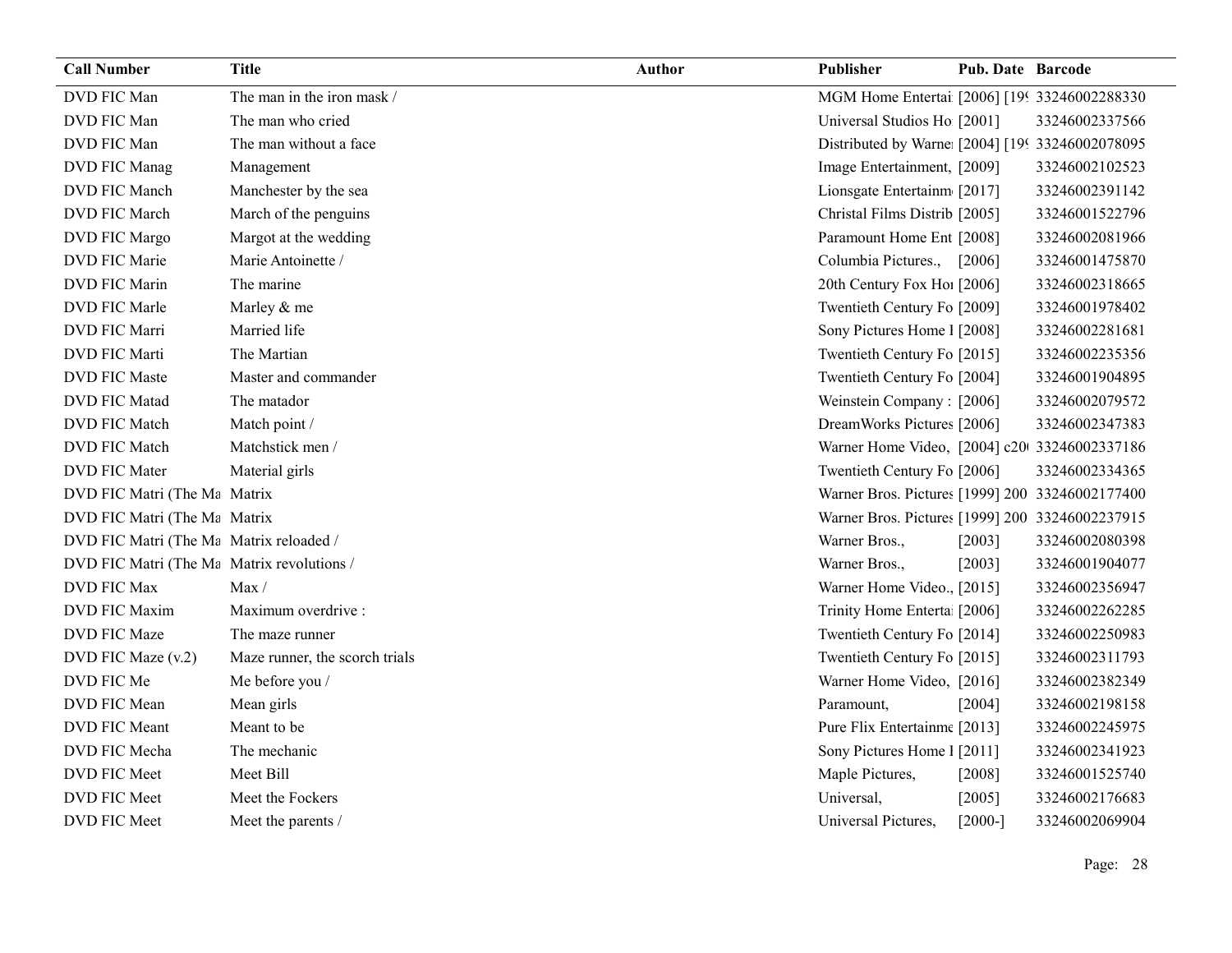| <b>Call Number</b>                        | <b>Title</b>                                | <b>Author</b> | <b>Publisher</b>                                | <b>Pub. Date Barcode</b> |                |
|-------------------------------------------|---------------------------------------------|---------------|-------------------------------------------------|--------------------------|----------------|
| DVD FIC Melin                             | Melinda and Melinda /                       |               | 20th Century Fox Ho! [2005]                     |                          | 33246002175602 |
| DVD FIC Melin                             | What Maisie knew                            |               | Mongrel Media,                                  | [2013]                   | 33246002175610 |
| DVD FIC Men                               | Men of honor                                |               | 20th Century Fox Ho! [2000]                     |                          | 33246001611060 |
| DVD FIC Men                               | Men with brooms                             |               | Alliance Atlantis,                              | $[2002]$                 | 33246002356004 |
| DVD FIC Men                               | <b>MIIB</b>                                 |               | Columbia Pictures,                              | [2002]                   | 33246002325173 |
| DVD FIC Merce                             | Mercenary/                                  |               | Lions Gate Films,                               | [2002]                   | 33246001790765 |
| DVD FIC Mercu                             | Mercury rising                              |               | Universal Home Vide [1999] c19! 33246002069847  |                          |                |
| DVD FIC Mexic                             | The Mexican                                 |               | DreamWorks Home E [2001]                        |                          | 33246002333300 |
| DVD FIC Miami                             | Miami vice                                  |               | Universal Pictures,                             | [2006]                   | 33246002306355 |
| <b>DVD FIC MIB</b>                        | $MIB$ :                                     |               | Columbia TriStar Ho1 [2000] c19! 33246002325769 |                          |                |
| DVD FIC Micha                             | Michael Clayton                             |               | Warner Home Video, [2008]                       |                          | 33246002201028 |
| DVD FIC Might                             | A mighty heart                              |               | Paramount Home Ent [2007]                       |                          | 33246001739796 |
| DVD FIC Milli                             | Million dollar baby                         |               | Warner Home Video, [2004] c20 33246002046829    |                          |                |
| <b>DVD FIC Minis</b>                      | The Ministers                               |               | Maya Entertainment, [2009]                      |                          | 33246002102580 |
| DVD FIC Minor                             | Minority report /                           |               | DreamWorks Home E [2002]                        |                          | 33246002342103 |
| DVD FIC Mirac                             | Miracle at Gate 213                         |               | Destiny Image Films, [2013]                     |                          | 33246002245793 |
| DVD FIC Mirac                             | Miracle in the woods                        |               | Questar Entertainmen [2005]                     |                          | 33246002078038 |
| DVD FIC Mirac                             | Miracle on 34th Street                      |               | 20th Century Fox Ho! [2000]                     |                          | 33246002076966 |
| DVD FIC Mirac                             | Miracle on 34th Street                      |               | 20th Century Fox,                               | [2008]                   | 33246002158673 |
| DVD FIC Mirac                             | Miracles from Heaven                        |               | Sony Pictures Home 1 [2016]                     |                          | 33246002326916 |
| <b>DVD FIC Mirro</b>                      | Mirror mirror                               |               | distributed exclusivel [2012]                   |                          | 33246002288975 |
| <b>DVD FIC Mirro</b>                      | The mirror has two faces                    |               | Columbia TriStar Ho1 [2004]                     |                          | 33246002225571 |
| <b>DVD FIC Miss</b>                       | Miss Peregrine's Home for Peculiar Children |               | Twentieth Century Fo [2016]                     |                          | 33246002087781 |
| <b>DVD FIC Miss</b>                       | Miss Potter /                               |               | Alliance Atlantis.,                             | [2006]                   | 33246002384220 |
| DVD FIC Miss (M. Cong Miss Congeniality   |                                             |               | Warner Home Video, [2005]                       |                          | 33246002290104 |
| DVD FIC Miss (M. Conf Miss Congeniality 2 |                                             |               | Distributed by Warne [2005]                     |                          | 33246001688860 |
| <b>DVD FIC Missi</b>                      | The missing /                               |               | Columbia Pictures,                              | [2004]                   | 33246001758655 |
| DVD FIC Missi (I)                         | Mission: impossible I                       |               | Paramount Pictures,                             | [1998]                   | 33246002359420 |
| DVD FIC Missi (II)                        | Mission: impossible II                      |               | Paramount,                                      | $[2000]$                 | 33246002069896 |
| DVD FIC Missi (II)                        | Mission: impossible II                      |               | Paramount,                                      | [2000]                   | 33246002359438 |
| DVD FIC Missi (III)                       | Mission: impossible III                     |               | Paramount Home Ent [2006]                       |                          | 33246002359487 |
| DVD FIC Missi (IV)                        | Mission: impossible IV, Ghost protocol      |               | Paramount Home Ent [2012]                       |                          | 33246002361301 |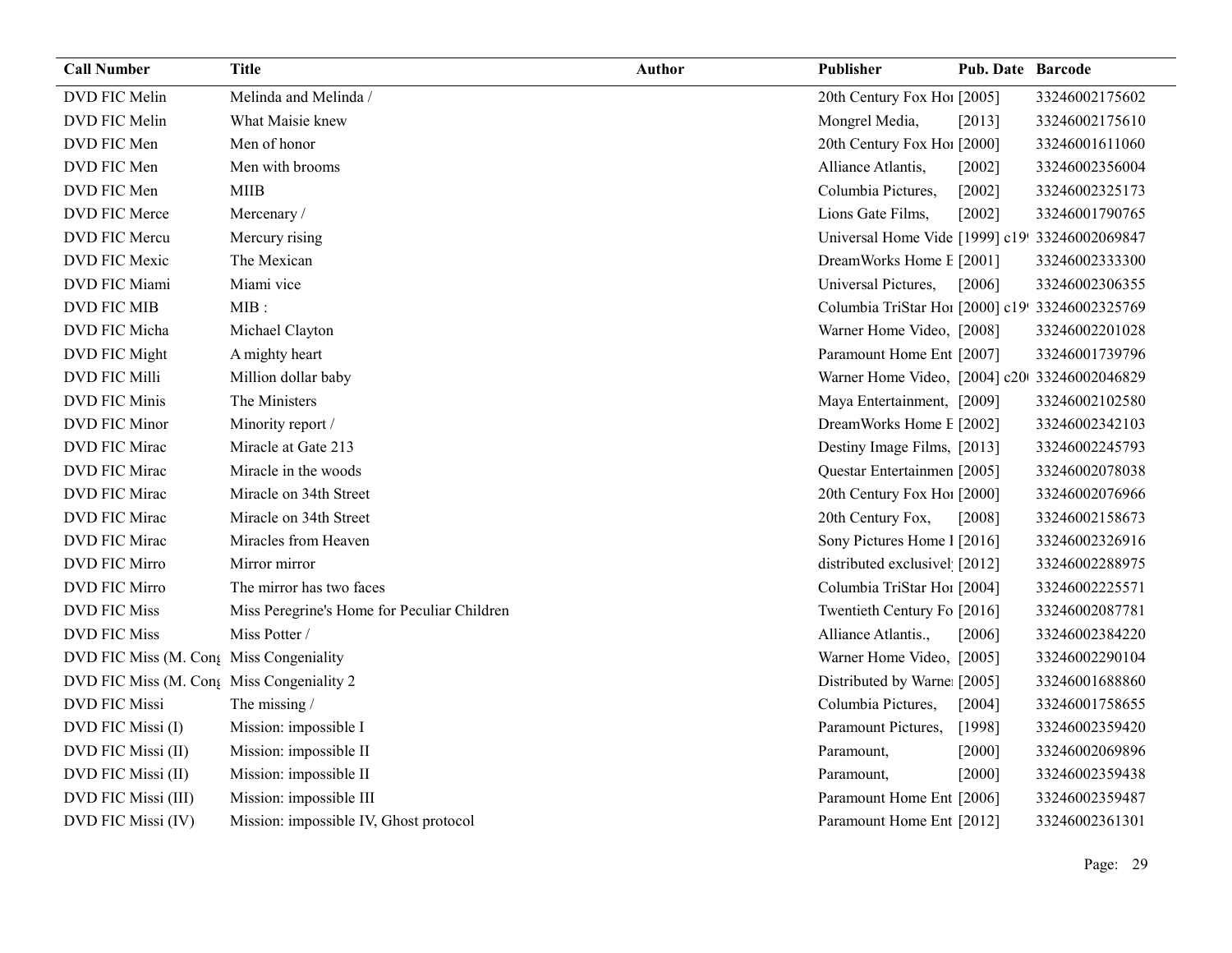| <b>Call Number</b>                   | <b>Title</b>                       | <b>Author</b> | Publisher                                      | Pub. Date Barcode |                |
|--------------------------------------|------------------------------------|---------------|------------------------------------------------|-------------------|----------------|
| DVD FIC Missi (V)                    | Mission impossible V, Rogue nation |               | Paramount,                                     | [2015]            | 33246002359495 |
| <b>DVD FIC Mist</b>                  | The mist:                          |               | Genius Products,                               | [2008]            | 33246001899376 |
| <b>DVD FIC Miste</b>                 | Mister and Pete /                  |               | distributed by Level I [2014]                  |                   | 33246002357796 |
| DVD FIC Mona                         | Mona Lisa smile                    |               | Columbia TriStar Ho1 [2004] c20 33246002278034 |                   |                |
| DVD FIC Money                        | Money monster                      |               | Sony Pictures Home 1 [2016]                    |                   | 33246002382281 |
| DVD FIC Money                        | Moneyball                          |               | Sony Pictures Home 1 [2012]                    |                   | 33246002102820 |
| <b>DVD FIC Monst</b>                 | Monster-in-law                     |               | New Line Home Ente [2005]                      |                   | 33246001793256 |
| DVD FIC Monte                        | Monte Carlo                        |               | 20th Century Fox Ho! [2011]                    |                   | 33246002334167 |
| DVD FIC Monum                        | The monuments men                  |               | Sony Pictures Home 1 [2014]                    |                   | 33246002218311 |
| DVD FIC Moond                        | Moondance Alexander                |               | Twentieth Century Fo [2008]                    |                   | 33246002281509 |
| DVD FIC Moonl                        | Moonlight                          |               | Lionsgate,                                     | [2017]            | 33246002323061 |
| DVD FIC Morni                        | Morning glory                      |               | Paramount,                                     | [2011]            | 33246002197838 |
| DVD FIC Morta                        | The mortal instruments             |               | Entertainment One Fi [2013]                    |                   | 33246002318491 |
| <b>DVD FIC Mortu</b>                 | Mortuary/                          |               | Echo Bridge Home E [2006]                      |                   | 33246001674142 |
| DVD FIC Mothe                        | Motherhood                         |               | E1 Entertainment,                              | [2009]            | 33246002295327 |
| DVD FIC Mouli                        | Moulin Rouge                       |               | Twentieth Century Fo [2001]                    |                   | 33246001787787 |
| DVD FIC Mr.                          | Mr. and Mrs. Smith                 |               | Twentieth Century Fo [2005]                    |                   | 33246001460179 |
| DVD FIC Mr.                          | Mr. Deeds                          |               | Sony Pictures Home 1 [2005]                    |                   | 33246002343838 |
| DVD FIC Mr.                          | Mr. Popper's penguins              |               | 20th Century Fox Ho! [2011]                    |                   | 33246001613959 |
| DVD FIC Mr.                          | Mr. Saturday night /               |               | MGM.,                                          | [1992]            | 33246001903269 |
| DVD FIC Mr. B                        | Mr. Bean's holiday                 |               | Universal Studios Ho [2007]                    |                   | 33246001899566 |
| DVD FIC Mr.Bro                       | Mr. Brooks                         |               | Twentieth Century Fo [2007]                    |                   | 33246001681337 |
| <b>DVD FIC Mrs</b>                   | Mrs. Henderson presents            |               | Alliance Atlantis,                             | [2005]            | 33246002194926 |
| DVD FIC Mud                          | Mud                                |               | Entertainment One Fi [2013]                    |                   | 33246002255750 |
| DVD FIC Mummy (The                   | The mummy                          |               | Universal,                                     | [1999]            | 33246002331452 |
| DVD FIC Mummy (The The mummy returns |                                    |               | Universal Home Vide [2001]                     |                   | 33246001605526 |
| DVD FIC Mummy (The                   | The Mummy:                         |               | Universal Studios Ho [2008]                    |                   | 33246002332369 |
| DVD FIC Munic                        | Munich                             |               | Universal;                                     | [2006]            | 33246001412634 |
| <b>DVD FIC Munst</b>                 | The Munsters two-movie fright fest |               | Universal Studios,                             | [2006]            | 33246002098259 |
| DVD FIC Music                        | Music and lyrics                   |               | Warner Home Video, [2007]                      |                   | 33246002200582 |
| DVD FIC Muske                        | The musketeer                      |               | Universal,                                     | [2001]            | 33246002332054 |
| <b>DVD FIC Must</b>                  | Must love dogs                     |               | Warner Home Video, [2005]                      |                   | 33246002194959 |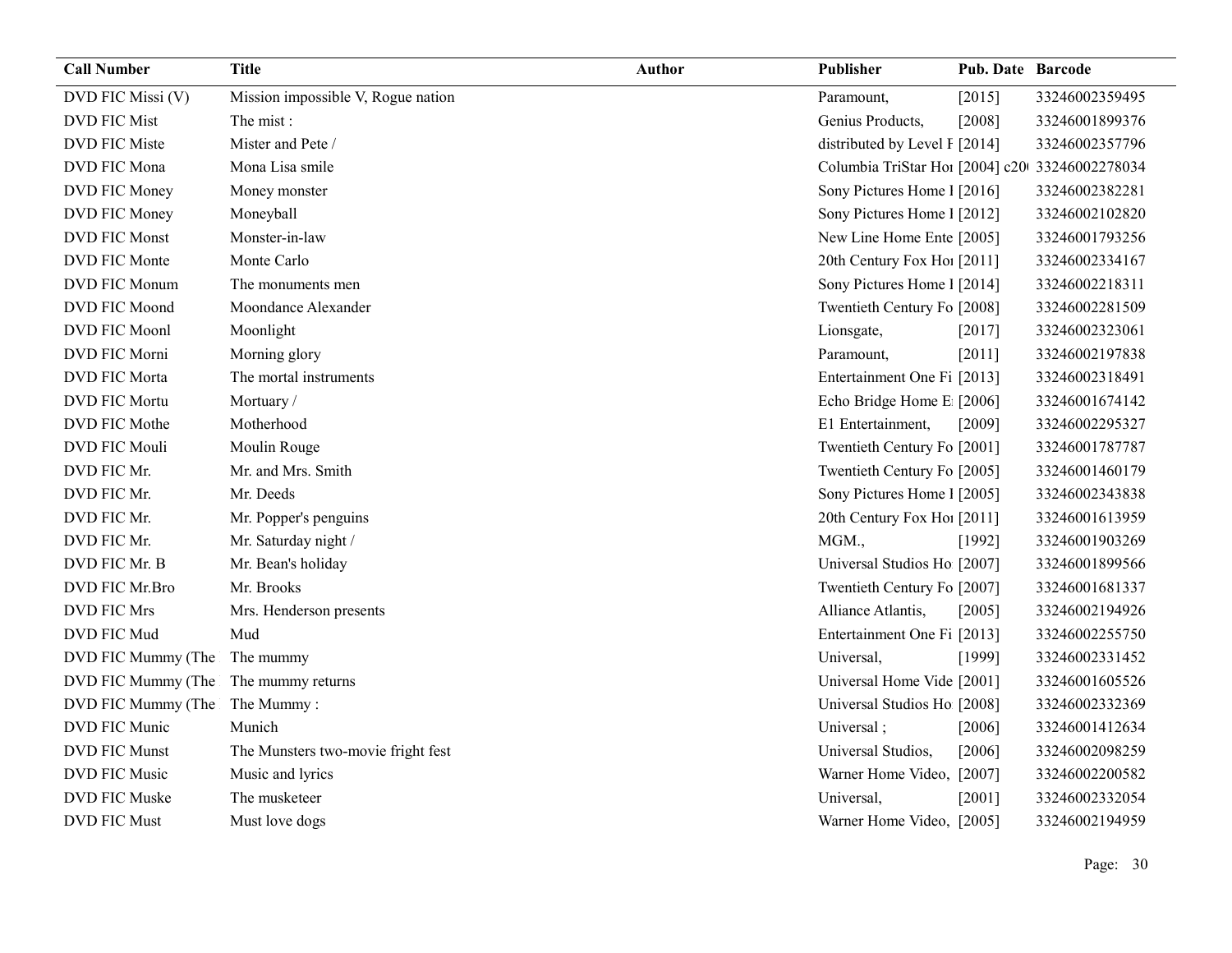| <b>Call Number</b>    | <b>Title</b>                              | Author | Publisher                                     | Pub. Date Barcode |                            |
|-----------------------|-------------------------------------------|--------|-----------------------------------------------|-------------------|----------------------------|
| <b>DVD FIC Mutan</b>  | Mutant chronicles                         |        | distributed exclusivel [2008]                 |                   | 33246002284222             |
| DVD FIC My            | My best friend's girl                     |        | Lionsgate,                                    | [2009]            | 33246002202521             |
| DVD FIC My            | My big fat Greek wedding                  |        | Equinoxe Films;                               | [2003]            | 33246002060978             |
| DVD FIC My            | My bloody Valentine                       |        | Lionsgate,                                    | [2009]            | 33246002153567             |
| DVD FIC My            | My father the hero                        |        | Buena Vista: Touchst [unknown] 33246001452747 |                   |                            |
| DVD FIC My            | My fellow Americans                       |        | Warner Home Video, [1997]                     |                   | 33246002225605             |
| DVD FIC My            | My one and only                           |        | Alliance Films,                               | [2009]            | 33246002095586             |
| DVD FIC My            | My sister's keeper                        |        | Distributed in Canada [2009]                  |                   | 33246001680198             |
| DVD FIC My (Big Fat G | My big fat Greek wedding, 2/              |        | Universal Pictures Hc [2016]                  |                   | 33246002378974             |
| DVD FIC Myste         | Mysterious island                         |        | Echo Bridge Home E [2005]                     |                   | 33246001674514             |
| DVD FIC Mysti         | <b>Mystic Pizza</b>                       |        | MGM Home Entertai [2001]                      |                   | 33246002044584             |
| DVD FIC Mysti         | Mystic river                              |        | Warner Home Video, [2004]                     |                   | 33246001544204             |
| DVD FIC Nacho         | Nacho Libre                               |        | Paramount,                                    | [2006]            | 33246002325470             |
| DVD FIC Naked         | Naked gun 33 1/3 :                        |        | Paramount Home Vid [2000]                     |                   | 33246002311942             |
| DVD FIC Name          | The name of the rose /                    |        | Warner Home Video, [2004]                     |                   | 33246001880848             |
| DVD FIC Nanny         | The nanny diaries                         |        | Alliance Vivafilm;                            | [2007]            | 33246001788892             |
| DVD FIC Natio         | National lampoon's vacation               |        | Warner Home Video, [2010]                     |                   | 33246002289056             |
| DVD FIC Negot         | The negotiator                            |        | Warner Home Video, [1998]                     |                   | 33246002312510             |
| DVD FIC Net           | The net /                                 |        | Columbia Pictures,                            | [1995]            | 33246001575018             |
| DVD FIC Never         | <b>Neverwas</b>                           |        | Miramax Home Enter [2007]                     |                   | 33246001606466             |
| DVD FIC New           | New in town                               |        | Lionsgate,                                    | [2009]            | 33246002228674             |
| DVD FIC New           | New York City serenade                    |        | Distributed by Ancho [2009]                   |                   | 33246002266757             |
| DVD FIC New           | New York, I love you                      |        | E1 Entertainment,                             |                   | [2010] [20( 33246002291359 |
| <b>DVD FIC Next</b>   | The next three days                       |        | Lionsgate,                                    | [2011]            | 33246002103026             |
| DVD FIC Nig           | Night of the living dead                  |        | Platinum disc Corp., [2003]                   |                   | 33246001458660             |
| DVD FIC Night         | A nightmare on Elm Street                 |        | New Line Home Ente [2005] c19: 33246002263622 |                   |                            |
| DVD FIC Night         | Night at the museum                       |        | Twentieth Century Fo [2009]                   |                   | 33246001680255             |
| DVD FIC Night         | Night at the museum                       |        | Twentieth Century Fo [2007]                   |                   | 33246002022036             |
| DVD FIC Night         | Nights in Rodanthe                        |        | Warner Home Video, [2009]                     |                   | 33246001978899             |
| DVD FIC Nine          | Nine months /                             |        | Twentieth Century Fo [2001]                   |                   | 33246002201002             |
| <b>DVD FIC Ninet</b>  | 1900/                                     |        | Paramount Pictures, [2006]                    |                   | 33246001947993             |
| DVD FIC No            | "No dessert Dad, 'til you mow the lawn" / |        | Buena Vista Home Er [1994]                    |                   | 33246001575133             |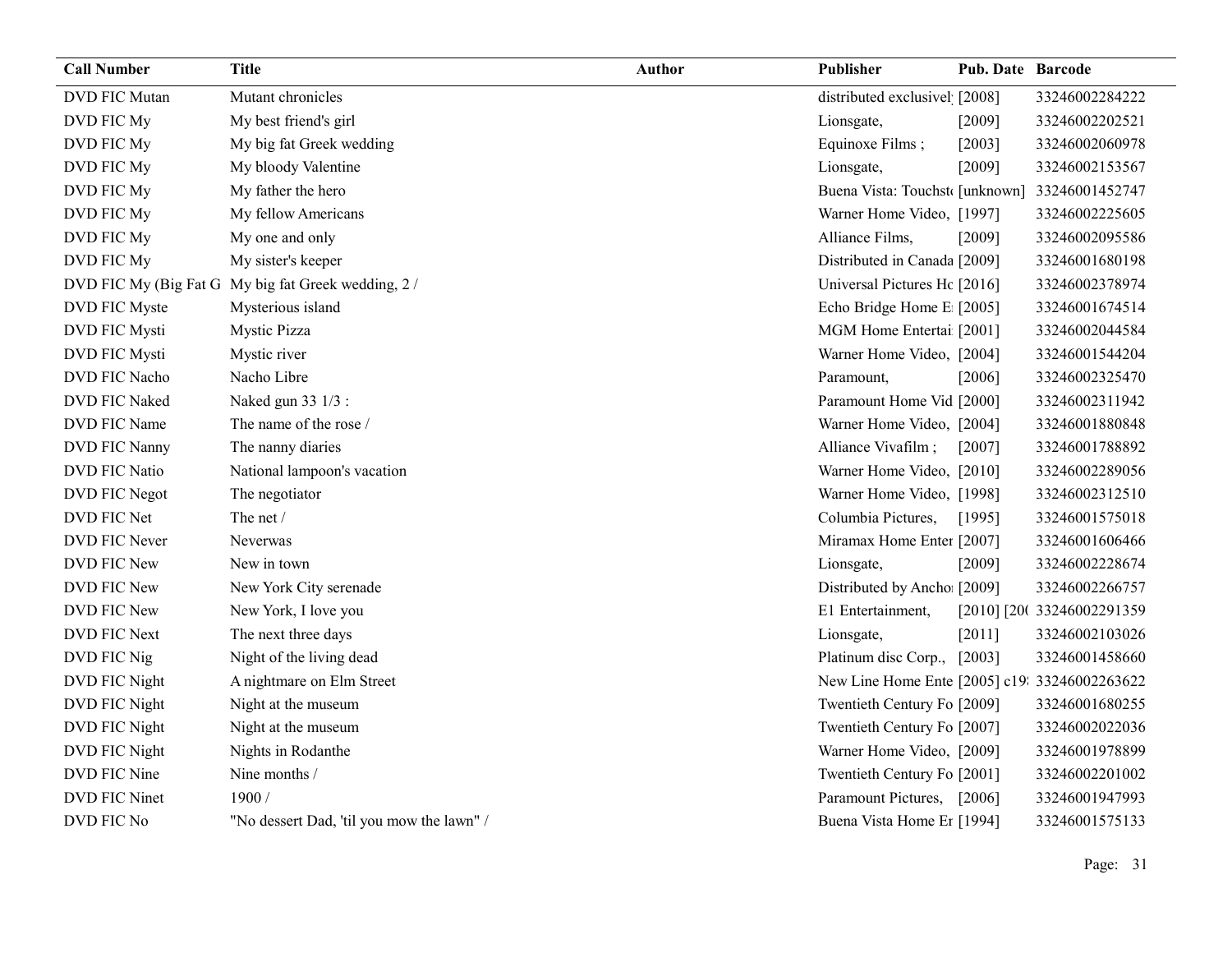| <b>Call Number</b>   | <b>Title</b>                        | <b>Author</b> | Publisher                                         | <b>Pub. Date Barcode</b> |                           |
|----------------------|-------------------------------------|---------------|---------------------------------------------------|--------------------------|---------------------------|
| DVD FIC No           | No country for old men              |               | Distributed in Canada [2008]                      |                          | 33246001734979            |
| DVD FIC No           | No reservations /                   |               | Warner Home Video, [2008]                         |                          | 33246001822857            |
| DVD FIC Not          | The notebook                        |               | Alliance Atlantis,                                | [2004]                   | 33246002233427            |
| <b>DVD FIC Notes</b> | Notes on a scandal                  |               | 20th Century Fox Hol [2007]                       |                          | 33246002316545            |
| DVD FIC Nothi        | Nothing like the holidays           |               | Alliance Vivafilm,                                | [2009]                   | 33246002153153            |
| <b>DVD FIC Notti</b> | Notting Hill /                      |               | Universal,                                        | [1999]                   | 33246002237899            |
| DVD FIC Novem        | The November man                    |               | Twentieth Century Fo [2014]                       |                          | 33246001944412            |
| DVD FIC Novoc        | Novocaine                           |               | Alliance Atlantis [dist [2002] c20 33246002336220 |                          |                           |
| <b>DVD FIC Now</b>   | Now and then                        |               | Alliance Atlantis,                                | [2004]                   | 33246002051860            |
| DVD FIC Ocean        | Ocean's eleven                      |               | Warner Home Video, [2002] c20 33246002102705      |                          |                           |
| DVD FIC Ocean        | Ocean's thirteen /                  |               | Warner Bros.,                                     | [2007]                   | 33246001612845            |
| DVD FIC Ocean        | Ocean's twelve                      |               | Warner Home Video, [2005]                         |                          | 33246001484344            |
| DVD FIC Offi         | An officer and a gentleman          |               | Paramount Home Vid [2000]                         |                          | 33246002178978            |
| DVD FIC Offic        | Office space                        |               | 20th Century Fox Hol [2005]                       |                          | 33246002312452            |
| DVD FIC Oklah        | Oklahoma!                           |               | Twentieth Century Fo [2005] c19: 33246002040582   |                          |                           |
| DVD FIC Old          | The old curiosity shop /            |               | Platinum disc,                                    | [2005]                   | 33246002157808            |
| DVD FIC Olive        | Oliver Twist                        |               | Sony Pictures Home 1 [2007]                       |                          | 33246002361186            |
| DVD FIC Omen         | The omen /                          |               | 20th Century Fox Ho! [2006]                       |                          | 33246002176808            |
| DVD FIC On           | On a clear day                      |               | Alliance Atlantis:                                | [2006]                   | 33246002336022            |
| DVD FIC Once         | Once upon a time in Mexico          |               | Columbia Tristar Hor [2003]                       |                          | 33246002284453            |
| DVD FIC Once         | Once upon a time in the West        |               | Paramount,                                        |                          | [2003] c19(33246002049773 |
| DVD FIC One          | One fine day                        |               | Twentieth Century Fo [2002] c19! 33246002158665   |                          |                           |
| DVD FIC One          | One hour photo /                    |               | Fox Searchlight,                                  | [2003]                   | 33246001101450            |
| DVD FIC One          | One step beyond :                   |               | Delta Entertainment, [2004]                       |                          | 33246001897966            |
| DVD FIC Open         | Open range /                        |               | Touchstone Home En [2004]                         |                          | 33246002306470            |
| DVD FIC Orang (s.1)  | Orange is the new black, season 1 / |               | Distributed by Enterta [2014]                     |                          | 33246002311611            |
| DVD FIC Ordin        | Ordinary people                     |               | Sony Pictures Home 1 [2013]                       |                          | 33246002231439            |
| DVD FIC Other        | The other Boleyn girl:              |               | Sony Pictures Home 1 [2008]                       |                          | 33246001922921            |
| DVD FIC Other        | The other guys                      |               | Sony Pictures Home 1 [2010]                       |                          | 33246002143279            |
| DVD FIC Other        | The other side of heaven            |               | Walt Disney Home E1 [2003] c20 33246002286953     |                          |                           |
| DVD FIC Outla        | Outland                             |               | Warner Home Video, [1997] 198 33246002099349      |                          |                           |
| DVD FIC Outsi        | The outsiders                       |               | Warner Bros. Entertai [2008]                      |                          | 33246002311553            |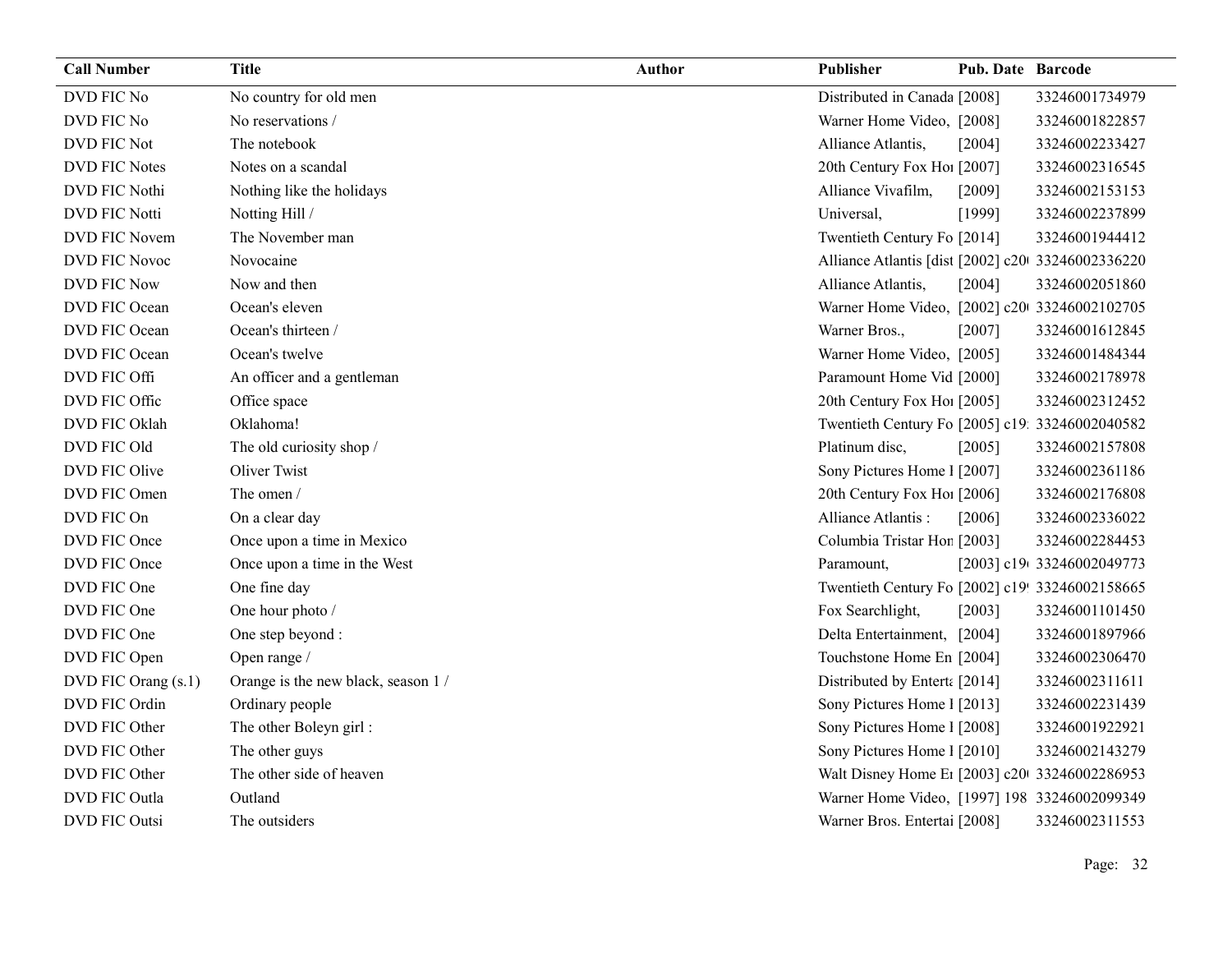| <b>Call Number</b>   | <b>Title</b>                                                                      | <b>Author</b> | Publisher                                       | Pub. Date Barcode |                |
|----------------------|-----------------------------------------------------------------------------------|---------------|-------------------------------------------------|-------------------|----------------|
| DVD FIC Oz           | Oz the great and powerful                                                         |               | Buena Vista Home Er [2013]                      |                   | 33246001609783 |
| DVD FIC P.S. I       | P.S. I love you                                                                   |               | Warner Home Video, [2008]                       |                   | 33246001898915 |
| DVD FIC Pacif        | Pacific rim                                                                       |               | Warner Bros.,                                   | [2013]            | 33246002176113 |
| DVD FIC Pacif        | The pacifier                                                                      |               | Disney DVD:                                     | [2005]            | 33246001680503 |
| DVD FIC Pan          | Pan                                                                               |               | Warner Home Video, [2015]                       |                   | 33246002367704 |
| DVD FIC Paper        | Paper towns                                                                       |               | 20th Century Fox,                               | [2015]            | 33246002356285 |
| DVD FIC Parad        | Paradise                                                                          |               | Touchstone Home En [1991]                       |                   | 33246002198141 |
| <b>DVD FIC Passe</b> | Passchendaele                                                                     |               | Alliance,                                       | [2008]            | 33246002058295 |
| <b>DVD FIC Passe</b> | Passenger side                                                                    |               | Strand Releasing,                               | [2010]            | 33246002241958 |
| <b>DVD FIC Passi</b> | Passionada                                                                        |               | Columbia TriStar Hoi [2004] c20 33246002231363  |                   |                |
| DVD FIC Pathf        | The pathfinder                                                                    |               | Platinum Disc;                                  | [2005]            | 33246001606946 |
| <b>DVD FIC Paths</b> | Paths of glory                                                                    |               | MGM,                                            | [1957]            | 33246001688852 |
| <b>DVD FIC Patri</b> | Patriots Day /                                                                    |               | Lions Gate Entertain [2017]                     |                   | 33246002393106 |
| <b>DVD FIC Patri</b> | The patriot                                                                       |               | Columbia TriStar Hoi [2000]                     |                   | 33246001980721 |
| <b>DVD FIC Patto</b> | Patton                                                                            |               | Twentieth Century Fo [2006] c19' 33246002104529 |                   |                |
| DVD FIC Paul         | Paul Blart, mall cop                                                              |               | Sony Pictures Home 1 [2009]                     |                   | 33246001898022 |
| DVD FIC Pay          | Pay it forward /                                                                  |               | Warner Home Video, [2000]                       |                   | 33246002081834 |
| DVD FIC Paych        | Paycheck                                                                          |               | Paramount Pictures,                             | $[2003]$          | 33246001101401 |
| DVD FIC Penny        | Penny Serenade /                                                                  |               | Platinum.,                                      | [2003]            | 33246001868256 |
| DVD FIC Perfe        | Perfect stranger /                                                                |               | Sony Pictures.,                                 | $[2007]$          | 33246001737741 |
| DVD FIC Perfe        | The perfect man                                                                   |               | Universal Studios,                              | [2006]            | 33246001462159 |
| DVD FIC Perfe        | The perfect storm /                                                               |               | Warner Brothers,                                | [2000]            | 33246002195568 |
| <b>DVD FIC Perks</b> | The perks of being a wallflower                                                   |               | Distributed by Enterta [2013]                   |                   | 33246001966894 |
| DVD FIC Phant        | The phantom of the opera                                                          |               | Warner Home Video, [2005]                       |                   | 33246001486117 |
| DVD FIC Pillo        | Pillow talk /                                                                     |               | Universal Home Vide [1999] c19: 33246001981216  |                   |                |
| DVD FIC Pinea        | Pineapple express /                                                               |               | Sony Pictures Home 1 [2008]                     |                   | 33246002306405 |
| <b>DVD FIC Pink</b>  | The Pink Panther 2                                                                |               | Distributed by Twenti [2009]                    |                   | 33246001749167 |
|                      | DVD FIC Pirat (Pirates v Pirates of the Caribbean 5: dead men tell no tales       |               | Walt Disney Home E <sub>1</sub> [2017]          |                   | 33246002428480 |
|                      | DVD FIC Pirat (Pirates v Pirates of the Caribbean 1: The curse of the black pearl |               | Buena Vista Home Vi [2003]                      |                   | 33246002100568 |
|                      | DVD FIC Pirat (Pirates v Pirates of the Caribbean 2: Dead Man's Chest             |               | Walt Disney Home E1 [2006]                      |                   | 33246002142859 |
|                      | DVD FIC Pirat (Pirates v Pirates of the Caribbean 4: On stranger tides            |               | Touchstone Home Vic [2011]                      |                   | 33246002142917 |
| DVD FIC Pitch        | Pitching love and catching faith                                                  |               | Bridgestone Multime [2015]                      |                   | 33246002412518 |

Page: 33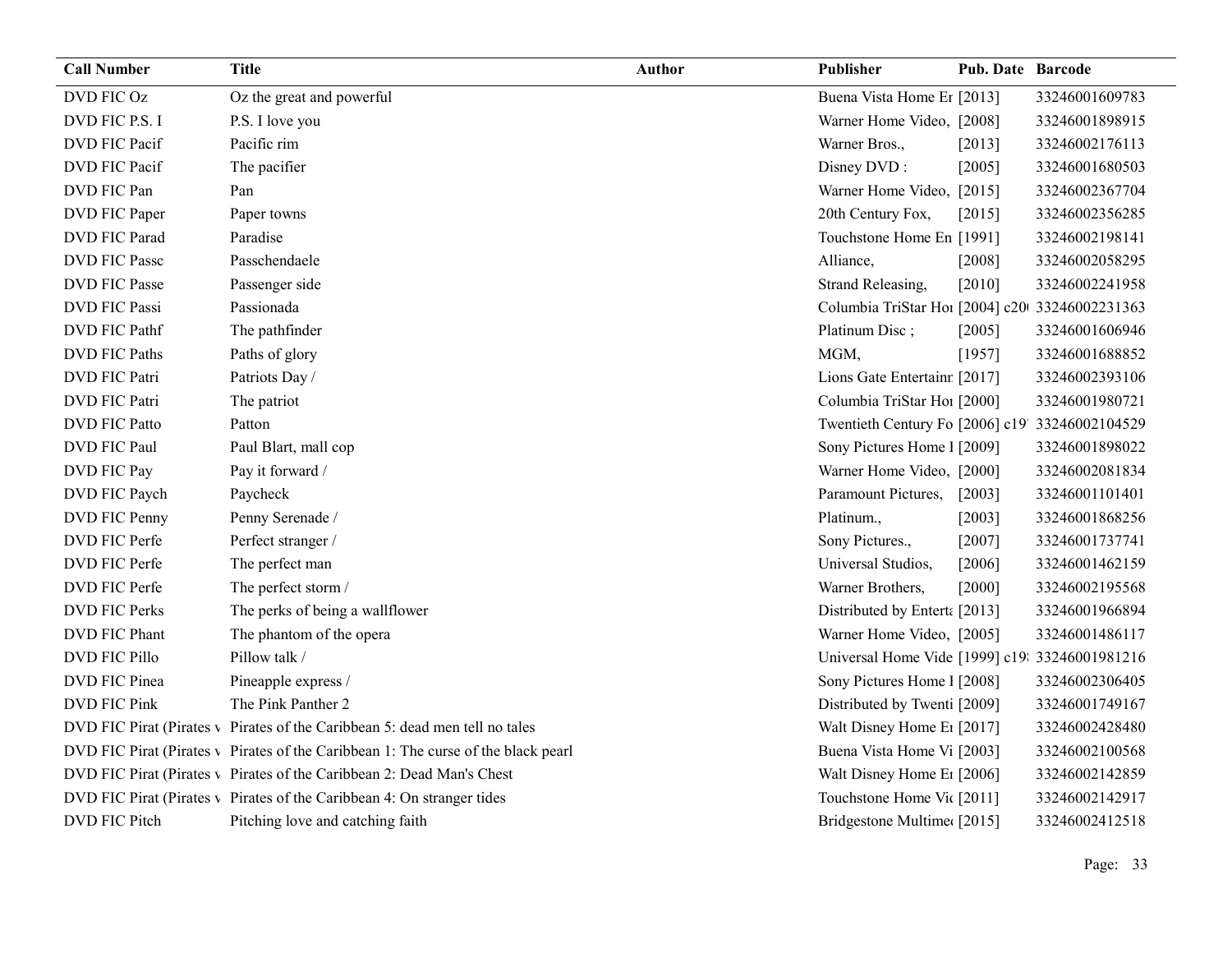| <b>Call Number</b>    | <b>Title</b>               | <b>Author</b> | Publisher                                      | <b>Pub. Date Barcode</b> |                            |
|-----------------------|----------------------------|---------------|------------------------------------------------|--------------------------|----------------------------|
| DVD FIC Place         | The place beyond the pines |               | Universal Studios Ho [2013]                    |                          | 33246002228690             |
| <b>DVD FIC Plato</b>  | Platoon                    |               | MGM Home Entertai [1986]                       |                          | 33246002040699             |
| DVD FIC Playi         | Playing for keeps          |               | VVS Films:                                     | [2013]                   | 33246001602150             |
| DVD FIC Pledg         | The pledge /               |               | Warner Home Video, [2001]                      |                          | 33246002337012             |
| DVD FIC Pompe         | Pompeii /                  |               | Sony,                                          | [2014]                   | 33246001981000             |
| DVD FIC Pre           | Predator                   |               | Twentieth Century Fo [2005]                    |                          | 33246001574896             |
| DVD FIC Preci         | Precious                   |               | Lionsgate,                                     | [2010]                   | 33246001681238             |
| DVD FIC Preci         | Precious cargo             |               | Lions Gate Entertainr [2016]                   |                          | 33246002425122             |
| DVD FIC Preda         | Predator 2                 |               | Twentieth Century Fo [2002]                    |                          | 33246002409753             |
| DVD FIC Preda         | Predators                  |               | Twentieth Century Fo [2010]                    |                          | 33246002173482             |
| DVD FIC Premi         | Premium rush               |               | Sony Pictures Home 1 [2012]                    |                          | 33246001613181             |
| <b>DVD FIC Prett</b>  | Pretty woman /             |               | Touchstone Home Vic [2000] c19! 33246002046357 |                          |                            |
| DVD FIC Pride         | Pride and glory            |               | New Line Home Ente [2009]                      |                          | 33246002323160             |
| DVD FIC Pride         | Pride and prejudice /      |               | Universal Studios Ho [2006]                    |                          | 33246002384105             |
| <b>DVD FIC Prime</b>  | Prime /                    |               | Universal Studios Ca1 [2006]                   |                          | 33246002076214             |
| DVD FIC Princ         | Prince of Persia           |               | Walt Disney Home E <sub>1</sub> [2010]         |                          | 33246001612878             |
| DVD FIC Princ         | The princess bride         |               | MGM DVD:                                       |                          | [2007] c19: 33246001903301 |
| <b>DVD FIC Prince</b> | The prince $&$ me /        |               | Paramount.,                                    | [2004]                   | 33246002276202             |
| <b>DVD FIC Priso</b>  | Prisoners /                |               | Alcon Entertainment, [2013]                    |                          | 33246002174845             |
| <b>DVD FIC Priva</b>  | Private parts              |               | Paramount Home Vid [1998]                      |                          | 33246002194942             |
| <b>DVD FIC Prom</b>   | Prom                       |               | Walt Disney Studios 1 [2011]                   |                          | 33246002337517             |
| <b>DVD FIC Prome</b>  | Prometheus                 |               | 20th Century Fox Ho! [2012]                    |                          | 33246002198232             |
| DVD FIC Pulp          | Pulp fiction               |               | Miramax Home Enter [2002]                      |                          | 33246002041044             |
| DVD FIC Pure          | Pure country: Pure heart   |               | Warner Home Video, [2017]                      |                          | 33246002427193             |
| <b>DVD FIC Pursu</b>  | The pursuit of happyness   |               | Sony Pictures Home 1 [2007]                    |                          | 33246001540111             |
| DVD FIC Push          | Push                       |               | Summit Entertainmen [2009]                     |                          | 33246002202414             |
| DVD FIC Pushi         | Pushing tin                |               | Twentieth Century Fo [1999]                    |                          | 33246002097673             |
| DVD FIC Quant         | Quantum of solace          |               | Twentieth Century Fo [2009]                    |                          | 33246001979293             |
| DVD FIC Quart         | Quartet                    |               | distributed exclusivel [2013]                  |                          | 33246001609726             |
| DVD FIC Queen         | Queen of Katwe/            |               | Disney,                                        | $[2017]$                 | 33246002318517             |
| DVD FIC Queen         | The Queen                  |               | Alliance Atlantis:                             | $[2007]$                 | 33246001650936             |
| DVD FIC Quick         | The quick and the dead     |               | Columbia Tristar Hor [2000]                    |                          | 33246002295194             |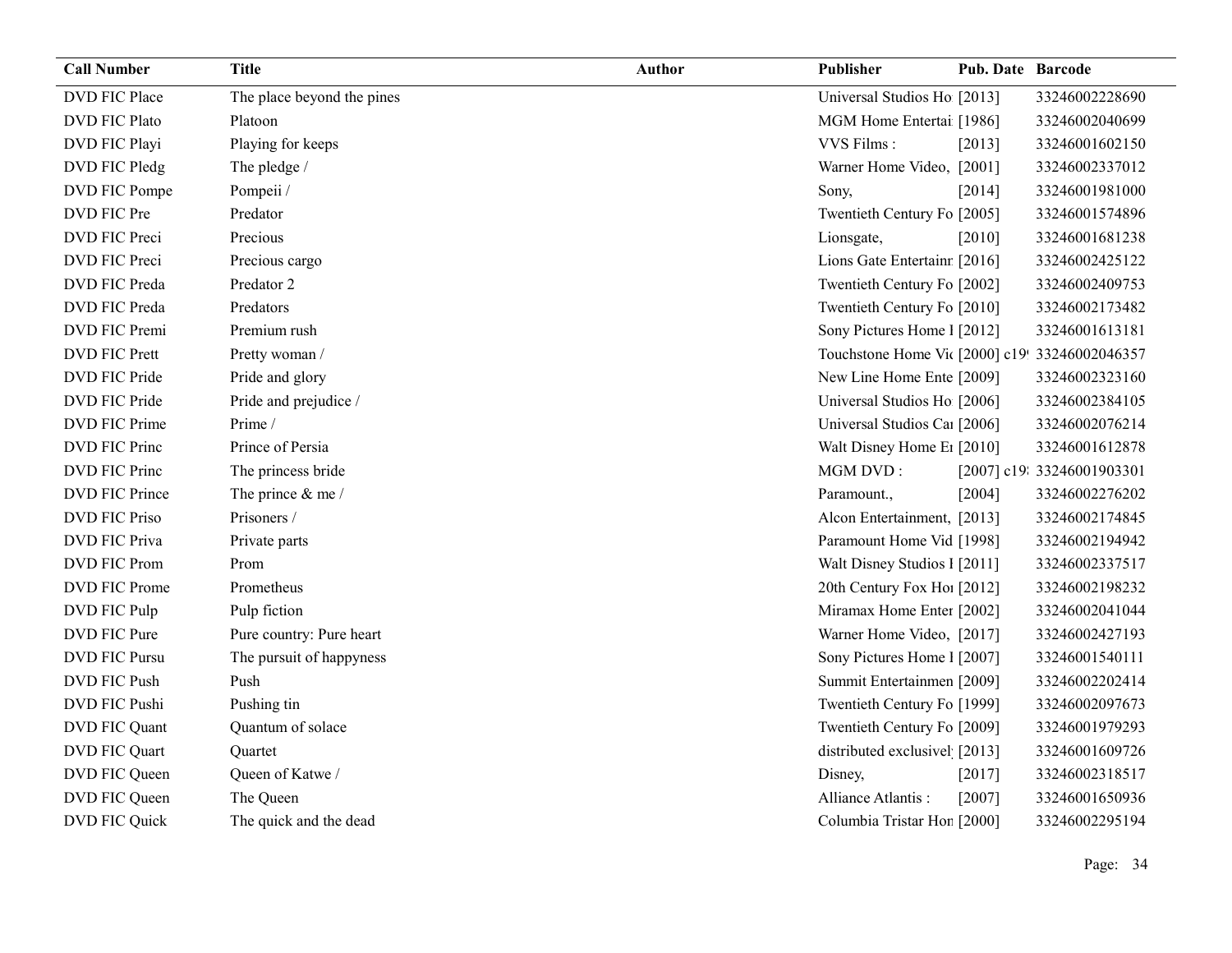| <b>Call Number</b>   | <b>Title</b>                                | <b>Author</b> | Publisher                                       | <b>Pub. Date Barcode</b> |                            |
|----------------------|---------------------------------------------|---------------|-------------------------------------------------|--------------------------|----------------------------|
| DVD FIC Rabbi        | Rabbit hole                                 |               | Distributed in Canada [2011]                    |                          | 33246002241891             |
| DVD FIC Radio        | Radio                                       |               | Columbia Tristar Hor [2004]                     |                          | 33246002152015             |
| DVD FIC Ragin        | Raging bull                                 |               | Metro Goldwiyn May [2005] [198 33246002310852   |                          |                            |
| DVD FIC Range        | The ranger the cook and a hole in the sky / |               | Echo Bridge Home E [2006] c19! 33246001623198   |                          |                            |
| DVD FIC Rat          | Rat race                                    |               | Paramount Pictures, [2001]                      |                          | 33246002325827             |
| <b>DVD FIC Raven</b> | The Raven                                   |               | 20th Century Fox Ho! [2012]                     |                          | 33246002153104             |
| DVD FIC Raw          | Raw deal                                    |               | Twentieth Century Fo [2003]                     |                          | 33246002200889             |
| DVD FIC Read         | Read it and weep                            |               | Walt Disney Home E1 [2007]                      |                          | 33246002361210             |
| DVD FIC Recru        | The recruit                                 |               | Touchstone Home En [2003]                       |                          | 33246002337301             |
| DVD FIC Red          | Red corner /                                |               | MGM Home Entertai [1998]                        |                          | 33246002098028             |
| DVD FIC Red          | Red dragon                                  |               | Universal,                                      | $[2002]$                 | 33246002338184             |
| DVD FIC Red          | Red eye                                     |               | DreamWorks,                                     | [2005]                   | 33246002200673             |
| DVD FIC Red          | Red Skelton                                 |               | Echo Bridge Home E [2008]                       |                          | 33246002208239             |
| DVD FIC Red          | The red tent /                              |               | Sony Pictures Home 1 [2015]                     |                          | 33246002088219             |
| DVD FIC Red          | The red violin /                            |               | Alliance Atlantis,                              | [1999]                   | 33246002058410             |
| DVD FIC Red 2        | Red 2                                       |               | Summitt Entertainme: [2013]                     |                          | 33246002351823             |
| DVD FIC Redbe        | Redbelt                                     |               | Sony Pictures Home 1 [2008]                     |                          | 33246001873504             |
| DVD FIC Redem        | Redemption                                  |               | Distributed by Lions ([2013]                    |                          | 33246002328334             |
| DVD FIC Remai        | The remains of the day /                    |               | Columbia TriStar Hoi [2001]                     |                          | 33246002313294             |
| DVD FIC Remem        | Remember the Titans                         |               | Walt Disney Home V <sub>1</sub> [2001]          |                          | 33246002337244             |
| DVD FIC Repo         | Repomen                                     |               | Universal,                                      | [2010]                   | 33246002305563             |
| DVD FIC Reser        | Reservoir dogs                              |               | Alliance Atlantis,                              |                          | [2002] [199 33246002196186 |
| DVD FIC Resid (4)    | Resident evil:                              |               | Sony Pictures Home 1 [2017]                     |                          | 33246002402873             |
| <b>DVD FIC Resti</b> | Resting place and The Terror                |               | Platinum Disc Corp.: [2008]                     |                          | 33246001701069             |
| DVD FIC Retur        | Returning Lily /                            |               | Lifetime Television,                            | [2003]                   | 33246002262350             |
| <b>DVD FIC Retur</b> | The return                                  |               | Alliance.,                                      | [2006]                   | 33246002347565             |
| DVD FIC Reven        | The revenant                                |               | 20th Century Fox Ho! [2016]                     |                          | 33246002300051             |
| DVD FIC Right        | Righteous kill                              |               | Distributed by Ancho [2009]                     |                          | 33246002325868             |
| DVD FIC Right        | The right stuff                             |               | Warner Home Video, [2003]                       |                          | 33246002226660             |
| DVD FIC River        | The River Niger; and, Death of a Prophet    |               | Platinum Disc Corp., [2004] c19: 33246001557735 |                          |                            |
| DVD FIC Road         | Road to perdition :                         |               | DreamWorks Home E [2003]                        |                          | 33246002051043             |
| DVD FIC Robin        | Robin Hood                                  |               | Universal,                                      | [2010]                   | 33246001737907             |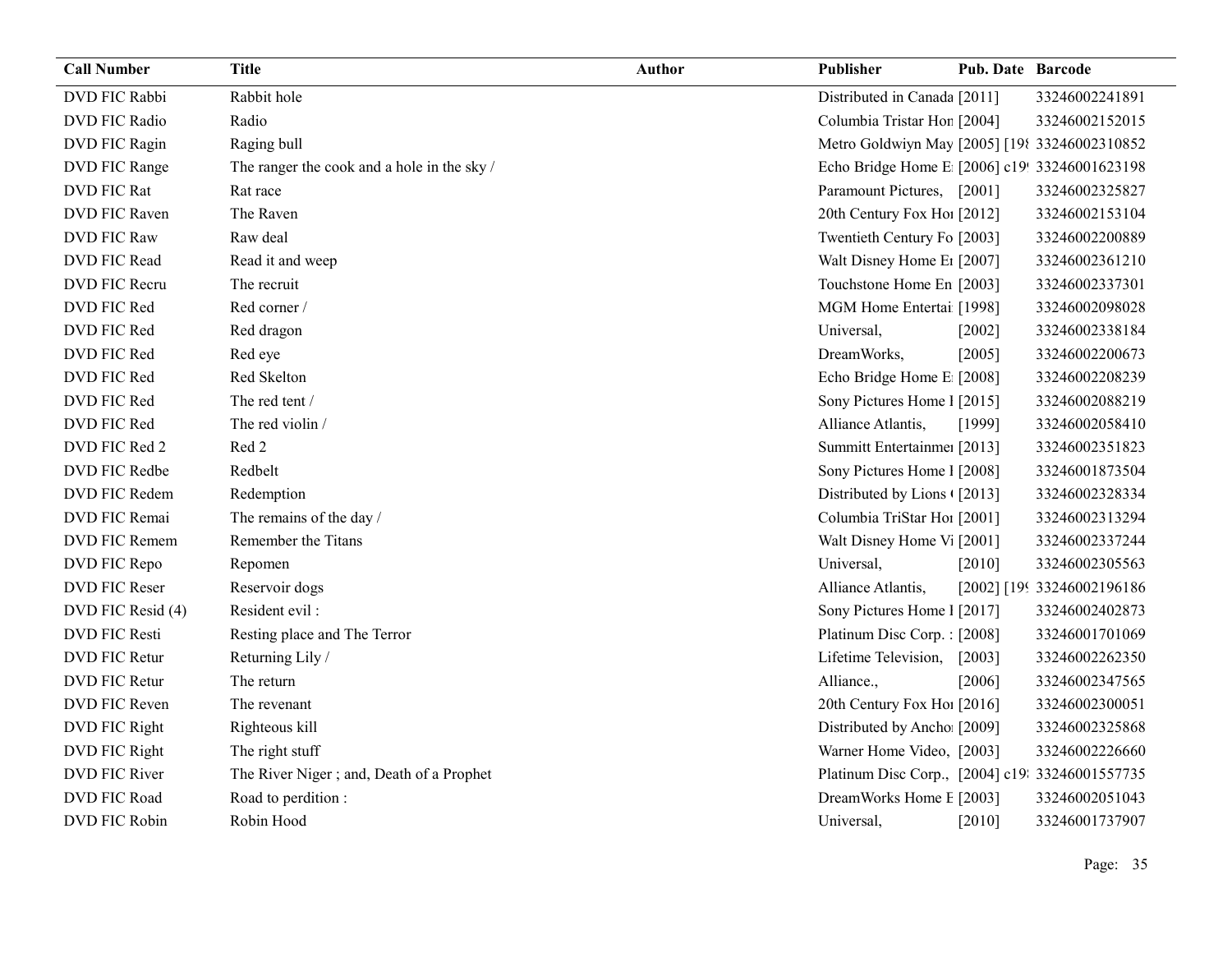| <b>Call Number</b>                     | <b>Title</b>                                    | <b>Author</b> | Publisher                                        | <b>Pub. Date Barcode</b> |                            |
|----------------------------------------|-------------------------------------------------|---------------|--------------------------------------------------|--------------------------|----------------------------|
| DVD FIC Robin                          | Robin Hood                                      |               | Twentieth Century Fo [2009] c19! 33246002226298  |                          |                            |
| DVD FIC Robin                          | Robin Hood, prince of thieves                   |               | Warner Home Video, [2010]                        |                          | 33246002155356             |
| DVD FIC RoboC                          | RoboCop                                         |               | Twentieth Century Fo [2014]                      |                          | 33246002218691             |
| DVD FIC Rocky                          | Rocky Balboa                                    |               | Sony Pictures Home 1 [2007]                      |                          | 33246002177285             |
| DVD FIC Rocky                          | The Rocky Horror picture show                   |               | 20th Century Fox Ho! [2002]                      |                          | 33246002283679             |
| DVD FIC Rodeo                          | Rodeo girl                                      |               | Platinum Disc Corp., [2002] c19: 33246001606763  |                          |                            |
| DVD FIC Rolle                          | Rollerball /                                    |               | MGM Home Entertai [2002]                         |                          | 33246002080414             |
| DVD FIC Roman                          | Romancing the stone; and, The Jewel of the Nile |               | 20th Century Fox Ho! [2010]                      |                          | 33246002230407             |
| DVD FIC Ronin                          | Ronin                                           |               | Metro Goldwyn May([1999]                         |                          | 33246002089159             |
| DVD FIC Room                           | Room                                            |               | Lionsgate,                                       | $[2016]$                 | 33246002315497             |
| DVD FIC Room                           | The room upstairs /                             |               | Platinum,                                        |                          | [2004] c19: 33246001903293 |
| DVD FIC Rosem                          | Rosemary's baby /                               |               | Paramount,                                       |                          | [2006] c19(33246001866847  |
| DVD FIC Rover                          | The rover                                       |               | Entertainment One,                               | [2014]                   | 33246002334753             |
| DVD FIC Rudy                           | Rudy                                            |               | Columbia TriStar Ho1 [2000]                      |                          | 33246002151520             |
| DVD FIC Rumou                          | Rumour has it--                                 |               | Warner Home Video, [2006]                        |                          | 33246002075869             |
| DVD FIC Run                            | Run fatboy run /                                |               | Distributed by Allian [2008]                     |                          | 33246002306124             |
| DVD FIC Safe                           | Safe                                            |               | Alliance Film,                                   | $[2012]$                 | 33246002332542             |
| DVD FIC Safe                           | The Mummy /                                     |               | Universal Studios,                               | [1999]                   | 33246002208379             |
| DVD FIC Sahar                          | Sahara                                          |               | Paramount Home Ent [2005]                        |                          | 33246002178853             |
| <b>DVD FIC Salt</b>                    | Salt /                                          |               | Sony Pictures Home 1 [2010]                      |                          | 33246002076784             |
| DVD FIC San                            | San Andreas                                     |               | Warner Home Video, [2015]                        |                          | 33246002359255             |
| DVD FIC Sanct                          | Sanctum                                         |               | Universal Studios Ho [2011]                      |                          | 33246002081883             |
| DVD FIC Santa                          | The Santa clause 2 /                            |               | Walt Disney Home E1 [2003]                       |                          | 33246002102754             |
| DVD FIC Santa                          | The Santa clause 3 :                            |               | Walt Disney Home E1 [2007]                       |                          | 33246002197960             |
| <b>DVD FIC Savag</b>                   | Savages                                         |               | 20th Century Fox Ho! [2008]                      |                          | 33246002175578             |
| <b>DVD FIC Save</b>                    | Save the last dance                             |               | Paramount Home Vid [2001]                        |                          | 33246002200541             |
| <b>DVD FIC Savin</b>                   | Saving Private Ryan                             |               | Dreamworks Home E [2004] c19! 33246002077097     |                          |                            |
| DVD FIC Saw (Saw vol. Saw /            |                                                 |               | Lion's Gate Home En [2004]                       |                          | 33246001454933             |
| DVD FIC Saw II (Saw v Saw II           |                                                 |               | Lion's Gate Home En [2006]                       |                          | 33246001460625             |
| DVD FIC Scary (Scary N Scary movie 3   |                                                 |               | Alliance Atlantis,                               | [2004]                   | 33246001455120             |
| DVD FIC Scary (Scary N Scary movie 4 / |                                                 |               | Alliance Atlantis.,                              | [2006]                   | 33246001612209             |
| DVD FIC Scatt                          | Scattered dreams                                |               | Direct Source Special [2006] [199 33246002285419 |                          |                            |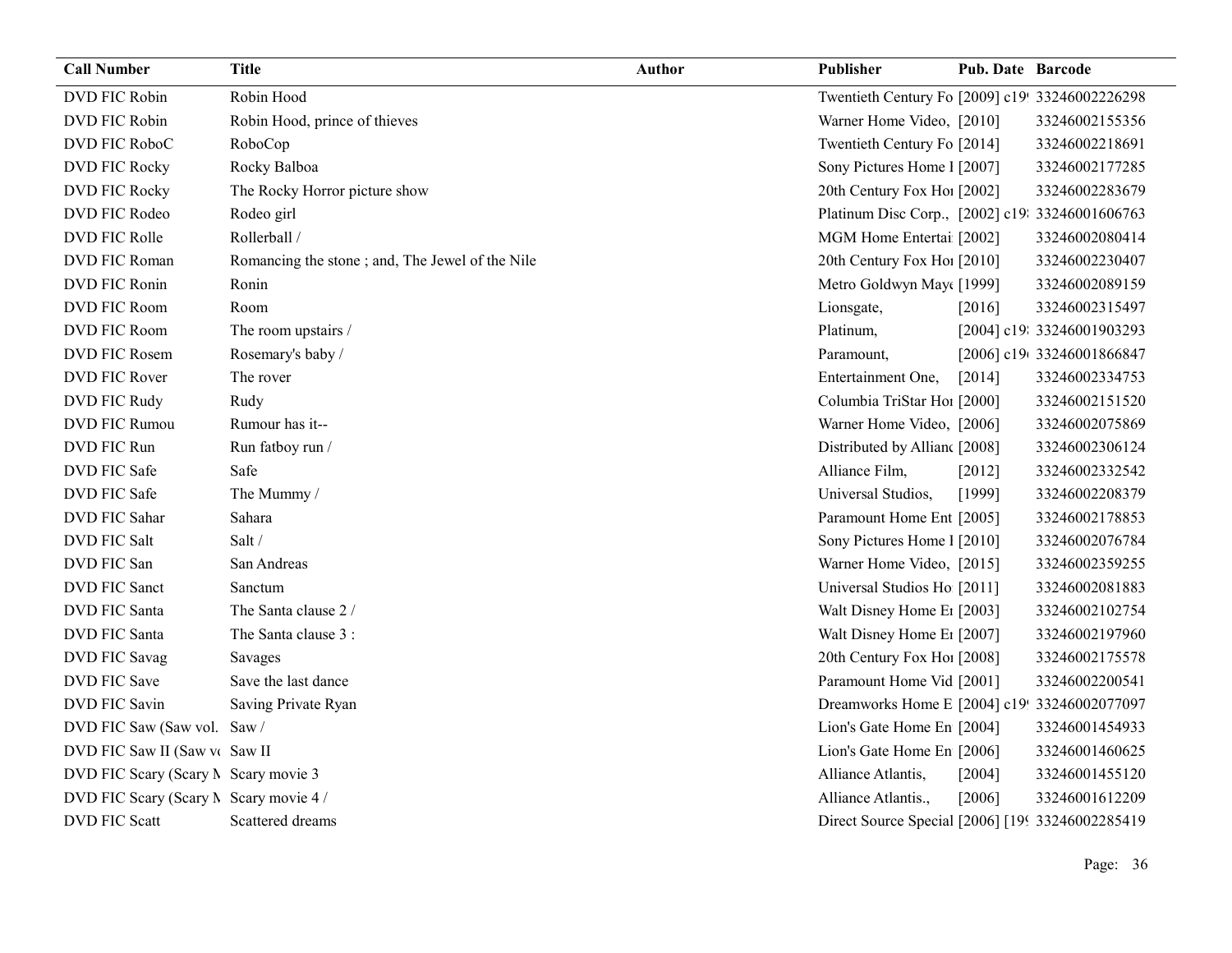| <b>Call Number</b>   | <b>Title</b>                        | <b>Author</b> | Publisher                                        | <b>Pub. Date Barcode</b> |                           |
|----------------------|-------------------------------------|---------------|--------------------------------------------------|--------------------------|---------------------------|
| DVD FIC Schin        | Schindler's list                    |               | Universal;                                       | [2004]                   | 33246001544147            |
| DVD FIC Schoo        | School of rock /                    |               | Paramount,                                       | [2004]                   | 33246001606144            |
| DVD FIC Score        | The score /                         |               | Paramount Pictures,                              | $[2001]$                 | 33246002212678            |
| DVD FIC Scr          | Scream 3/                           |               | Alliance Atlantis,                               | [1999]                   | 33246001825454            |
| DVD FIC Scrub (s.3)  | Scrubs, the complete third season / |               | Distributed by Buena [2004]                      |                          | 33246002288553            |
| DVD FIC Seabi        | Seabiscuit /                        |               | Universal;                                       | [2003]                   | 33246001976067            |
| <b>DVD FIC Seaso</b> | Seasons of Gray /                   |               | Echo Light Studios,                              | [2014]                   | 33246002231306            |
| DVD FIC Secon        | Secondhand lions                    |               | New Line Home Ente [2004]                        |                          | 33246002305928            |
| DVD FIC Secre        | Secret window                       |               | Columbia TriStar Ho1 [2004]                      |                          | 33246002284032            |
| DVD FIC Secre        | Secretariat                         |               | Walt Disney Studios 1 [2011]                     |                          | 33246002299501            |
| DVD FIC Secre        | The secret /                        |               | Echo Bridge Home E [2004] c19! 33246001982586    |                          |                           |
| DVD FIC Secre        | The Secret handshake                |               | Town Square Pictures [2015]                      |                          | 33246002337293            |
| DVD FIC Seeke        | The seeker                          |               | Twentieth Century Fo [2007]                      |                          | 33246002201994            |
| DVD FIC Selma        | Selma                               |               | Paramount Pictures,                              | [2015]                   | 33246002279891            |
| DVD FIC Send         | Send me no flowers                  |               | Universal,                                       |                          | [2002] c19(33246002225621 |
| DVD FIC Senti        | The Sentinel /                      |               | Twentieth Century Fo [2006]                      |                          | 33246002313237            |
| DVD FIC Septe        | September                           |               | MGM Home Entertai [1987]                         |                          | 33246002322519            |
| DVD FIC Seven        | Seven                               |               | Distributed by Allian [2004] [199 33246002287613 |                          |                           |
| DVD FIC Seven        | Seven pounds                        |               | Sony Pictures Home 1 [2009]                      |                          | 33246002296184            |
| DVD FIC Seven        | Seventeen again                     |               | Alliance,                                        | [2010]                   | 33246001787480            |
| DVD FIC Sex          | Sex and death 101                   |               | Starz Home Entertain [2008]                      |                          | 33246002306041            |
| DVD FIC Shack        | The shack                           |               | Entertainment One,                               | $[2017]$                 | 33246002334878            |
| DVD FIC Shade        | Shade                               |               | Warner Home Video, [2004]                        |                          | 33246002262467            |
| DVD FIC Shaft        | Shaft /                             |               | Paramount Pictures,                              | $[2000]$                 | 33246002294254            |
| DVD FIC Shaft        | Shaft's big score                   |               | Warner Home Video, [2000] [19] 33246002285591    |                          |                           |
| DVD FIC Shall        | Shall we dance?                     |               | Alliance,                                        | [2004]                   | 33246002277366            |
| DVD FIC Shall        | Shallow Hal /                       |               | Twentieth Century Fo [2002]                      |                          | 33246001540277            |
| DVD FIC Shang        | Shanghai knights                    |               | Touchstone Home En [2003]                        |                          | 33246002237907            |
| DVD FIC Shang        | Shanghai noon                       |               | Buena Vista Home Er [2008]                       |                          | 33246001606292            |
| DVD FIC Shatt        | Shattered                           |               | Distributed in Canada [2007]                     |                          | 33246002231678            |
| DVD FIC Shaws        | The Shawshank redemption:           |               | Warner Home Video, [2004]                        |                          | 33246001789254            |
| DVD FIC She's        | She's the one:                      |               | Twentieth Century Fo [2000-]                     |                          | 33246001674639            |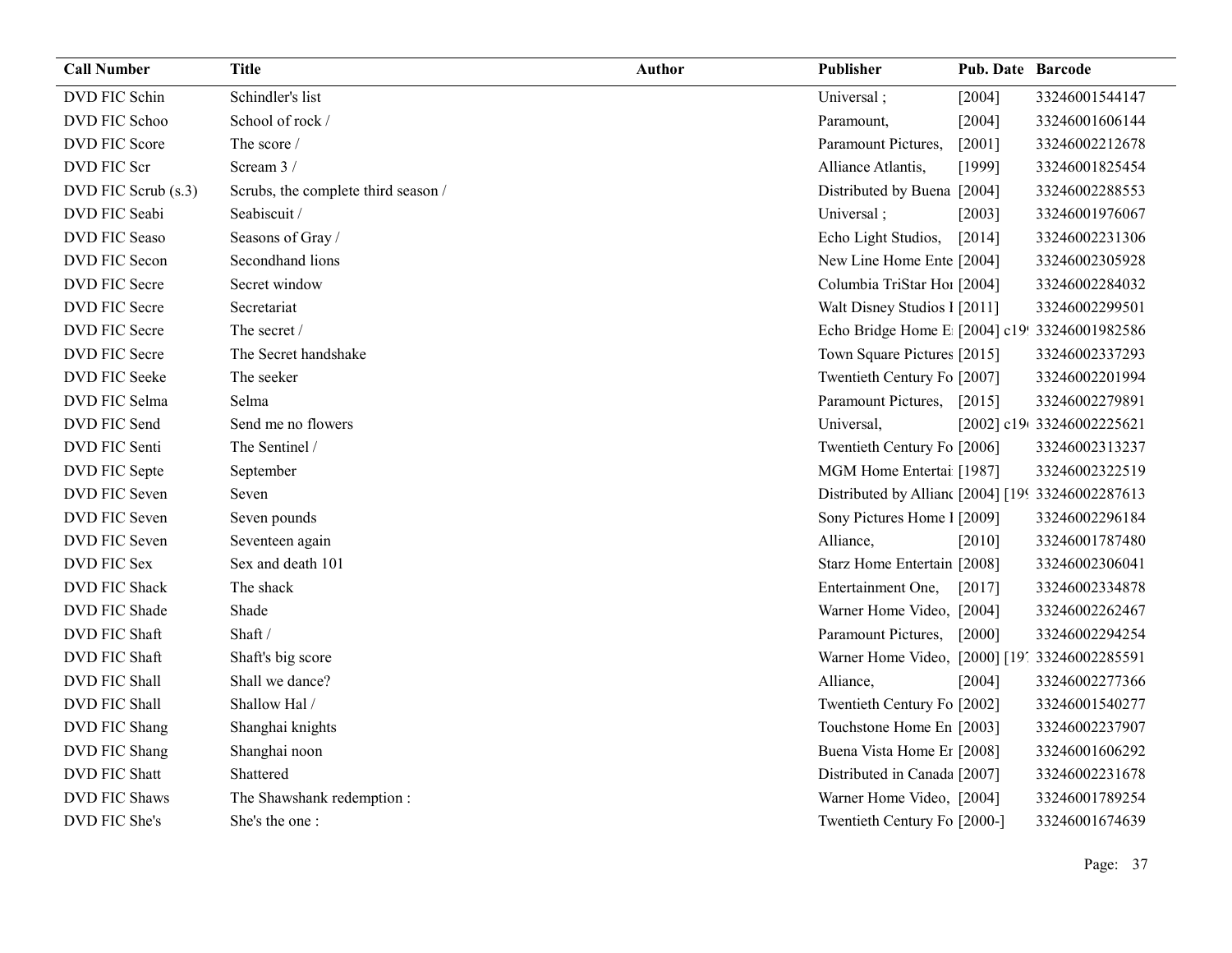| <b>Call Number</b>   | <b>Title</b>                              | <b>Author</b> | <b>Publisher</b>                                | Pub. Date Barcode |                |
|----------------------|-------------------------------------------|---------------|-------------------------------------------------|-------------------|----------------|
| DVD FIC Sherl        | <b>Sherlock Holmes</b>                    |               | Distributed by Warne [2010]                     |                   | 33246002294478 |
| DVD FIC Sherl        | Sherlock Holmes /                         |               | Quality Special Prodt [2006]1954 33246001696137 |                   |                |
| DVD FIC Sherl        | Sherlock Holmes /                         |               | Quality Special Prodt [2006]1954 33246001905249 |                   |                |
| DVD FIC Sherl        | Sherlock Holmes:                          |               | Warner Home Video, [2012]                       |                   | 33246002078087 |
| <b>DVD FIC Shoot</b> | Shooter                                   |               | Paramount Home Ent [2007]                       |                   | 33246002173276 |
| DVD FIC Short        | Short circuit                             |               | Image Entertainment, [2000]                     |                   | 33246002372092 |
| DVD FIC Shot         | A shot in the dark                        |               | Metro-Goldwyn-May [2005] c19(33246002226512     |                   |                |
| <b>DVD FIC Shutt</b> | Shutter Island                            |               | Paramount Home Ent [2010]                       |                   | 33246002143212 |
| DVD FIC Sicko        | Sicko                                     |               | Alliance,                                       | $[2007]$          | 33246001976182 |
| DVD FIC Side         | Side effects                              |               | Entertainment One Fi [2013]                     |                   | 33246002174100 |
| DVD FIC Siege        | The siege                                 |               | 20th Century Fox Ho! [1999]                     |                   | 33246002209153 |
| DVD FIC Sig          | Signs                                     |               | Buena Vista Home Er [date unknc 33246001455864  |                   |                |
| DVD FIC Sil          | The silence of the lambs                  |               | MGM,                                            | [1991]            | 33246001601970 |
| DVD FIC Silve        | Silver linings playbook                   |               | Anchor Bay Entertain [2013]                     |                   | 33246002021707 |
| DVD FIC Simpl        | Simply irresistible                       |               | Twentieth Century Fo [1999]                     |                   | 33246002277424 |
| DVD FIC Singi        | Singin' in the rain                       |               | Warner Home Video, [2002]                       |                   | 33246002075927 |
| DVD FIC Siste        | Sister act                                |               | Distributed by Buena [2001]                     |                   | 33246002100139 |
| <b>DVD FIC Siste</b> | Sisters                                   |               | Universal Studios,                              | [2016]            | 33246002368579 |
| DVD FIC Siste        | The sisterhood of the traveling pants     |               | Warner Home Video, [2005]                       |                   | 33246001522572 |
| <b>DVD FIC Siste</b> | The sisterhood of the traveling pants 2 : |               | Distributed by Warne [2008]                     |                   | 33246002276186 |
| <b>DVD FIC Six</b>   | Six days, seven nights                    |               | Touchstone Home Vic [2002?]                     |                   | 33246002222099 |
| <b>DVD FIC Six</b>   | The six wives of Henry Lefay              |               | Entertainment One,                              | $[2010]$          | 33246002297786 |
| <b>DVD FIC Sixte</b> | Sixteen blocks                            |               | Warner Home Video, [2006]                       |                   | 33246001680925 |
| DVD FIC Sky          | Sky Captain and the world of tomorrow     |               | Paramount,                                      | [2004]            | 33246002044618 |
| DVD FIC Skyfa        | Skyfall                                   |               | 20th Century Fox Ho! [2013]                     |                   | 33246002080679 |
| DVD FIC Sleep        | Sleepers                                  |               | Paramount Pictures, [2009] c19! 33246002318855  |                   |                |
| DVD FIC Sleep        | Sleepless in Seattle                      |               | Columbia TriStar Hoi [2003]                     |                   | 33246001625086 |
| DVD FIC Sleep        | Sleepy Hollow /                           |               | Paramount Home Vid [2000]                       |                   | 33246002412567 |
| DVD FIC Sleut        | Sleuth                                    |               | Sony Pictures Home 1 [2008]                     |                   | 33246002295442 |
| DVD FIC Slumd        | Slumdog millionaire                       |               | TwentiethCentury Fo: [2009]                     |                   | 33246001978451 |
| <b>DVD FIC Smart</b> | Smart people                              |               | Miramax Home Enter [2008]                       |                   | 33246002175719 |
| DVD FIC Smoke        | Smokey and the bandit                     |               | MCA Universal Hom [1998]                        |                   | 33246002225589 |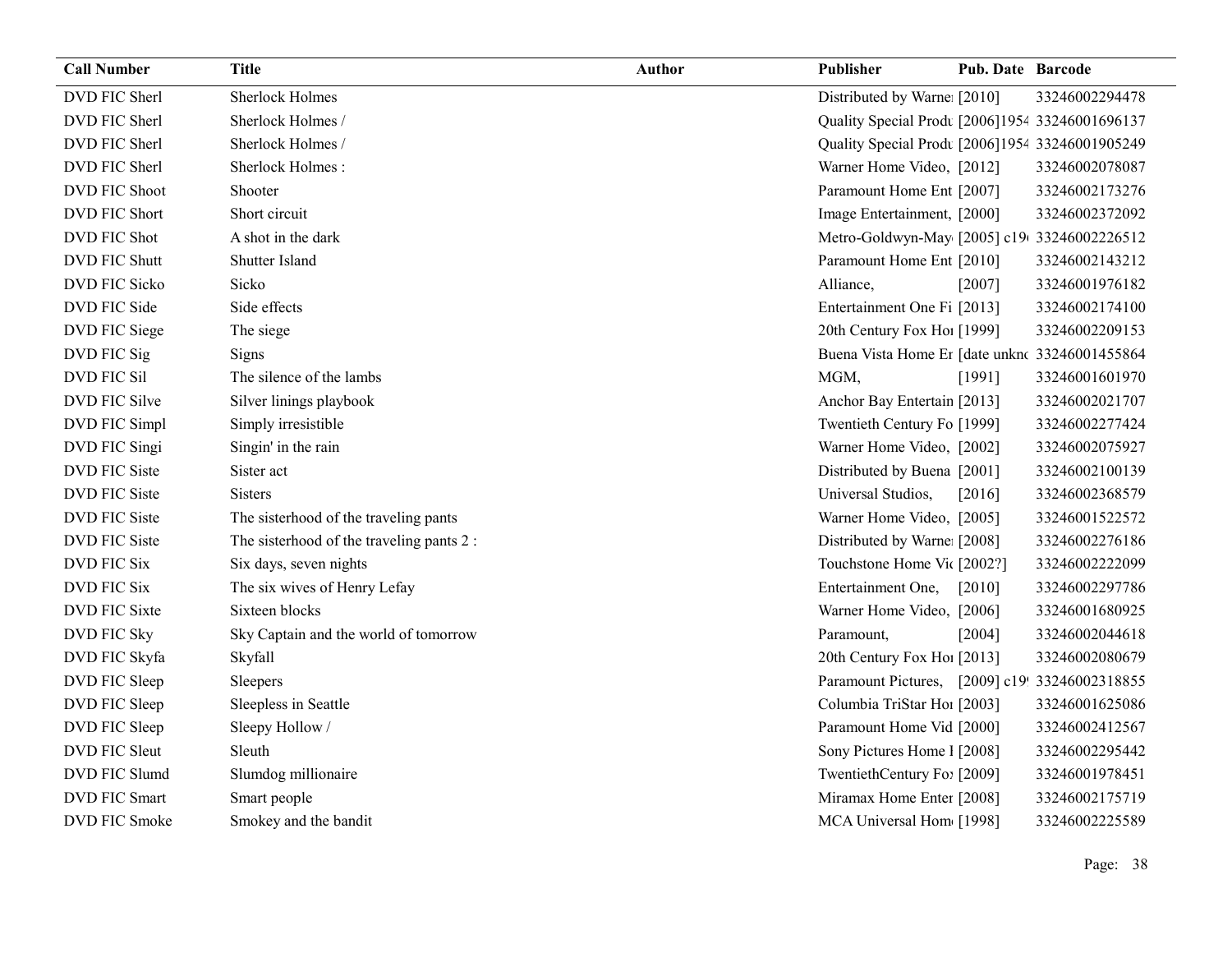| <b>Call Number</b>                  | <b>Title</b>                                   | <b>Author</b> | Publisher                                       | <b>Pub. Date Barcode</b> |                            |
|-------------------------------------|------------------------------------------------|---------------|-------------------------------------------------|--------------------------|----------------------------|
| DVD FIC Smoth                       | Smother                                        |               | Screen Media Films: [2009]                      |                          | 33246002347201             |
| <b>DVD FIC Snake</b>                | Snake eyes.                                    |               | Paramount.,                                     | [1998]                   | 33246002069961             |
| DVD FIC Snatc                       | Snatch                                         |               | Columbia Tristar.,                              | [2003]                   | 33246001598507             |
| DVD FIC Snite                       | Snitch                                         |               | Exclusive Media;                                | [2013]                   | 33246002179257             |
| <b>DVD FIC Snow</b>                 | Snow White & the huntsman                      |               | Universal Studios Ho [2012]                     |                          | 33246002143394             |
| <b>DVD FIC Snow</b>                 | The snow walker                                |               | Lions Gate Home Ent [2004]                      |                          | 33246002281624             |
| DVD FIC Socia                       | The social network                             |               | Sony Pictures Home 1 [2011] [201 33246002244044 |                          |                            |
| DVD FIC Some                        | Something's Gotta Give                         |               | Warner Bros. Entertai [2004]                    |                          | 33246001101203             |
| DVD FIC Someo                       | Someone like you                               |               | Twentieth Century Fo [2001]                     |                          | 33246001611128             |
| DVD FIC Somet                       | Something new                                  |               | Universal Studios Ho [2006]                     |                          | 33246002288637             |
| DVD FIC Somet                       | There's something about Mary /                 |               | Twentieth Century Fo [1999]                     |                          | 33246001557917             |
| DVD FIC Son                         | Son of God                                     |               | Twentieth Century Fo [2014]                     |                          | 33246002218378             |
| DVD FIC Sound                       | The sound of music :                           |               | s.n.,                                           | [2013]                   | 33246002174852             |
| DVD FIC Sourc                       | Source code                                    |               | Summit Entertainmen [2011]                      |                          | 33246002040756             |
| DVD FIC South                       | South Pacific                                  |               | Twentieth Century Fo [2006]                     |                          | 33246002040863             |
| DVD FIC Spher                       | Sphere                                         |               | Warner Home Video, [1998]                       |                          | 33246002178945             |
| DVD FIC Spide                       | Spider-Man homecoming                          |               | Columbia Pictures H([2017]                      |                          | 33246002428423             |
|                                     | DVD FIC Spide (Amazir The amazing Spider-Man   |               | Sony Pictures Home 1 [2012]                     |                          | 33246002080372             |
|                                     | DVD FIC Spide (Amazir The amazing spider-man 2 |               | Sony Pictures Home 1 [2014]                     |                          | 33246002230423             |
|                                     | DVD FIC Spide (Amazir The amazing spider-man 2 |               | Sony Pictures Home 1 [2014]                     |                          | 33246002262897             |
| DVD FIC Spide (Spider- Spider-Man   |                                                |               | Columbia TriStar Ho1 [2002]                     |                          | 33246001614130             |
| DVD FIC Spide (Spider- Spider-Man 2 |                                                |               | Columbia Pictures,                              | [2004]                   | 33246002080166             |
| DVD FIC Spide (Spider- Spider-Man 3 |                                                |               | Columbia Pictures In [2007]                     |                          | 33246002080497             |
| DVD FIC Spitf                       | The Spitfire Grill /                           |               | Warner Home Video, [1999] c19! 33246001688845   |                          |                            |
| DVD FIC Split                       | Split                                          |               | Universal Pictures Hc [2017]                    |                          | 33246002402816             |
| DVD FIC Spoil                       | Spoils of war                                  |               | distributed exclusivel [2011]                   |                          | 33246002295574             |
| DVD FIC Spotl                       | Spotlight                                      |               | Universal Studios Ho [2016]                     |                          | 33246002350619             |
| DVD FIC Spy                         | Spy game /                                     |               | Universal Studios,                              | [2002]                   | 33246002327211             |
| DVD FIC Spy                         | The spy next door /                            |               | distributed exclusivel [2010]                   |                          | 33246002237147             |
| DVD FIC Squid                       | The squid and the whale                        |               | Sony Pictures Home 1 [2006]                     |                          | 33246002325496             |
| DVD FIC St.Vin                      | St. Vincent                                    |               | eOne:                                           | [2015]                   | 33246002275527             |
| <b>DVD FIC Stair</b>                | The staircase /                                |               | Direct Source,                                  |                          | [2006] c19! 33246002285054 |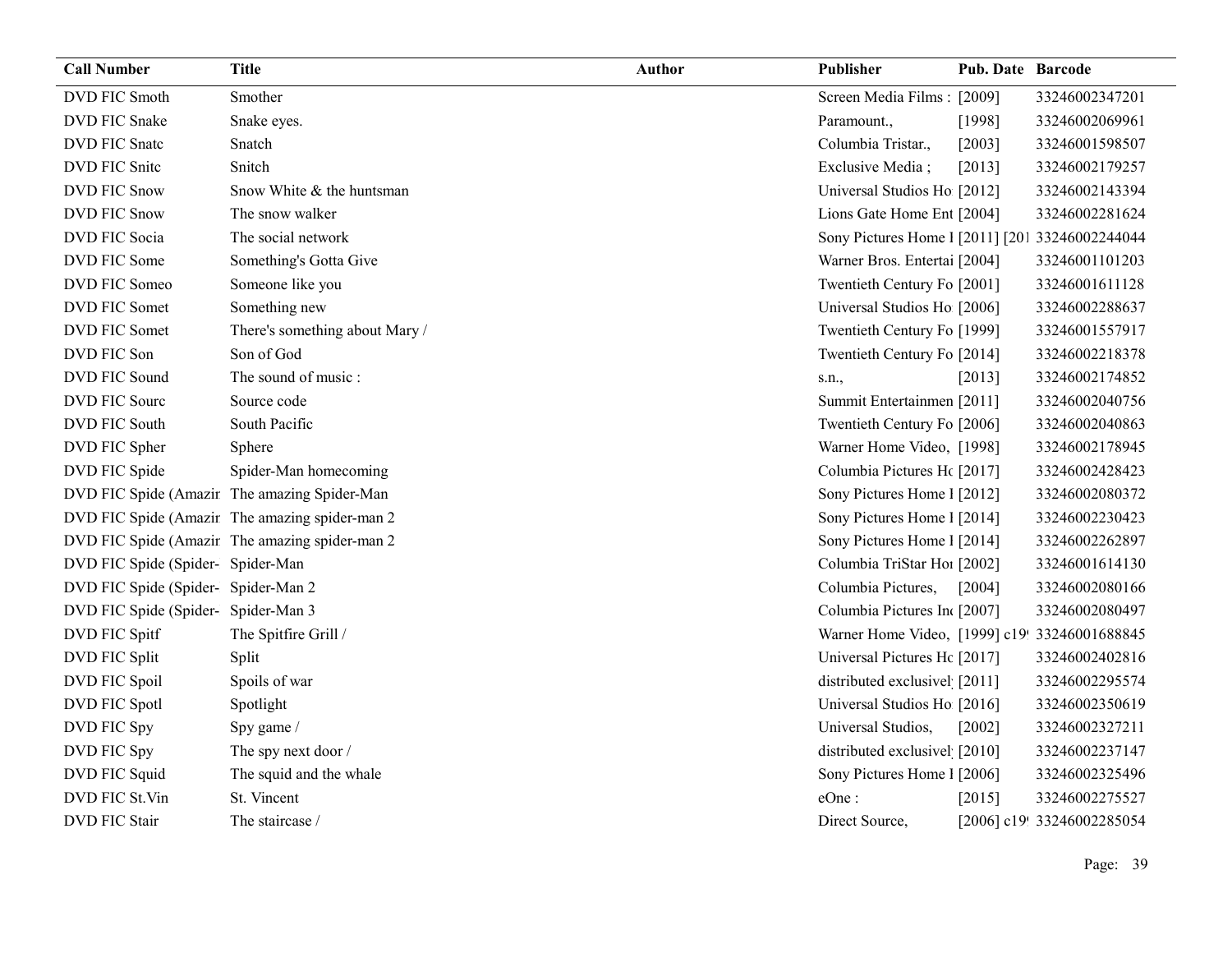| <b>Call Number</b>    | <b>Title</b>                                  | <b>Author</b>    | Publisher                                     | <b>Pub. Date Barcode</b> |                            |
|-----------------------|-----------------------------------------------|------------------|-----------------------------------------------|--------------------------|----------------------------|
| <b>DVD FIC Stand</b>  | Stand by me:                                  |                  | Sony Pictures Home 1 [2005]                   |                          | 33246002343952             |
| DVD FIC Stand         | Stand up guys /                               |                  | [Distributed by] EOn([2013]                   |                          | 33246002255669             |
| <b>DVD FIC Star</b>   | Star trek insurrection                        |                  | Paramount,                                    |                          | [1999] c19! 33246002313534 |
| <b>DVD FIC Star</b>   | Star trek X, Nemesis                          |                  | Paramount Pictures,                           | [2005]                   | 33246002351294             |
| DVD FIC Star (s.1)    | Star wars, Episode I, The phantom menace      |                  | 20th Century Fox Ho! [2001]                   |                          | 33246002263630             |
| DVD FIC Star (s.2)    | Star wars, Episode II, Attack of the clones   |                  | Twentieth Century Fo [2002]                   |                          | 33246002040814             |
| DVD FIC Star (s.3)    | Star wars, Episode III, Revenge of the Sith   |                  | Twentieth Century Fo [2005]                   |                          | 33246002040871             |
| DVD FIC Star (s.4)    | Star wars, Episode IV, A new hope /           |                  | 20th Century Fox Ent [2004]                   |                          | 33246002263648             |
| DVD FIC Star (s.5)    | Star wars, Episode V, The empire strikes back |                  | Twentieth Century Fo [2005]                   |                          | 33246002263655             |
| DVD FIC Star (s.6)    | Star wars, Episode VI, Return of the Jedi /   |                  | 20th Century Fox Ent [2004]                   |                          | 33246002263663             |
| <b>DVD FIC Stard</b>  | Stardust                                      |                  | Paramount,                                    | [2007]                   | 33246002384048             |
| <b>DVD FIC Stars</b>  | Starship troopers                             |                  | Columbia TriStar Hoi [1998]                   |                          | 33246002294015             |
| <b>DVD FIC Stars</b>  | Starsky & Hutch                               |                  | Warner Home Video, [2009] [20( 33246002306231 |                          |                            |
| DVD FIC StarW (v.3.5) | Rogue One:                                    |                  | Buena Vista Home Er [2017]                    |                          | 33246002393437             |
| DVD FIC StarW (v.7)   | Star Wars, Episode VII, The Force awakens.    |                  | Buena Vista Home Er [2016]                    |                          | 33246002367654             |
| <b>DVD FIC State</b>  | State fair                                    |                  | 20th Century Fox Ho! [1945]                   |                          | 33246002243822             |
| <b>DVD FIC Steal</b>  | Stealth /                                     |                  | Sony Pictures.,                               | [2005]                   | 33246001897842             |
| <b>DVD FIC Steel</b>  | Full circle:                                  | Steel, Danielle. | Anchor Bay Entertain [1996]                   |                          | 33246001645134             |
| DVD FIC Steel         | Steel magnolias                               |                  | Columbia Tristar Hor [2000-]                  |                          | 33246002173334             |
| DVD FIC Step          | Step up                                       |                  | Touchstone Home En [2006]                     |                          | 33246002051985             |
| DVD FIC Stepf         | The Stepford wives                            |                  | Paramount,                                    | [2004]                   | 33246002051720             |
| DVD FIC Steph         | Stephen King's Storm of the century /         |                  | Echo Bridge Home E [2014]                     |                          | 33246002223253             |
| <b>DVD FIC Still</b>  | Still Alice                                   |                  | Sony Pictures Classic [2015]                  |                          | 33246002279883             |
| <b>DVD FIC Story</b>  | The story of David                            |                  | Sony Pictures Home 1 [2009]                   |                          | 33246001606813             |
| DVD FIC Stran         | Stranger than fiction /                       |                  | Sony Pictures.,                               | [2007]                   | 33246002080240             |
| DVD FIC Stree         | Street fighter                                |                  | MCA Universal Hom [1998] 199-33246002069375   |                          |                            |
| DVD FIC Stree         | Street kings /                                |                  | Twentieth Century Fo [2008]                   |                          | 33246002209419             |
| <b>DVD FIC Strik</b>  | Striking distance                             |                  | Columbia Pictures,                            | $[2005]$                 | 33246001606748             |
| DVD FIC Sully         | Sully /                                       |                  | Warner Bros. Home I [2016]                    |                          | 33246002087872             |
| DVD FIC Sum           | The sum of all fears                          |                  | Paramount,                                    | $[2002]$                 | 33246001674456             |
| DVD FIC Super         | Superbad                                      |                  | Sony Pictures Home 1 [2007]                   |                          | 33246002200947             |
| DVD FIC Super         | Superhero movie                               |                  | Distributed in Canada [2008]                  |                          | 33246001639962             |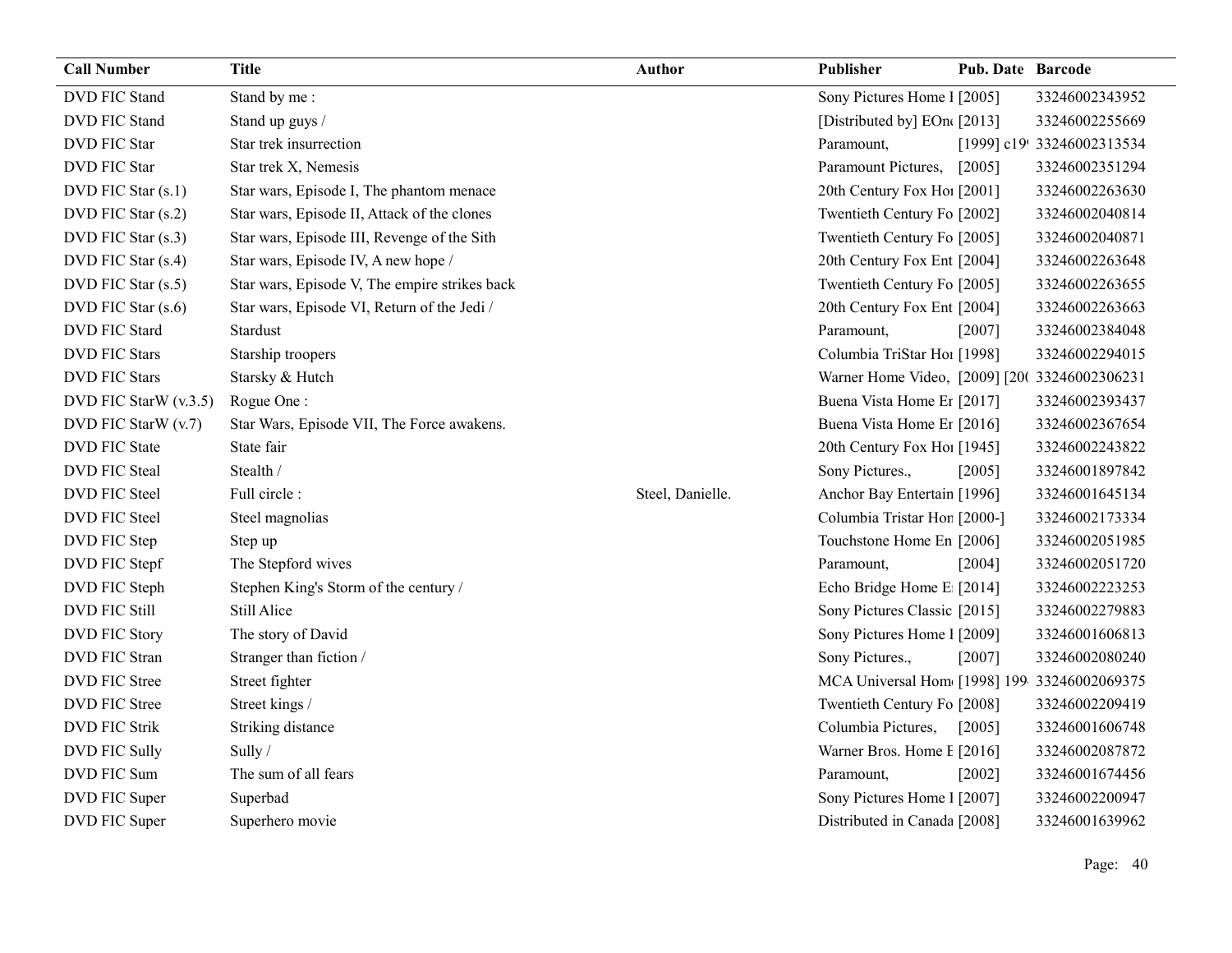| <b>Call Number</b>   | <b>Title</b>               | <b>Author</b> | Publisher                                       | <b>Pub. Date Barcode</b> |                            |
|----------------------|----------------------------|---------------|-------------------------------------------------|--------------------------|----------------------------|
| DVD FIC Super        | Superman II                |               | Warner Home Video, [2006]                       |                          | 33246001527225             |
| DVD FIC Super        | Superman returns           |               | Warner Home Video, [2006]                       |                          | 33246002076727             |
| DVD FIC Super        | Superman: the movie        |               | Warner Brothers,                                |                          | [2001] [19] 33246002194900 |
| DVD FIC Surfe        | Surfer, dude               |               | Anchor Bay Entertain [2008]                     |                          | 33246002332427             |
| <b>DVD FIC Surro</b> | Surrogates                 |               | Touchstone Home En [2010]                       |                          | 33246002266690             |
| DVD FIC Suspe        | Suspect                    |               | Columbia/Tristar Pict [2004]                    |                          | 33246002225597             |
| DVD FIC SWAT         | S.W.A.T./                  |               | Columbia TriStar Ho1 [2003]                     |                          | 33246001782176             |
| DVD FIC Sween        | Sweeney Todd               |               | DreamWorks Home E [2008]                        |                          | 33246001899194             |
| DVD FIC Swing        | Swing kids                 |               | Hollywood Pictures F [2002] [199 33246002150753 |                          |                            |
| DVD FIC Switc        | The switch                 |               | Lions Gate Entertainr [2011]                    |                          | 33246002288579             |
| DVD FIC Sword        | Swordfish                  |               | Warner Home Video, [2001]                       |                          | 33246001612902             |
| DVD FIC Sylvi        | Sylvia                     |               | Universal,                                      |                          | [2004] c20t 33246002076461 |
| DVD FIC Syria        | Syriana                    |               | Warner Home Video, [2006]                       |                          | 33246001463728             |
| DVD FIC Table        | Table 19                   |               | Twentieth Century Fo [2017]                     |                          | 33246002422798             |
| DVD FIC Taken        | Taken                      |               | 20th Century Fox Ho! [2009]                     |                          | 33246002351419             |
| DVD FIC Takin        | Taking Chance              |               | Home Box Office;                                | [2009]                   | 33246001609601             |
| DVD FIC Ted          | Ted                        |               | Universal Studios Ho [2012]                     |                          | 33246002306520             |
| DVD FIC Tempt        | Temptation                 |               | Lionsgate,                                      | [2013]                   | 33246002174829             |
| DVD FIC Ten          | 10 years                   |               | distributed exclusivel [2012]                   |                          | 33246001603877             |
| DVD FIC Ten          | Ten-thousand B.C.          |               | Warner Home Video, [2008]                       |                          | 33246002040939             |
| DVD FIC Termi        | Terminator 3               |               | Warner Home Video, [2003]                       |                          | 33246001613603             |
| DVD FIC Termi        | The terminal               |               | DreamWorks Home E [2004]                        |                          | 33246002076339             |
| DVD FIC Terms        | Terms of endearment /      |               | Paramount Home Vid [2001] [198 33246002287670   |                          |                            |
| DVD FIC Terro        | The terror                 |               | Digiview,                                       | [2004]                   | 33246001689520             |
| DVD FIC Terry        | Terry                      |               | Shaftesbury Films:                              | [2007]                   | 33246002409621             |
| DVD FIC That         | That touch of mink         |               | Republic Pictures;                              |                          | [1999] c19(33246002225613  |
| DVD FIC Then         | Then she found me /        |               | Image Entertainment, [2008]                     |                          | 33246002281988             |
| DVD FIC Theor        | The theory of everything   |               | Distributed in Canada [2015]                    |                          | 33246002255651             |
| DVD FIC There        | There will be blood        |               | Miramax:                                        | [2007]                   | 33246002243715             |
| DVD FIC Thick        | Thicker than water /       |               | Echo Bridge Home E [2006]                       |                          | 33246001540897             |
| DVD FIC Thing        | Things we lost in the fire |               | Paramount Home Ent [2008]                       |                          | 33246001681279             |
| DVD FIC Thir         | Thir13en ghosts /          |               | Warner Bros.,                                   | [2001]                   | 33246001974955             |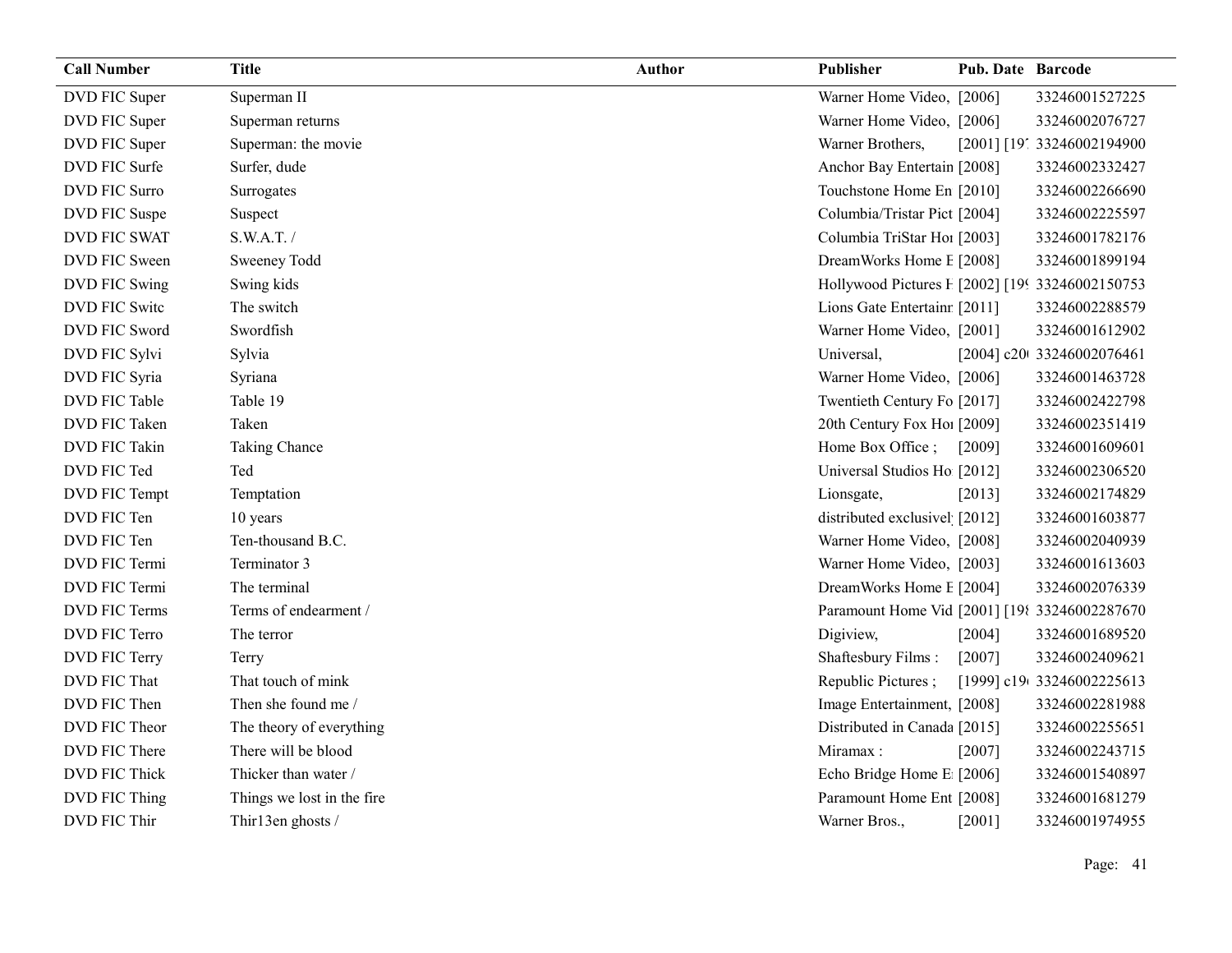| <b>Call Number</b>    | <b>Title</b>                      | <b>Author</b> | Publisher                                       | <b>Pub. Date Barcode</b> |                            |
|-----------------------|-----------------------------------|---------------|-------------------------------------------------|--------------------------|----------------------------|
| <b>DVD FIC Thirt</b>  | Thirteen days                     |               | New Line Home Ente [2001], 200 33246002243996   |                          |                            |
| <b>DVD FIC Thirt</b>  | Thirteen going on thirty          |               | Columbia TriStar Ho1 [2004]                     |                          | 33246002278042             |
| <b>DVD FIC This</b>   | This is 40.                       |               | Universal Studios Car [2013]                    |                          | 33246002240588             |
| DVD FIC Thoma         | The Thomas Crown affair           |               | MGM Home Entertai [2000]                        |                          | 33246002152684             |
| DVD FIC Three         | 300                               |               | Warner Home Video, [2007]                       |                          | 33246001680388             |
| DVD FIC Three         | The three stooges                 |               | Twentieth Century Fo [2012]                     |                          | 33246002078020             |
| DVD FIC Three         | Three days to kill                |               | Eone Films,                                     |                          | [2014] 201 33246002275733  |
| DVD FIC Three         | Three hundred : rise of an empire |               | Warner Home Video, [2014]                       |                          | 33246002226140             |
| DVD FIC Three         | Three kings                       |               | Warner Brothers,                                | [2000]                   | 33246002195576             |
| DVD FIC Three         | Three-ten to Yuma                 |               | Lionsgate,                                      | [2008]                   | 33246001979079             |
| DVD FIC Three (trace) | Three days to kill                |               | Eone Films,                                     |                          | [2014] 201 33246001980887  |
| DVD FIC Thund         | Thunderball                       |               | MGM Home Entertai [2006]                        |                          | 33246001898832             |
| DVD FIC Tiger         | Tigerland                         |               | Twentieth Century Fo [2001]                     |                          | 33246002080091             |
| DVD FIC Timel         | Timeline                          |               | Paramount,                                      |                          | [2004] c20 33246002076354  |
| DVD FIC Tinke         | Tinker tailor soldier spy         |               | Universal Studios Ho [2012]                     |                          | 33246002209286             |
| DVD FIC Titan         | Titan A.E.                        |               | Twentieth Century Fo [2000]                     |                          | 33246002245389             |
| DVD FIC Titan         | Titanic /                         |               | Paramount,                                      | [1999]                   | 33246002238715             |
| DVD FIC To            | To Rome with love                 |               | Sony Pictures Home 1 [2013] c20 33246002126449  |                          |                            |
| DVD FIC To            | To save a life                    |               | Sony Pictures Home 1 [2010]                     |                          | 33246002256303             |
| DVD FIC Tom           | Tom Jones                         |               | MGM Home Entertai [2004]                        |                          | 33246001613066             |
| DVD FIC Tombs         | Tombstone /                       |               | Cinergi.,                                       | [1993]                   | 33246001977057             |
| <b>DVD FIC Tommy</b>  | Tommy boy                         |               | Paramount Pictures,                             |                          | [2007] c19! 33246002325744 |
| DVD FIC Tomor         | Tomorrowland                      |               | Buena Vista Home Er [2015]                      |                          | 33246002356293             |
| DVD FIC Top           | Top secret /                      |               | Paramount,                                      | [1984]                   | 33246002243566             |
| <b>DVD FIC Total</b>  | Total recall /                    |               | Artisan,                                        | [1990]                   | 33246002041051             |
| DVD FIC Touri         | The tourist                       |               | Columbia TriStar Hoi [2011]                     |                          | 33246001606029             |
| <b>DVD FIC Town</b>   | The town Christmas forgot         |               | Hallmark Home Enter [2013]                      |                          | 33246002245850             |
| DVD FIC Tra           | Trapped in paradise               |               | Twentieth Century Fo [2004] c19! 33246002234524 |                          |                            |
| DVD FIC Trade         | Traded /                          |               | Status Media,                                   | [2016]                   | 33246002301778             |
| DVD FIC Traffi        | Traffic /                         |               | Universal,                                      | [2002]                   | 33246001790468             |
| DVD FIC Train         | Training day                      |               | Warner Home Video, [2007] [20( 33246002305258   |                          |                            |
| <b>DVD FIC Train</b>  | Trainspotting                     |               | Miramax Home Enter [2004] c19! 33246002335909   |                          |                            |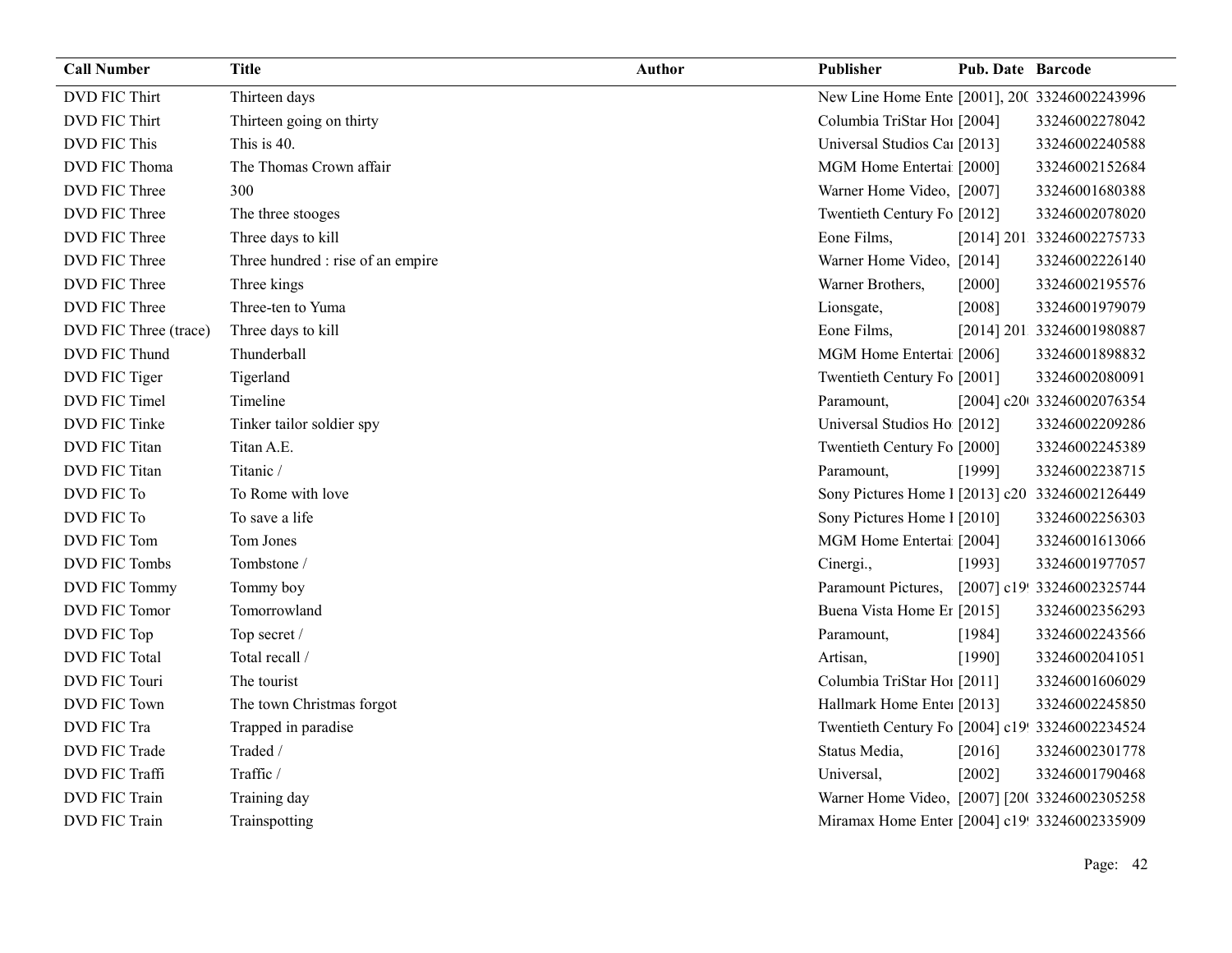| <b>Call Number</b>           | <b>Title</b>                                              | <b>Author</b> | Publisher                                       | <b>Pub. Date Barcode</b> |                           |
|------------------------------|-----------------------------------------------------------|---------------|-------------------------------------------------|--------------------------|---------------------------|
| <b>DVD FIC Trait</b>         | Traitor                                                   |               | Anchor Bay Entertain [2008]                     |                          | 33246002040764            |
| <b>DVD FIC Trance</b>        | Trance                                                    |               | 20th Century Fox Ho! [2013]                     |                          | 33246002185387            |
| <b>DVD FIC Trans</b>         | The transporter                                           |               | 20th Century Fox Ho! [2006]                     |                          | 33246002068955            |
| <b>DVD FIC Trans</b>         | Transamerica                                              |               | Weinstein Company, [2006] c20 33246002156776    |                          |                           |
| <b>DVD FIC Trans</b>         | Transsiberian                                             |               | First Look Studios,                             | [2008]                   | 33246002327278            |
|                              | DVD FIC Trans (Tranfor Transformers 5 : the last knight / |               | Paramount Home Ent [2017]                       |                          | 33246002425114            |
| DVD FIC Trans (Transformers) |                                                           |               | Paramount Home Ent [2007]                       |                          | 33246001787720            |
|                              | DVD FIC Trans (Transformers 2: Revenge of the fallen      |               | Paramount,                                      | [2009]                   | 33246001787662            |
| DVD FIC Trans (v.3)          | Transformers 3 : Dark of the moon /                       |               | Paramount Home Ent [2011]                       |                          | 33246001981109            |
| <b>DVD FIC Trist</b>         | Tristan + Isolde                                          |               | Twentieth Century Fo [2006]                     |                          | 33246002104073            |
| DVD FIC Tropi                | Tropic thunder                                            |               | Paramount Home Ent [2008]                       |                          | 33246002306165            |
| DVD FIC Troub                | The trouble with angels                                   |               | Columbia TriStar Hoi [2003]                     |                          | 33246002225530            |
| <b>DVD FIC Troub</b>         | Trouble with the curve                                    |               | Warner Home Video, [2012]                       |                          | 33246001613124            |
| <b>DVD FIC Troy</b>          | Troy                                                      |               | Warner Home Video, [2004]                       |                          | 33246001976992            |
| DVD FIC True                 | True story /                                              |               | Twentieth Century Fo [2015]                     |                          | 33246002372084            |
| DVD FIC True                 | True women                                                |               | Echo Bridge Home E [2004]                       |                          | 33246001606474            |
| DVD FIC True (s.3)           | True blood, the complete third season.                    |               | HBO Home Entertain [2011]                       |                          | 33246002330223            |
| DVD FIC Trumb                | Trumbo                                                    |               | Entertainment One,                              |                          | [2016] c20 33246002315729 |
| <b>DVD FIC Truth</b>         | The truth about cats & dogs /                             |               | Twentieth Century Fo [2001] c19! 33246001973734 |                          |                           |
| DVD FIC Turne                | Turner & Hooch                                            |               | Touchstone Home Vic [2002] c19: 33246002200764  |                          |                           |
| <b>DVD FIC Twelv</b>         | 12 years a slave /                                        |               | Twnetieth Century Fo [2014]                     |                          | 33246002215275            |
| DVD FIC Twent                | 21                                                        |               | Sony Pictures Home 1 [2008]                     |                          | 33246002080430            |
| DVD FIC Twent                | 28 days                                                   |               | Columbia Tristar Hor [2000]                     |                          | 33246002327153            |
| DVD FIC Twent                | Twenty-one Jump Street                                    |               | Columbia Pictures,                              | $[2012]$                 | 33246002222388            |
| DVD FIC Twent                | Twenty-seven dresses                                      |               | 20th Century Fox Ho! [2008]                     |                          | 33246001787548            |
| DVD FIC Twil (s.4) (par      | Twilight [4-p2], Breaking dawn part 2 /                   |               | Summit Entertainmen [2013]                      |                          | 33246002098234            |
| <b>DVD FIC Twili</b>         | Twilight [1]                                              |               | Distributed in Canada [2009]                    |                          | 33246001978832            |
| DVD FIC Twili (s.2)          | Twilight [2], New moon /                                  |               | Summit Entertainmen [2010]                      |                          | 33246001681253            |
| DVD FIC Twili (s.3)          | Twilight [3], Eclipse                                     |               | Summit Entertainmen [2010]                      |                          | 33246002080703            |
| <b>DVD FIC Two</b>           | 2 days in New York                                        |               | Magnolia Home Ente [2012]                       |                          | 33246002080232            |
| <b>DVD FIC Two</b>           | 2010:                                                     |               | Warner Home Video, [2000]                       |                          | 33246002200897            |
| DVD FIC Two                  | Two for the money /                                       |               | Universal Studios,                              | [2006]                   | 33246001782234            |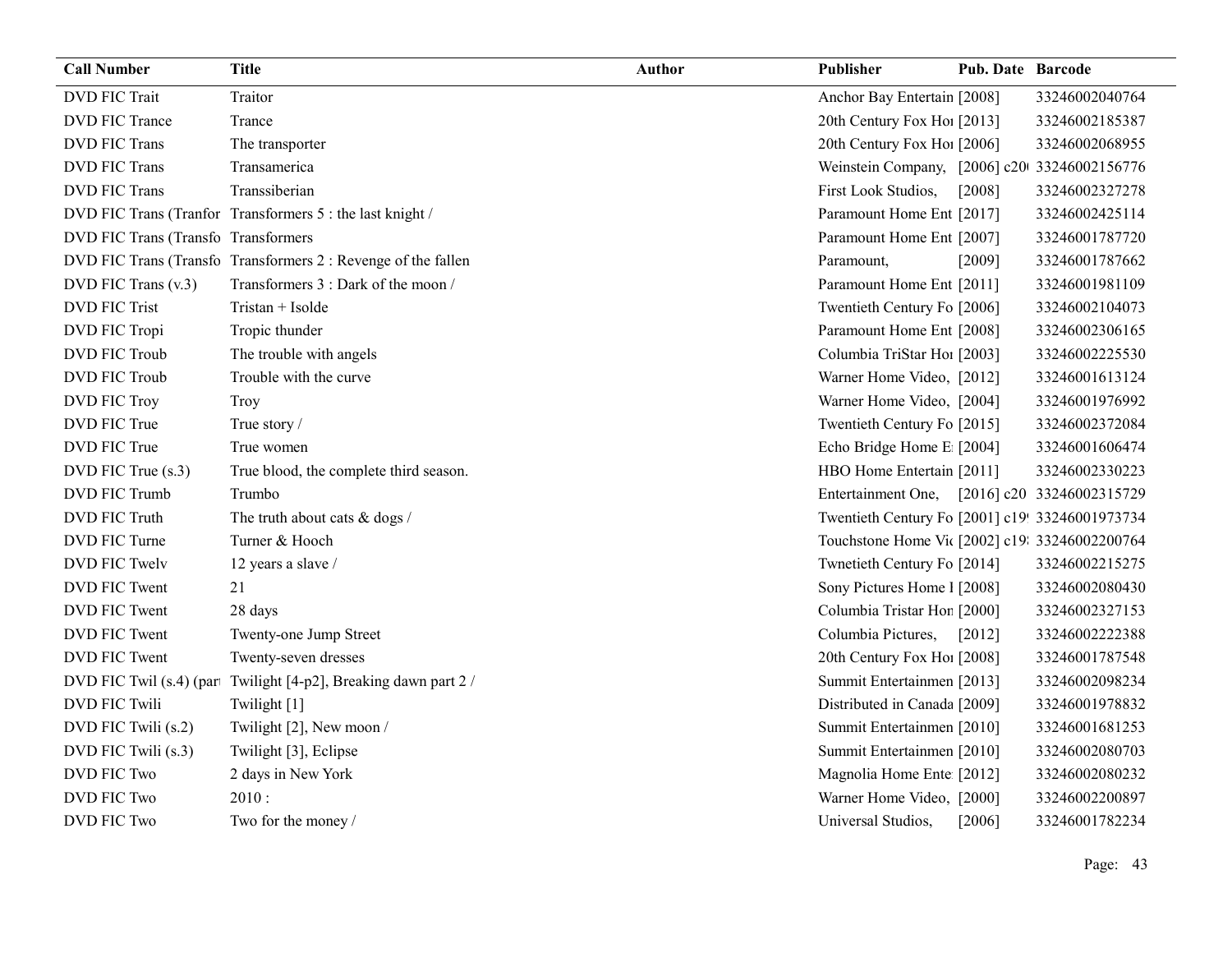| <b>Call Number</b>   | <b>Title</b>                                   | Author | Publisher                                      | <b>Pub. Date Barcode</b> |                |
|----------------------|------------------------------------------------|--------|------------------------------------------------|--------------------------|----------------|
| DVD FIC Two          | Two guns                                       |        | eOne Entertainment, [2013]                     |                          | 33246002359552 |
| DVD FIC Two          | Two lovers                                     |        | Magnolia Home Ente [2009]                      |                          | 33246001606557 |
| <b>DVD FIC Two</b>   | Two weeks notice                               |        | Warner Home Video, [2003]                      |                          | 33246002043453 |
| DVD FIC Tyler        | Tyler Perry's Madea's witness protection       |        | Lionsgate,                                     | [2012]                   | 33246002080299 |
| DVD FIC Unbro        | Unbroken                                       |        | Universal Studios Ho [2015]                    |                          | 33246002208460 |
| DVD FIC Uncle        | Uncle Buck                                     |        | Universal Home Vide [1998]                     |                          | 33246001613009 |
| DVD FIC Under        | Under the Tuscan sun                           |        | Touchstone Home En [2004]                      |                          | 33246002201010 |
| DVD FIC Under        | Undercover angel                               |        | Echo Bridge Home E [2011]                      |                          | 33246002274884 |
| DVD FIC Unive        | Universal soldier:                             |        | Sony Pictures Home 1 [2010]                    |                          | 33246002080539 |
| DVD FIC Unkno        | Unknown                                        |        | Warner Home Video, [2011]                      |                          | 33246002261915 |
| DVD FIC Untra        | Untraceable                                    |        | Sony Pictures Home 1 [2008]                    |                          | 33246002041606 |
| DVD FIC Up           | Up close and personal                          |        | Touchstone Home Vic [1996]                     |                          | 33246002194447 |
| DVD FIC Up in        | Up in the air                                  |        | Paramount Home Ent [2010]                      |                          | 33246001681170 |
| DVD FIC Ups          | Upside of anger /                              |        | Alliance Atlantis,                             | [2005]                   | 33246001460641 |
| DVD FIC Upt          | Uptown girls /                                 |        | MGM Home Entertai [2004]                       |                          | 33246001118488 |
| DVD FIC V            | V for Vendetta /                               |        | Warner Bros.,                                  | [2006]                   | 33246001789072 |
| <b>DVD FIC Valky</b> | Valkyrie                                       |        | Metro Goldwyn May([2009]                       |                          | 33246002350866 |
| DVD FIC Van          | Van Helsing                                    |        | Universal Studios Ho [2004]                    |                          | 33246002177301 |
| DVD FIC Vanit        | Vanity fair                                    |        | Universal Studios Ho [2005] c20 33246002225688 |                          |                |
| DVD FIC Vanta        | Vantage point                                  |        | Sony Pictures Home 1 [2008]                    |                          | 33246001683788 |
| DVD FIC Verti        | Vertical limit /                               |        | Columbia Triustar Hc [2001]                    |                          | 33246001643790 |
| DVD FIC Vicky        | Vicky Cristina Barcelona /                     |        | Alliance Vivafilm,                             | [2008]                   | 33246002266815 |
| <b>DVD FIC Vow</b>   | The vow                                        |        | Sony Pictures Home 1 [2012]                    |                          | 33246002078582 |
| DVD FIC Wagon        | Wagons east                                    |        | Artisan Home Enterta [1994]                    |                          | 33246002061356 |
| DVD FIC Walk         | A walk among the tombstones                    |        | eOne:                                          | [2015]                   | 33246001944545 |
| DVD FIC Walk         | A walk in the woods                            |        | eOne,                                          | [2015]                   | 33246002367688 |
| <b>DVD FIC Walk</b>  | A walk to remember :                           |        | Warner Bros.,                                  | [2001]                   | 33246002280915 |
| DVD FIC Walk         | Walk the line /                                |        | Twentieth Century Fo [2005]                    |                          | 33246001463413 |
| DVD FIC Walke        | The walker /                                   |        | Th!nkfilm;                                     | $[2008]$                 | 33246001691724 |
| DVD FIC Wall         | The wall                                       |        | Amazon Studios/distr [2017]                    |                          | 33246002427201 |
| DVD FIC Wall         | Wall Street                                    |        | 20th Century Fox Ho! [2007]                    |                          | 33246002289106 |
| DVD FIC Walla        | Wallace & Gromit: The curse of the were-rabbit |        | DreamWorks Home E [2006]                       |                          | 33246002040822 |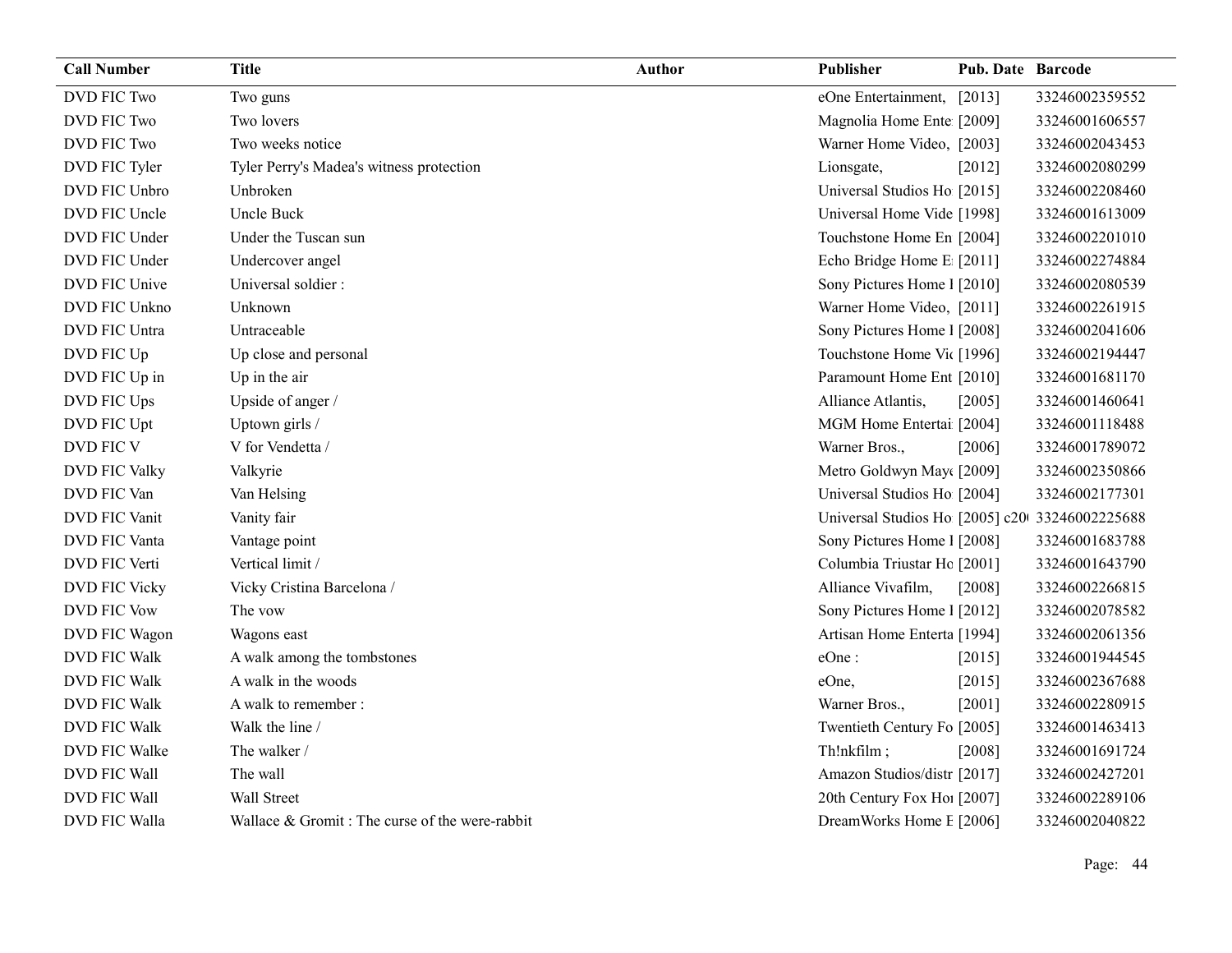| <b>Call Number</b>   | <b>Title</b>                            | <b>Author</b> | Publisher                                        | <b>Pub. Date Barcode</b> |                           |
|----------------------|-----------------------------------------|---------------|--------------------------------------------------|--------------------------|---------------------------|
| <b>DVD FIC Wante</b> | Wanted                                  |               | Universal;                                       | [2008]                   | 33246001976240            |
| DVD FIC War          | The war of the worlds /                 |               | Dreamworks Home E [2005]                         |                          | 33246002117059            |
| DVD FIC War          | War horse                               |               | Touchstone Home En [2012]                        |                          | 33246002207488            |
| DVD FIC Water        | Water:                                  |               | Mongrel Media,                                   | [2006]                   | 33246001946185            |
| DVD FIC Water        | Water for elephants                     |               | Twentieth Century Fo [2011]                      |                          | 33246002173268            |
| DVD FIC Weddi        | The wedding date                        |               | Universal Studios Ho [2005]                      |                          | 33246002331874            |
| DVD FIC Weddi        | The wedding dress                       |               | Starlight Home Enter [2001]                      |                          | 33246001606995            |
| DVD FIC Weddi        | The wedding planner                     |               | Columbia TriStar Hoi [2001]                      |                          | 33246002177418            |
| DVD FIC Weddi        | Wedding crashers                        |               | New Line Home Vide [2006]                        |                          | 33246002343895            |
| DVD FIC Welco        | Welcome to Mooseport                    |               | Twentieth Century Fo [2004]                      |                          | 33246001102797            |
| DVD FIC West         | West Side story                         |               | MGM/UA Home Vid [2003] c19 33246001380187        |                          |                           |
| DVD FIC Weste        | Western collector's set                 |               | Echo Bridge Home E [2009]                        |                          | 33246002077352            |
| DVD FIC Whale        | Whale rider                             |               | Distributed by Allian [2003]                     |                          | 33246002325520            |
| DVD FIC What         | What dreams may come                    |               | Universal Studios [di: [2002]                    |                          | 33246002289833            |
| DVD FIC What         | What lies beneath                       |               | DreamWorks Home E [2002]                         |                          | 33246002347326            |
| DVD FIC What         | What to expect when you're expecting    |               | Lionsgate,                                       | [2012]                   | 33246002286698            |
| DVD FIC What         | What women want                         |               | Paramount,                                       |                          | [2001] c20 33246002225563 |
| DVD FIC What's       | What's eating Gilbert Grape             |               | Paramount Home Vid [2001]                        |                          | 33246002151397            |
| DVD FIC When         | When did you last see your father?      |               | Sony Pictures Home 1 [2008]                      |                          | 33246002266625            |
| DVD FIC When         | When Harry met Sally /                  |               | Castlerock Entertainn [2001] c19: 33246001557974 |                          |                           |
| DVD FIC When         | When the game stands tall               |               | Sony Pictures Home 1 [2014]                      |                          | 33246002286318            |
| DVD FIC When (1)     | When calls the heart                    |               | Millennium Entertain [2013]                      |                          | 33246002361152            |
| DVD FIC When (2)     | When calls the heart: A telling silence |               | Frontier Productions [2014]                      |                          | 33246002361236            |
| DVD FIC When (3)     | When calls the heart: Lost and found /  |               | Frontier Productions [2013]                      |                          | 33246002361228            |
| DVD FIC Where        | Where the truth lies                    |               | Sony Pictures Home 1 [2006] c20 33246002295806   |                          |                           |
| DVD FIC Where        | Where the wild things are $=$           |               | Distributed by Warne [2010]                      |                          | 33246002230449            |
| DVD FIC Whipl        | Whiplash                                |               | Sony Pictures Home 1 [2015]                      |                          | 33246002215259            |
| DVD FIC White        | White chicks                            |               | Columbia TriStar Hoi [2004]                      |                          | 33246001700996            |
| DVD FIC White        | White House down                        |               | Sony Pictures Home 1 [2013]                      |                          | 33246002160851            |
| DVD FIC Wic          | Wicker park                             |               | Metro Goldwyn May([2004]                         |                          | 33246001460773            |
| DVD FIC Wild         | Wild                                    |               | Twentieth Century Fo [2014]                      |                          | 33246002208353            |
| DVD FIC Wild         | Wild wild West                          |               | Warner Home Video, [1999]                        |                          | 33246002235018            |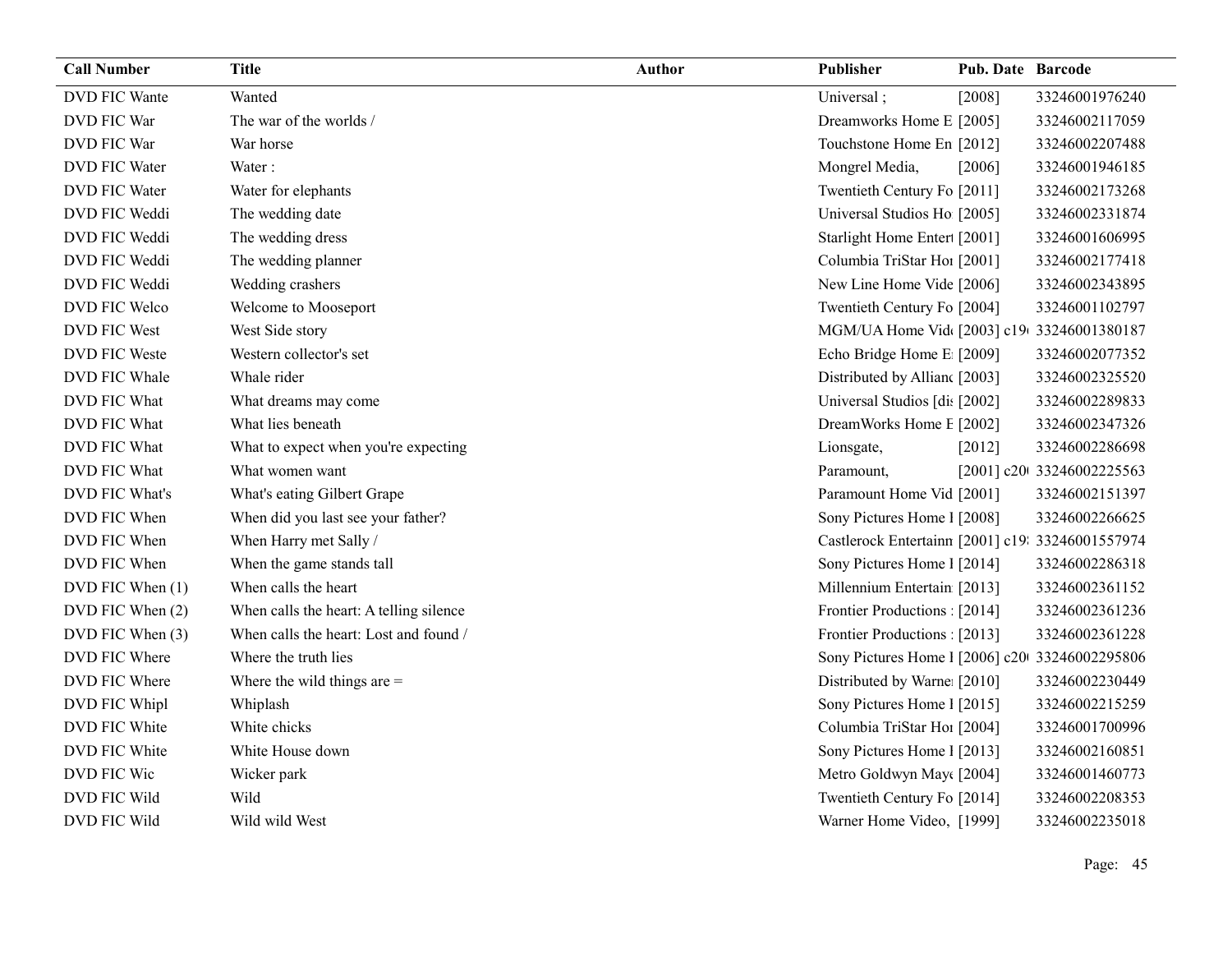| <b>Call Number</b>                      | <b>Title</b>                 | <b>Author</b> | Publisher                                         | <b>Pub. Date Barcode</b> |                |
|-----------------------------------------|------------------------------|---------------|---------------------------------------------------|--------------------------|----------------|
| DVD FIC Wind                            | Wind chill                   |               | Sony Pictures Home 1 [2007]                       |                          | 33246001554948 |
| DVD FIC Wind                            | Wind River                   |               | Voltage Pictures,                                 | [2017]                   | 33246002411932 |
| DVD FIC Windt                           | Windtalkers                  |               | Metro Goldwyn May([2002]                          |                          | 33246002099026 |
| DVD FIC Witch                           | The witches of Eastwick      |               | Warner Home Video, [1997]                         |                          | 33246002046837 |
| DVD FIC Witho                           | Without a paddle /           |               | Paramount,                                        | [2005]                   | 33246002081875 |
| DVD FIC Wolf                            | The wolf of Wall Street      |               | Paramount Pictures,                               | [2014]                   | 33246002333425 |
| DVD FIC Wolve                           | The Wolverine                |               | Twentieth Century Fo [2013]                       |                          | 33246002176139 |
| DVD FIC Won't                           | Won't back down              |               | 20th Century Fox Ho! [2013]                       |                          | 33246002223303 |
| DVD FIC Wonde                           | Wonder boys                  |               | Paramount Home Vid [2000]                         |                          | 33246002367464 |
| DVD FIC Wonde                           | Wonder Woman /               |               | Warner Bros.,                                     | [2017]                   | 33246002425130 |
| DVD FIC Words                           | The words                    |               | Columbia,                                         | [2012]                   | 33246002104941 |
| DVD FIC World                           | The world is not enough      |               | MGM Home Entertai [2008]                          |                          | 33246002262343 |
| DVD FIC World                           | World Trade Center /         |               | Paramount Pictures,                               | [2006]                   | 33246001978048 |
| DVD FIC World                           | World War Z                  |               | Paramount Pictures,                               | [2013]                   | 33246001942838 |
| DVD FIC X-Men                           | X-Men:                       |               | 20th Century Fox Ho! [2016]                       |                          | 33246002323186 |
| DVD FIC X-Men (X-Me X-Men /             |                              |               | 20th Century Fox Ho! [2005]                       |                          | 33246002080984 |
| DVD FIC X-Men (X-Me X-Men /             |                              |               | 20th Century Fox Ho! [2005]                       |                          | 33246002143097 |
| DVD FIC X-Men (X-Me X2                  |                              |               | Twentieth Century Fo [2003]                       |                          | 33246002143030 |
| DVD FIC X-Men (X-Me X-Men:              |                              |               | 20th Century Fox Fil1 [2006]                      |                          | 33246002142974 |
| DVD FIC X-Men (X-Me X-Men origins :     |                              |               | 20th Century Fox Ho! [2009]                       |                          | 33246002117471 |
| DVD FIC X-Men (X-Me X-men first class / |                              |               | 20th Century Fox Ho! [2011]                       |                          | 33246001981166 |
| <b>DVD FIC XIII</b>                     | XIII                         |               | Distributed by Phase [2010]                       |                          | 33246002080356 |
| <b>DVD FIC XXX</b>                      | <b>XXX</b>                   |               | Columbia Pictures : [2005] c20 33246001486059     |                          |                |
| DVD FIC Yarn                            | The yarn princess            |               | Direct Source Special [2006] [199 33246002285476] |                          |                |
| DVD FIC Year                            | Year of the dog              |               | Paramount Home Ent [2007]                         |                          | 33246001680446 |
| DVD FIC Year                            | Year one                     |               | Sony Pictures Home 1 [2009]                       |                          | 33246002097491 |
| DVD FIC You                             | You, me and Dupree           |               | Universal;                                        | [2006]                   | 33246002200830 |
| <b>DVD FIC Yours</b>                    | Yours, mine & ours           |               | Paramount Pictures,                               | [2005]                   | 33246002099547 |
| <b>DVD FIC Yours</b>                    | Yours, mine and ours         |               | MGM Home Entertai [2001] [19( 33246002194918      |                          |                |
| DVD FIC Youth                           | Youth in revolt              |               | Sony Pictures Home 1 [2010]                       |                          | 33246002097558 |
| DVD FIC Zack                            | Zack and Miri make a porno / |               | Alliance,                                         | [2009]                   | 33246002244374 |
| DVD FIC Zombi                           | Zombieland                   |               | Sony Pictures Home 1 [2010]                       |                          | 33246002197952 |